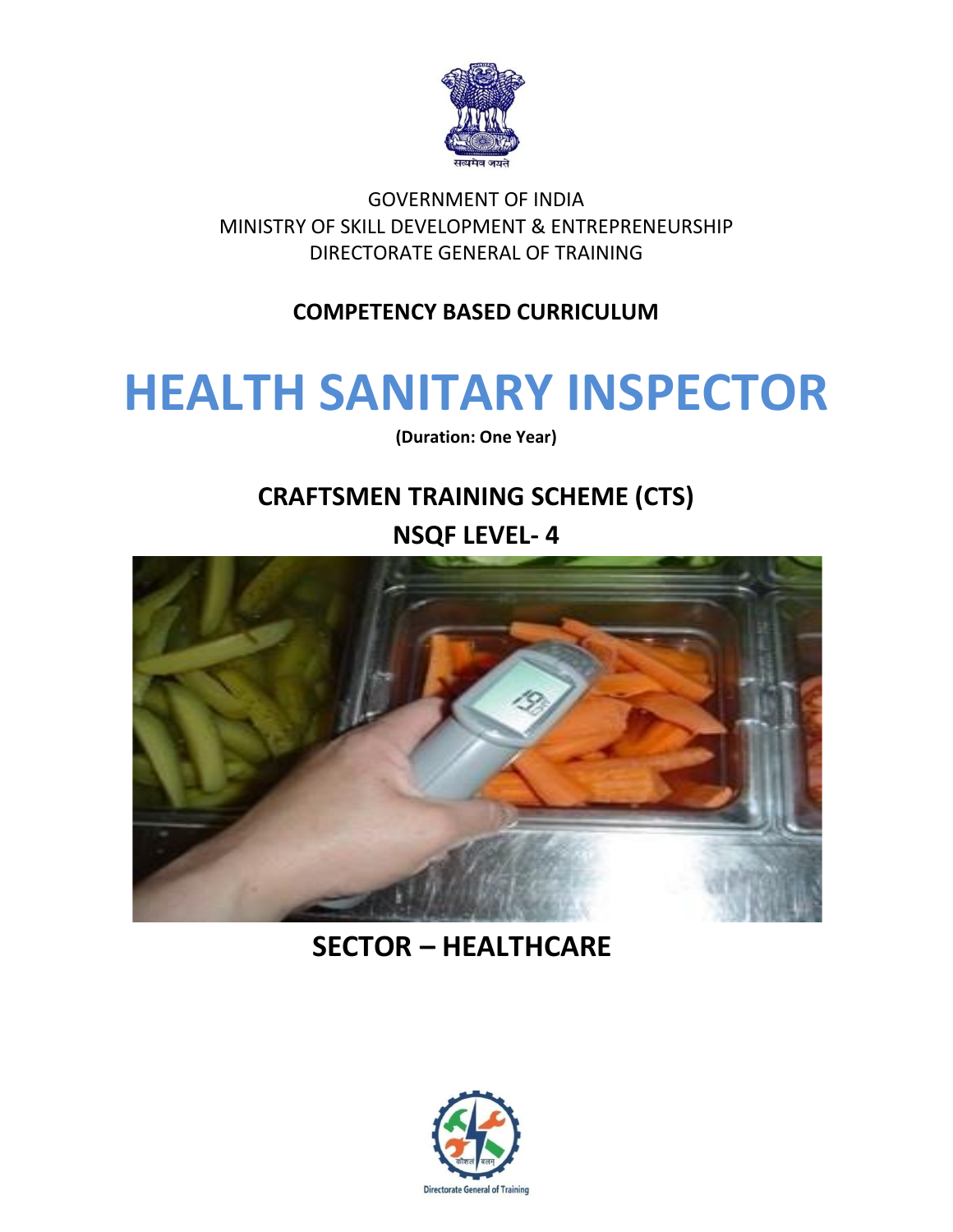# **HEALTH SANITARY INSPECTOR**

**(Non-Engineering Trade)**

**(Revised in 2021)**

**Version: 1.2**

# **CRAFTSMEN TRAINING SCHEME (CTS)**

# **NSQF LEVEL - 4**

Developed By

Ministry of Skill Development and Entrepreneurship

Directorate General of Training **CENTRAL STAFF TRAINING AND RESEARCH INSTITUTE** EN-81, Sector-V, Salt Lake City, Kolkata – 700 091 www.cstaricalcutta.gov.in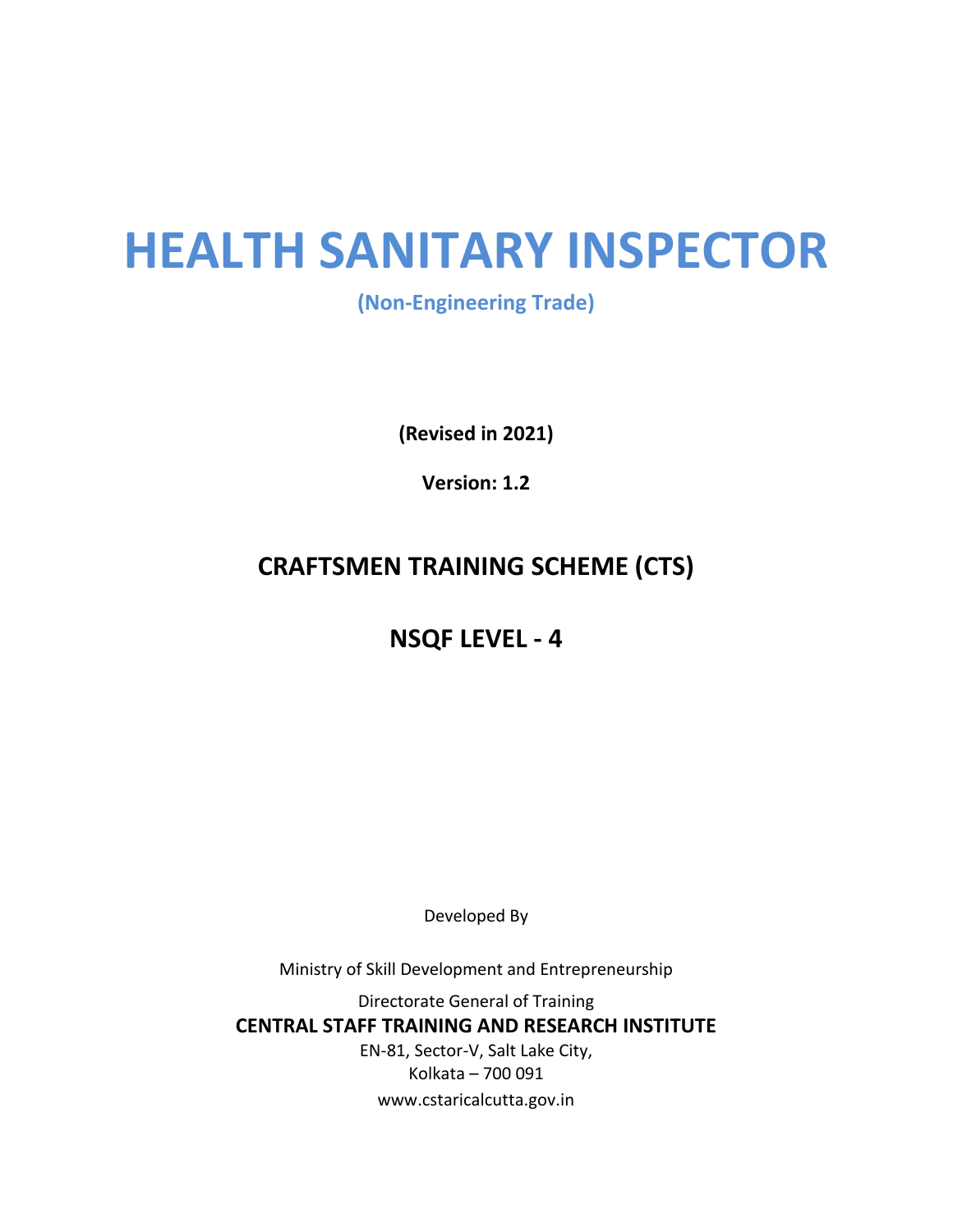| S No. | <b>Topics</b>                               | Page No.       |
|-------|---------------------------------------------|----------------|
| 1.    | <b>Course Information</b>                   | 1              |
| 2.    | <b>Training System</b>                      | 3              |
| 3.    | Job Role                                    | $\overline{7}$ |
| 4.    | <b>General Information</b>                  | 8              |
| 5.    | <b>Learning Outcome</b>                     | 10             |
| 6.    | Assessment Criteria                         | 12             |
| 7.    | <b>Trade Syllabus</b>                       | 18             |
|       | Annexure I(List of Trade Tools & Equipment) | 35             |
|       | Annexure II (List of Trade experts)         | 37             |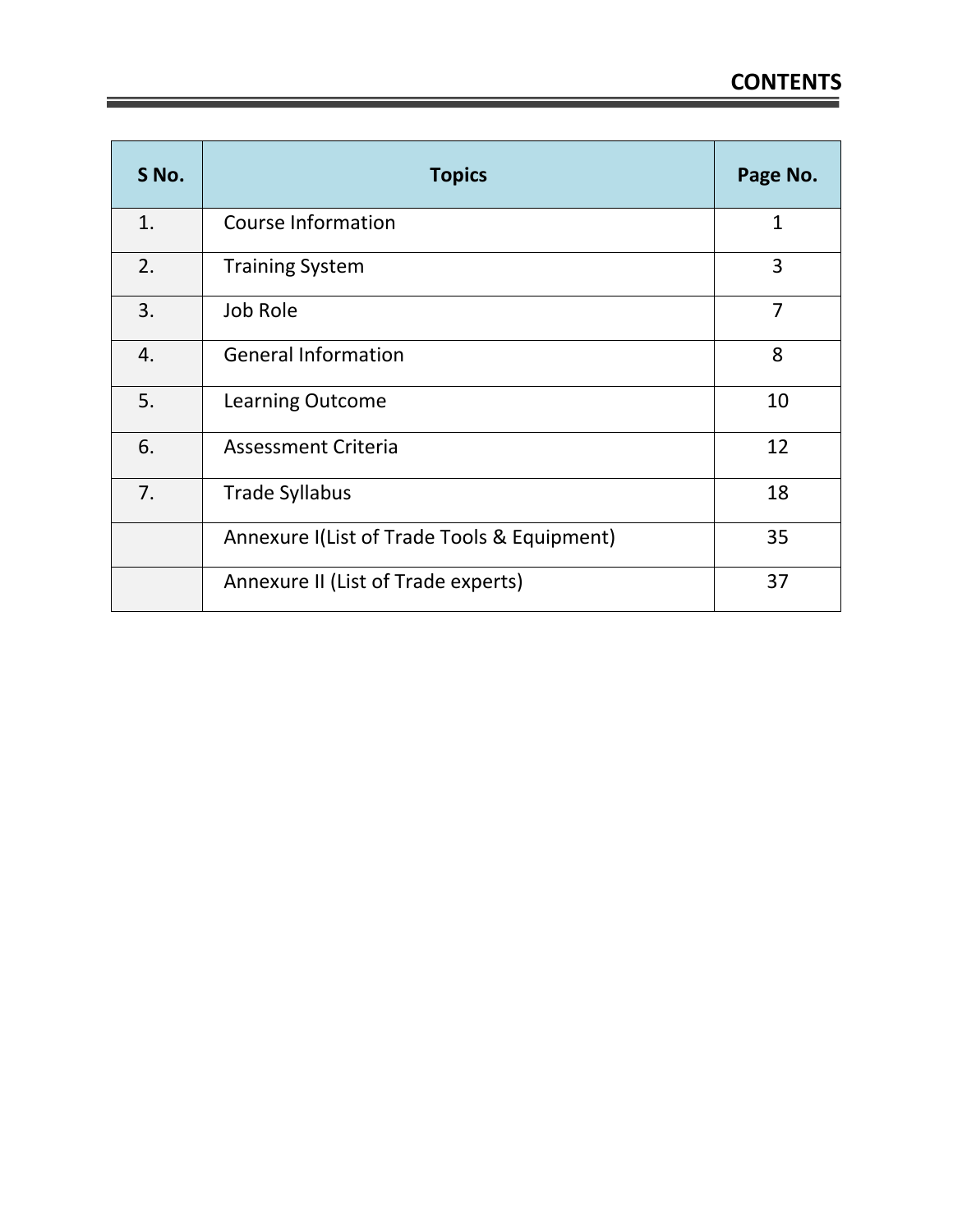During the one-year duration of "Health Sanitary Inspector" trade, a candidate is trained on Professional Skill, Professional Knowledge and Employability Skill related to job role. In addition to this, a candidate is entrusted to undertake project work, extracurricular activities and on-the-job training to build up confidence. The broad components covered under Professional Skill subject are as below:

After the end of the course, the trainee will be able to make a nutritional plan for all age groups under given conditions, design a balanced diet as per the requirement under given conditions and also will be able to calculate and suggest the calorie and nutritional requirements as per the specific requirements of the person. Identify disease that occurs due to various deficiencies. They will assess disease symptoms, inspect and report various food adulteration and also to suggest different for  $d$  preservation techniques for different types of food. They will identify and understand water and its properties and causes of water pollution, summarize water supply system with water treatment in the city/country etc. and also able to assemble plumbing system for conservation of water, develop rainwater harvesting technique. Trainee will be able to identify and understand the water purification process and also able to handle the night soil of a city/town while keeping in mind the protection of environment and human safety. They will plan solid waste management system in an area or a small town. Identify air pollution sources and suggest the suitable remedies and also understand global warming, its effects and identify the remedial measure. Trainee will be able to suggest the measures to minimize noise pollution, trainee will able plan and suggest the ventilation requirements of a particular area. They will plan and help in construction and maintenance of sewers, traps, plumbing tools and also know the types of sewers health hazard due to liquid waste. They will suggest disposal methods for dead animals humans and also able to identify different types of soil, its importance in relation with public health and reclamation of land. They will plan and suggest sanitary prescription of medical measures in housing and fairs & festivals. Identify occupational health hazards. Follow safety rules. Prevent occupational diseases. Trainee will be able to prepare and control of biological environment and different parts of spraying equipment. The trainee will learn about how to generate awareness programs for masses on health education, illustrate importance of right behavior and personal hygiene,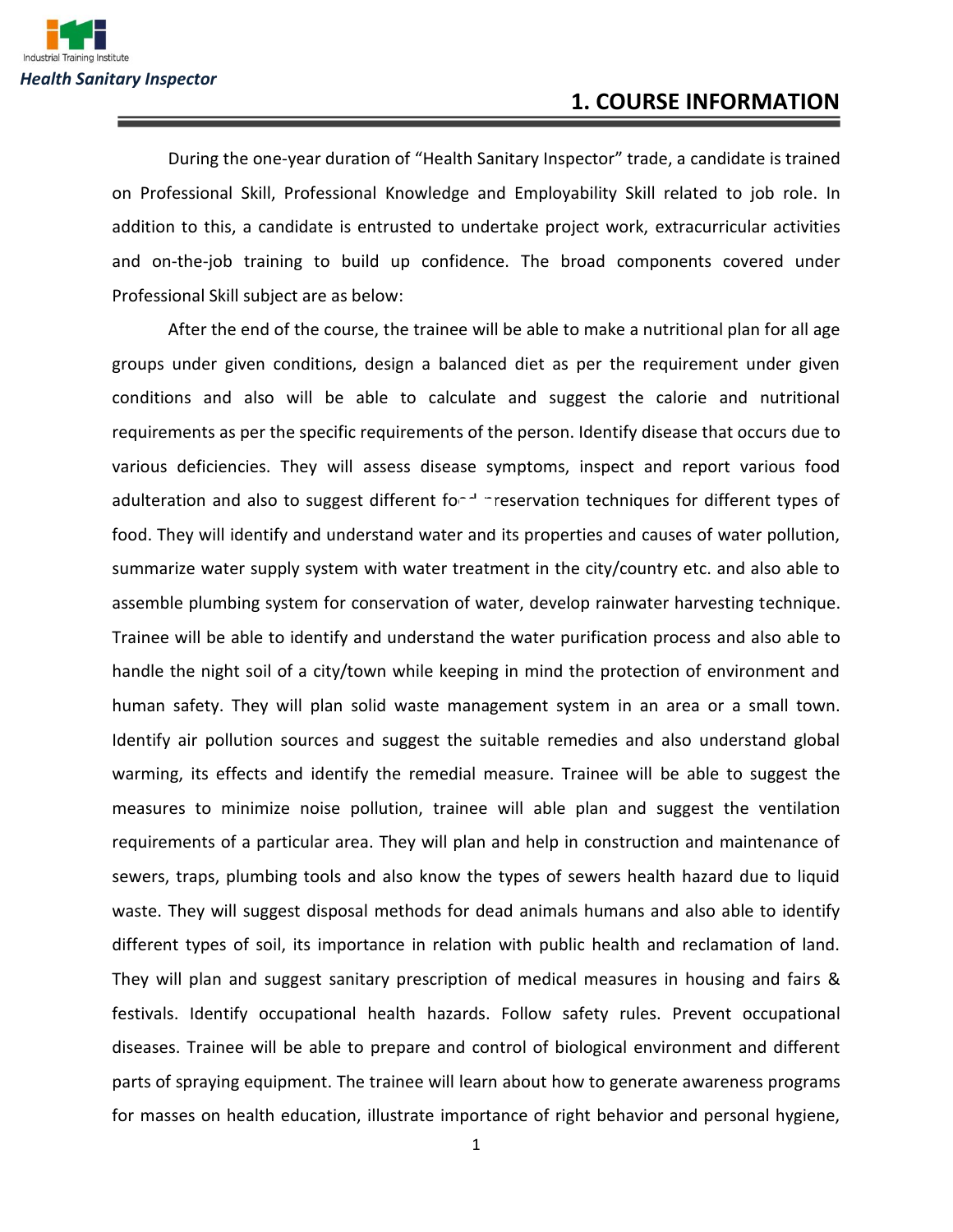

learn its diet impact on their personal life & society. They will perform first- aid treatment to tackle medical emergency situation, assess intensity of any disease, recognize the disease and provide first-aid treatment on time to contain the disease. They will follow the given immunization schedule and understand its importance. Identify disinfection and its importance to control diseases& carry out sterilization. Trainee will be able to understand the basics of personal hygiene and its importance on a person's health and personality and also able to recognize various factors like death rate, birth rate, morbidity, MMR, IMR etc. Analyze importance of census survey and data collection, categorize health survey. Trainee will be familiarized with vocabulary and terminology of different acts.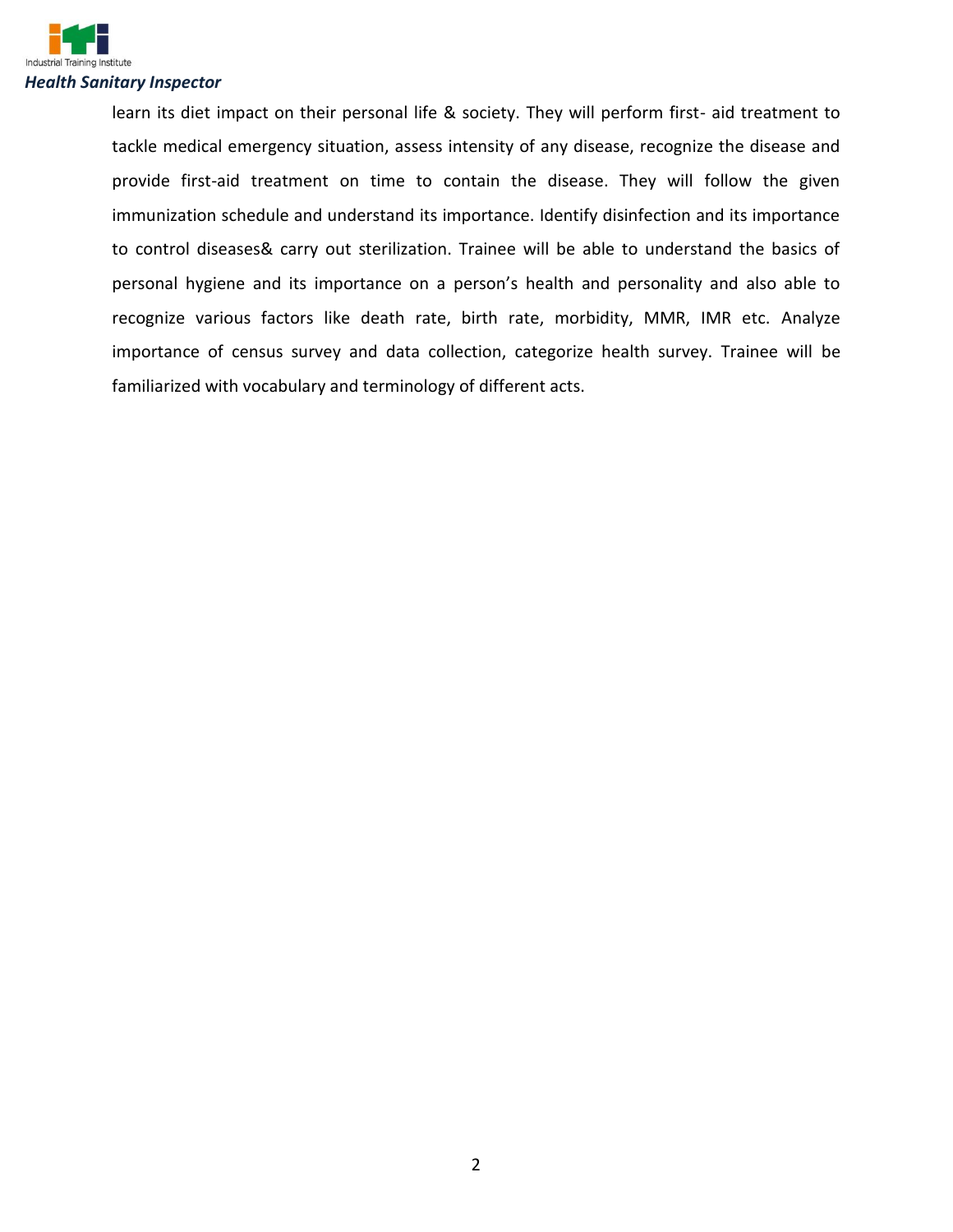

#### **2.1 GENERAL**

The Directorate General of Training (DGT) under Ministry of Skill Development & Entrepreneurship offers a range of vocational training courses catering to the need of different sectors of economy/ Labour market. The vocational training programmes are delivered under the aegis of Directorate General of Training (DGT). Craftsman Training Scheme (CTS) with variants and Apprenticeship Training Scheme (ATS) are two pioneer schemes of DGT for strengthening vocational training.

'Health Sanitary Inspector' trade under CTS is one of the popular courses delivered nationwide through the network of ITIs. The course is of one-year duration. It mainly consists of Domain area and Core area. The Domain area (Trade Theory & Practical) imparts professional skills and knowledge, while Core area (Employability Skill) imparts requisite core skill, knowledge and life skills. After passing out the training programme, the trainee is awarded the National Trade Certificate (NTC) by DGT which is recognized worldwide.

#### **Candidates broadly need to demonstrate that they are able to:**

- Read and interpret technical parameters/ documents, plan and organize work processes, identify necessary materials and tools.
- Perform task with due consideration to safety rules, accident prevention regulations and environmental protection stipulations.
- Apply professional skill, knowledge & employability skills while performing jobs.
- Document the technical parameters related to the task undertaken.

#### **2.2 PROGRESSION PATHWAYS**

- Can join as Food/ Sanitary Inspector and will progress further as Senior sanitary Inspector, Sanitary Superintendent and can rise up to the level of Manager.
- Can become Entrepreneur in the related field.
- Can join Apprenticeship programme in different types of industries leading to National Apprenticeship certificate (NAC).
- Can join Crafts Instructor Training Scheme (CITS) in the trade for becoming an instructor in ITIs.
- Can join advanced Diploma (Vocational) courses under DGT as applicable.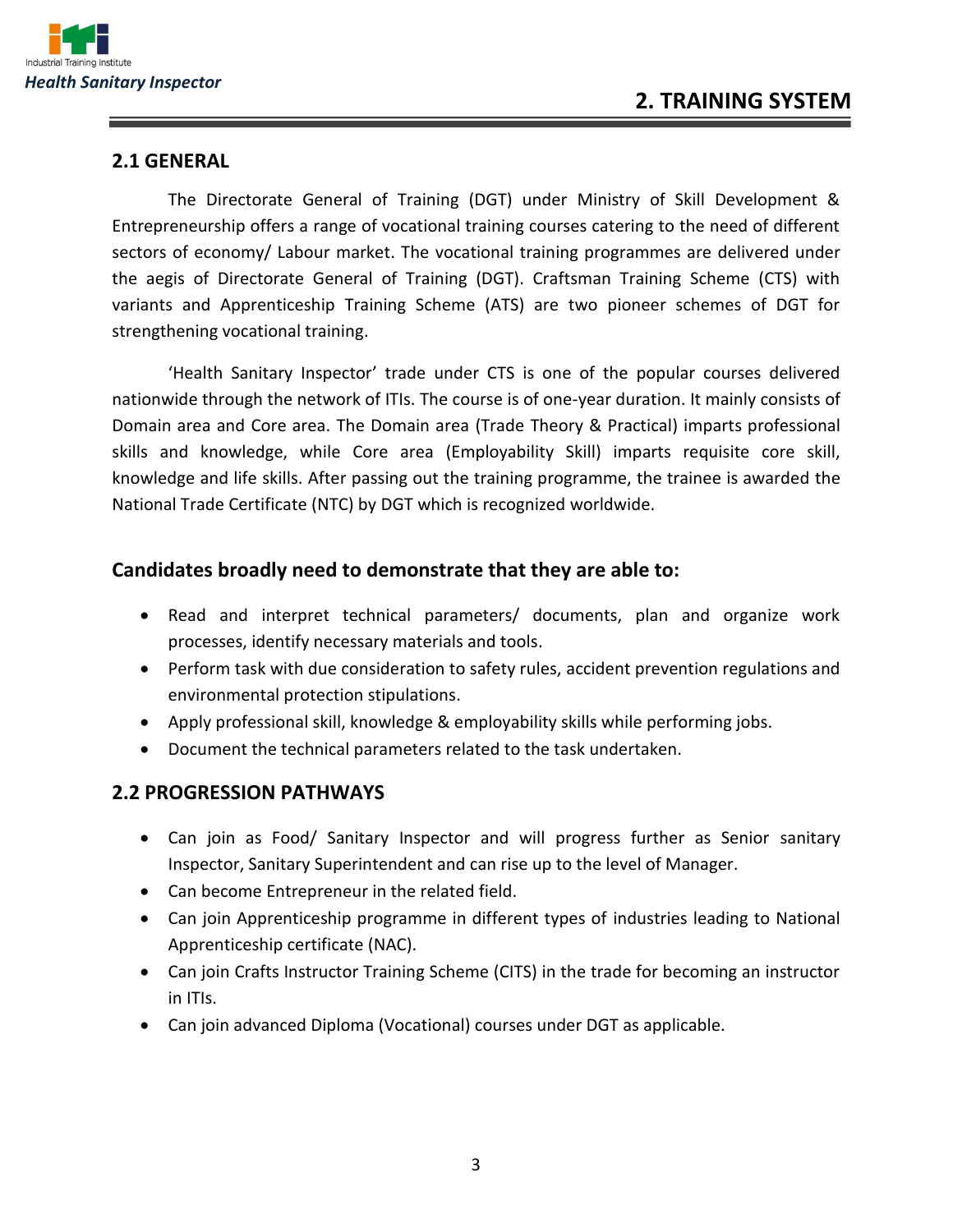

# **2.3 COURSE STRUCTURE**

Table below depicts the distribution of training hours across various course elements during a period of one year:

| S No.         | <b>Course Element</b>                 | <b>Notional Training</b><br><b>Hours</b> |
|---------------|---------------------------------------|------------------------------------------|
|               | Professional Skill (Trade Practical)  | 1200                                     |
| $\mathcal{P}$ | Professional Knowledge (Trade Theory) | 240                                      |
| 3             | <b>Employability Skills</b>           | 160                                      |
|               | <b>Total</b>                          | 1600                                     |

### **2.4 ASSESSMENT & CERTIFICATION**

The trainee will be tested for his skill, knowledge and attitude during the period of course through formative assessment and at the end of the training programme through summative assessment as notified by the DGT from time to time.

a) The **Continuous Assessment** (Internal) during the period of training will be done by **Formative Assessment Method** by testing for assessment criteria listed against learning outcomes. The training institute have to maintain individual *trainee portfolio* as detailed in assessment guideline. The marks of internal assessment will be as per the formative assessment template provided on www.bharatskills.gov.in.

b) The final assessment will be in the form of summative assessment method. The All India Trade Test for awarding NTC will be conducted by **Controller of examinations, DGT** as per the guidelines. The pattern and marking structure is being notified by DGT from time to time. **The learning outcome and assessment criteria will be basis for setting question papers for final assessment. The examiner during final examination will also check** individual trainee's profile as detailed in assessment guideline before giving marks for practical examination.

# **2.4.1 PASS REGULATION**

For the purposes of determining the overall result, weightage of 100% is applied for six months and one-year duration courses and 50% weightage is applied to each examination for two years courses. The minimum pass percent for Trade Practical and Formative assessment is 60% & for all other subjects is 33%. There will be no Grace marks.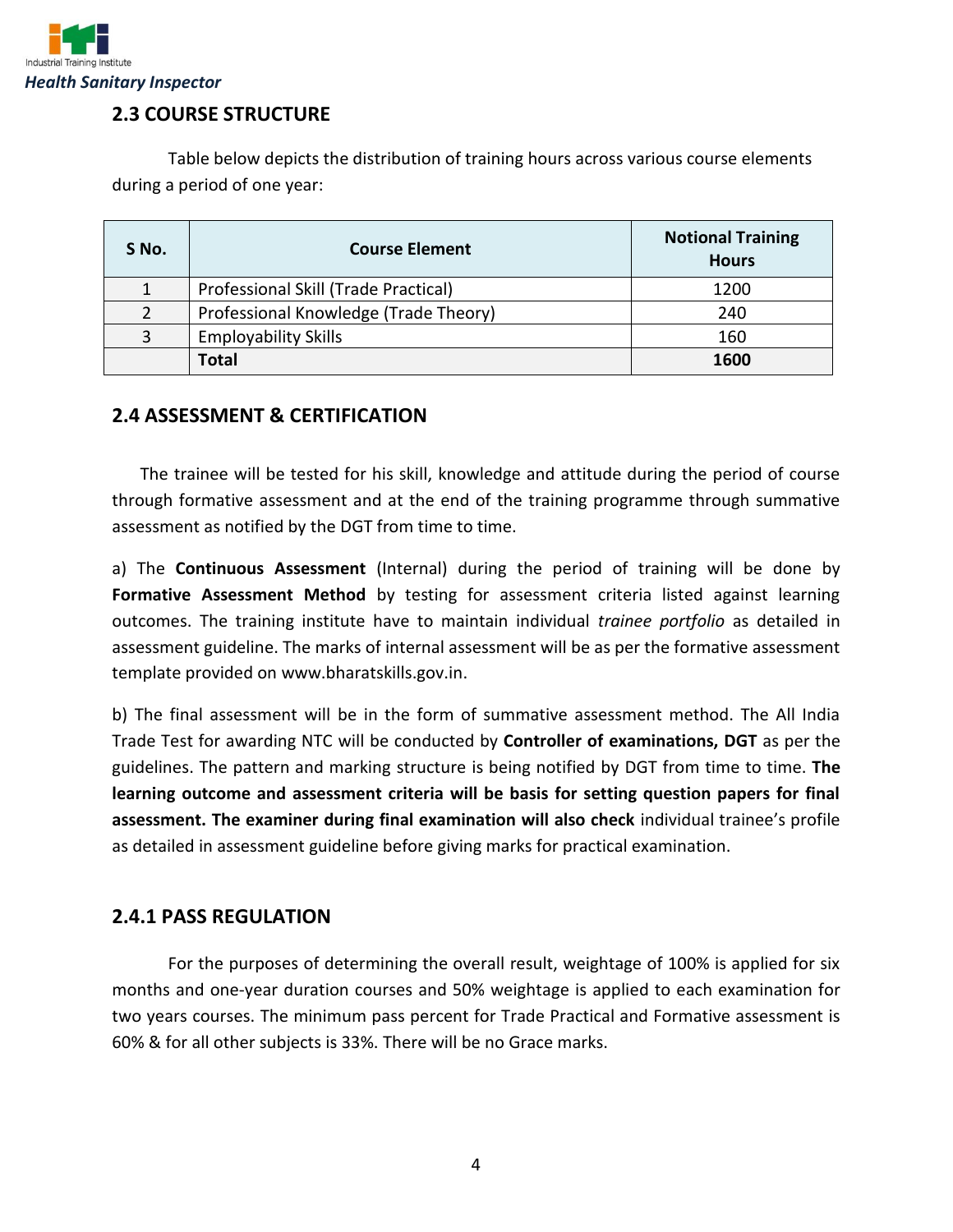

## **2.4.2 ASSESSMENT GUIDELINE**

Appropriate arrangements should be made to ensure that there will be no artificial barriers to assessment. The nature of special needs should be taken into account while undertaking assessment. Due consideration should be given while assessing for teamwork, avoidance/reduction of scrap/wastage and disposal of scrap/wastage as per procedure, behavioral attitude, sensitivity to environment and regularity in training. The sensitivity towards OSHE and self-learning attitude are to be considered while assessing competency.

Assessment will be evidence based comprising the following:

- Job carried out in labs/workshop
- Record book/ daily diary
- Answer sheet of assessment
- Viva-voce
- Progress chart
- Attendance and punctuality
- Assignment
- Project work

Evidences and records of internal (Formative) assessments are to be preserved until forthcoming examination for audit and verification by examination body. The following marking pattern to be adopted while assessing:

| <b>Performance Level</b>                                                                                                                                                                                                                     | <b>Evidence</b>                                                                                                                                                                                                                          |  |
|----------------------------------------------------------------------------------------------------------------------------------------------------------------------------------------------------------------------------------------------|------------------------------------------------------------------------------------------------------------------------------------------------------------------------------------------------------------------------------------------|--|
| (a) Weightage in the range of 60-75% to be allotted during assessment                                                                                                                                                                        |                                                                                                                                                                                                                                          |  |
| For performance in this grade, the candidate<br>should produce work which demonstrates<br>attainment of an acceptable standard of<br>craftsmanship with occasional guidance, and<br>regard for safety procedures<br>due<br>and<br>practices. | Demonstration of good skills and accuracy<br>$\bullet$<br>in the field of work/assignments.<br>• A fairly good level of neatness and<br>consistency to accomplish job activities.<br>• Occasional support in completing the<br>task/job. |  |
| (b) Weightage in the range of 75% - 90% to be allotted during assessment                                                                                                                                                                     |                                                                                                                                                                                                                                          |  |
| For this grade, a candidate should produce<br>work which demonstrates attainment of a<br>reasonable standard of craftsmanship, with<br>guidance, and regard for<br>little<br>safety                                                          | • Good skill levels and accuracy in the field<br>of work/ assignments.<br>• A good level of neatness and consistency<br>to accomplish job activities.                                                                                    |  |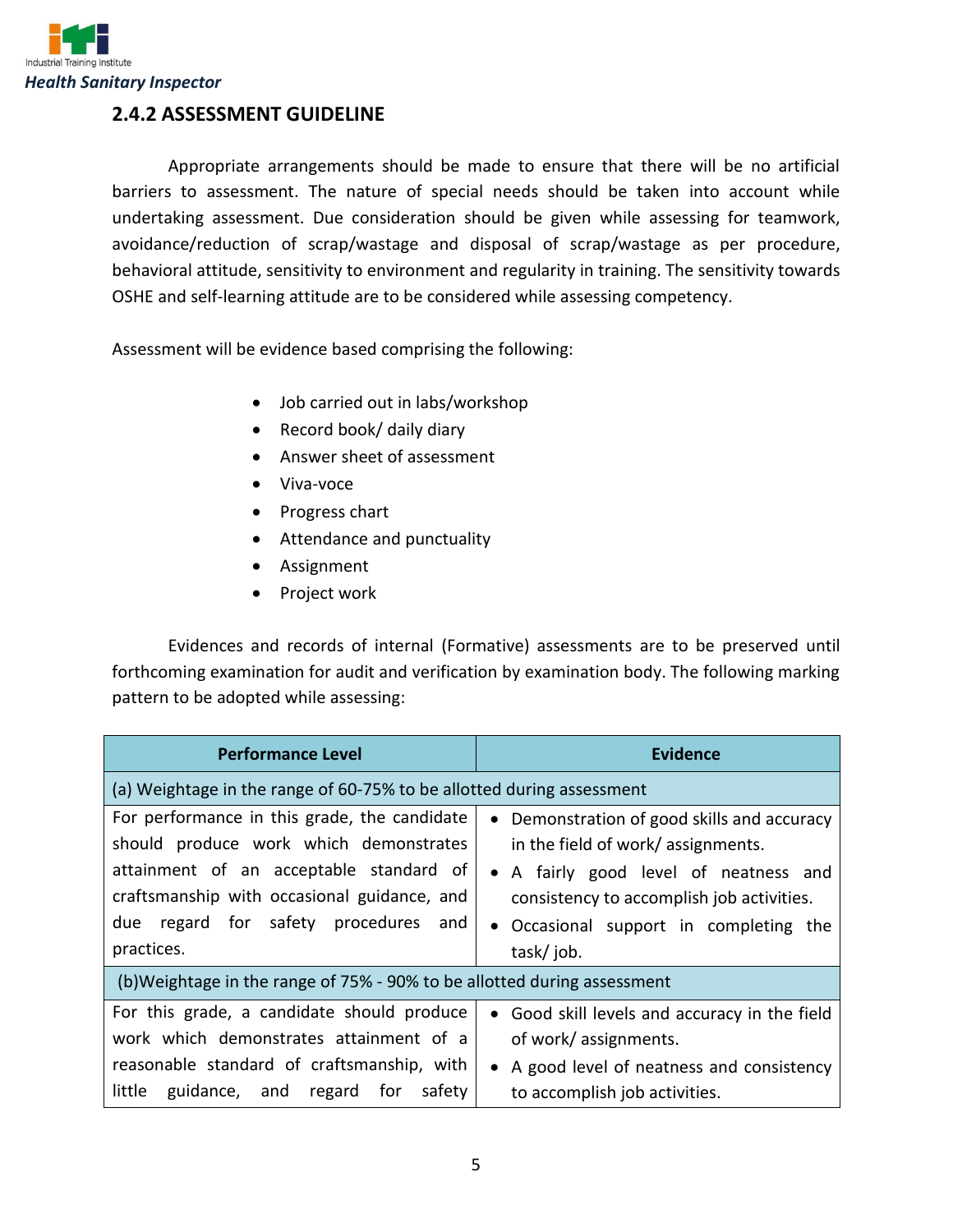

| procedures and practices.                                                | • Little support in completing the task/job.          |  |
|--------------------------------------------------------------------------|-------------------------------------------------------|--|
| (c) Weightage in the range of above 90% to be allotted during assessment |                                                       |  |
| For performance in this grade, the candidate,                            | • High skill levels and accuracy in the field         |  |
| with minimal or no support in organization                               | of work/assignments.                                  |  |
| and execution and with due regard for safety                             | A high level of neatness and consistency<br>$\bullet$ |  |
| procedures and practices, has produced work                              | to accomplish job activities.                         |  |
| which demonstrates attainment of a high                                  | Minimal or no support in completing the<br>$\bullet$  |  |
| standard of craftsmanship.                                               | task/job.                                             |  |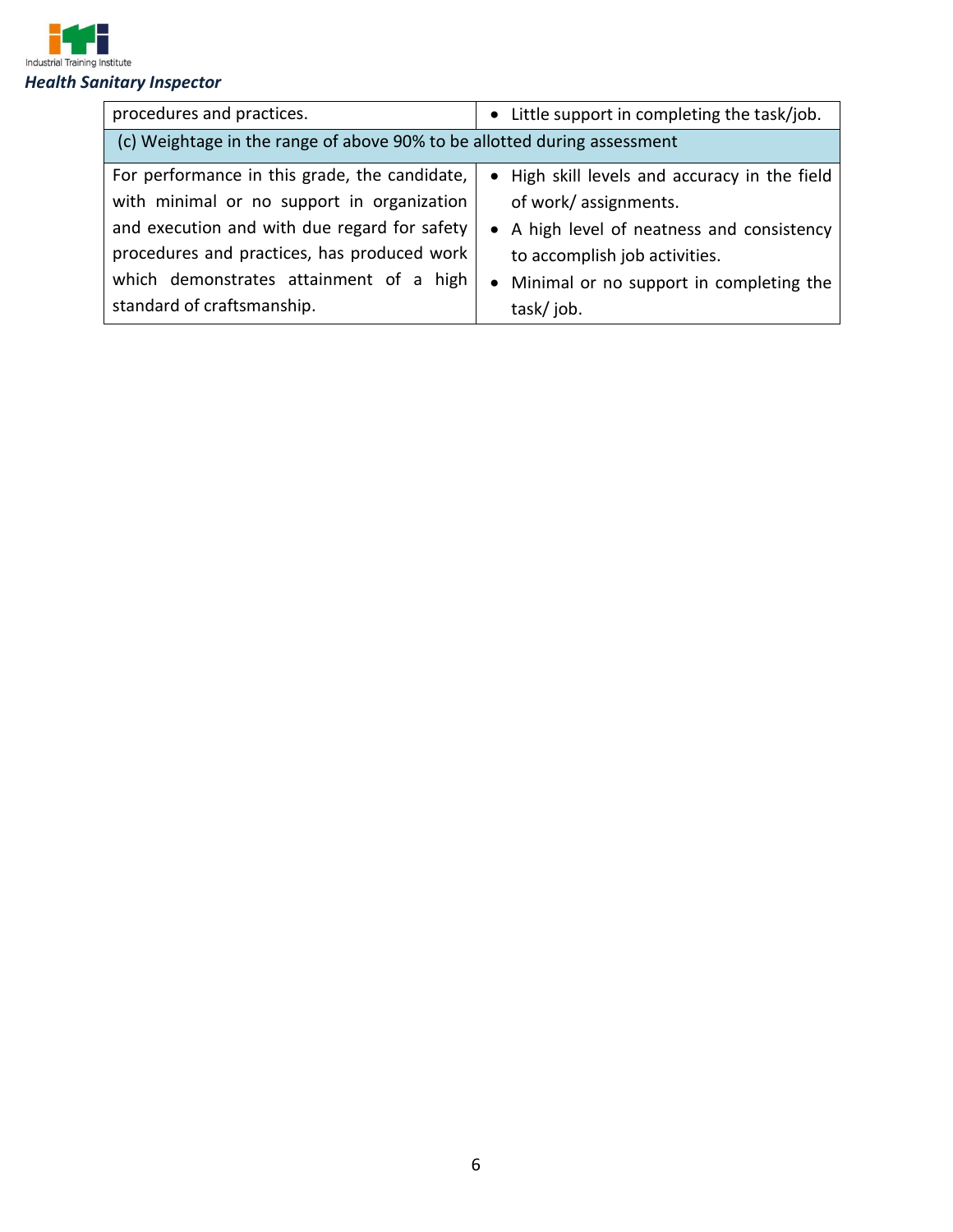

# **3. JOB ROLE**

**Sanitary Inspector;** Health Assistant takes measures to maintain and improve standard of public health in the specified area. Inspects houses, shops, factories, entertainment places, bazars, drains, night soil depots, rubbish depots, latrines, burial and cremation ground, etc., and undertakes public health activities such as disinfections, anti-malarial and anti-epidemic measures. Inspects hotels, restaurants, etc. to ensure that food and edibles sold are fit for public consumption. Attends to complaints regarding sanitation. Reports outbreak of infectious diseases to authorities and takes preventive measures. Attends courts for prosecution of individuals violating sanitation and public health regulations and performs inoculation work. Controls and supervises work of Sanitary Darogas. May maintain accounts and correspondence, compile figures of births and deaths in his jurisdiction and may investigate causes of death. May be designated as Disinfecting Inspector, Food Inspector, Slaughter House Inspector, Mosquito Inspector, etc. according to nature of work performed.

#### **Reference NCO Code 2015:**

(i) 3257.0100– Sanitary Inspector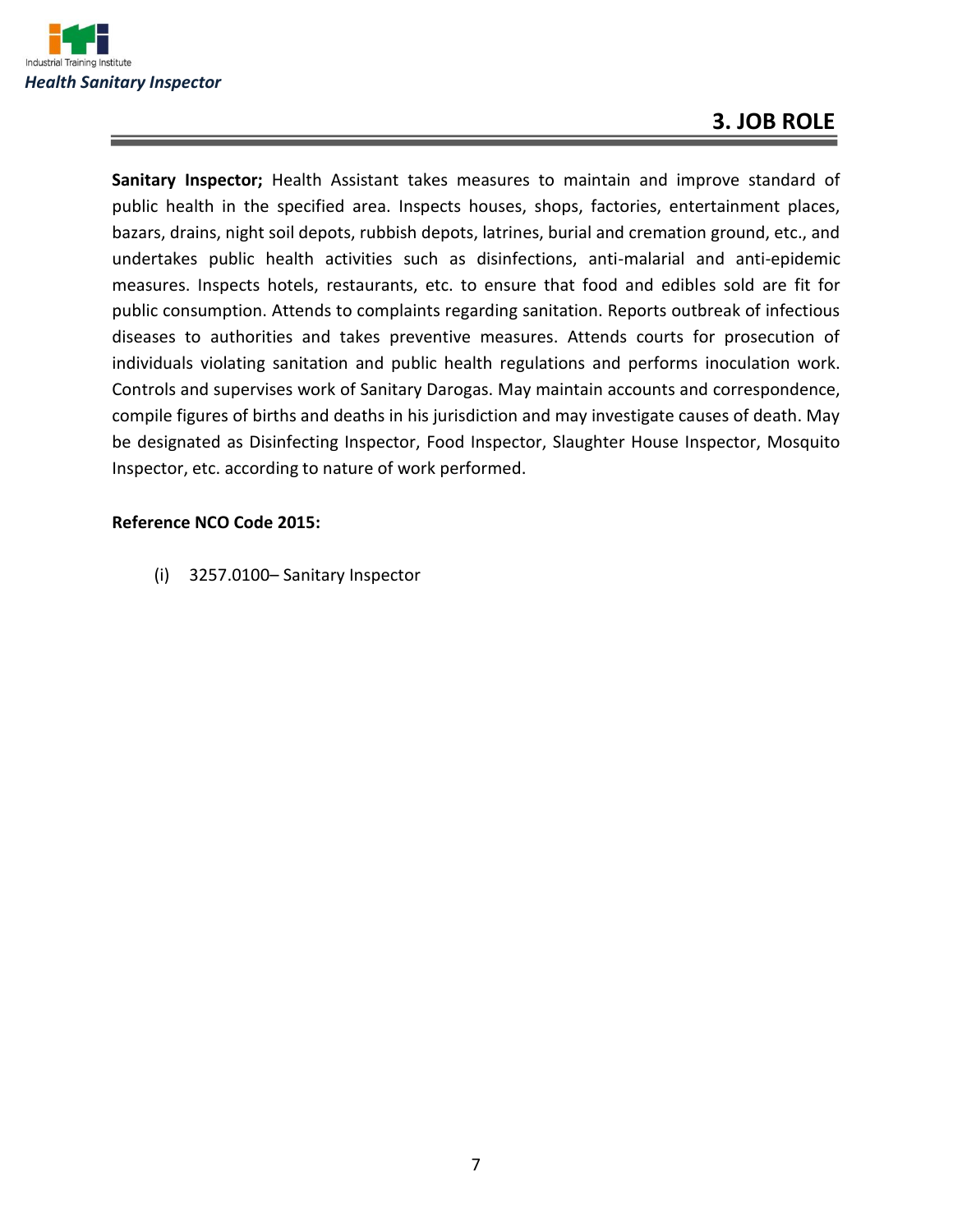

and the control of the control of the control of the control of the control of the control of

# **4. GENERAL INFORMATION**

| <b>Name of the Trade</b>                           | <b>HEALTH SANITARY INSPECTOR</b>                                                                                                                                                                                                                                                                                                                                                                                                                                                                                                                                                                                                                                                         |  |
|----------------------------------------------------|------------------------------------------------------------------------------------------------------------------------------------------------------------------------------------------------------------------------------------------------------------------------------------------------------------------------------------------------------------------------------------------------------------------------------------------------------------------------------------------------------------------------------------------------------------------------------------------------------------------------------------------------------------------------------------------|--|
| <b>Trade Code</b>                                  | DGT/1012                                                                                                                                                                                                                                                                                                                                                                                                                                                                                                                                                                                                                                                                                 |  |
| <b>NCO - 2015</b>                                  | 3257.0100                                                                                                                                                                                                                                                                                                                                                                                                                                                                                                                                                                                                                                                                                |  |
| <b>NSQF Level</b>                                  | Level 4                                                                                                                                                                                                                                                                                                                                                                                                                                                                                                                                                                                                                                                                                  |  |
| of Craftsmen<br><b>Duration</b><br><b>Training</b> | One Year (1600 Hours)                                                                                                                                                                                                                                                                                                                                                                                                                                                                                                                                                                                                                                                                    |  |
| <b>Entry Qualification</b>                         | Passed 10 <sup>th</sup> class examination                                                                                                                                                                                                                                                                                                                                                                                                                                                                                                                                                                                                                                                |  |
| <b>Minimum Age</b>                                 | 14 years as on first day of academic session.                                                                                                                                                                                                                                                                                                                                                                                                                                                                                                                                                                                                                                            |  |
| <b>Eligibility for PwD</b>                         | LD, LC, DW, AA, LV, HH, DEAF, AUTISM, SLD, ID                                                                                                                                                                                                                                                                                                                                                                                                                                                                                                                                                                                                                                            |  |
| Unit Strength (No. of<br><b>Students)</b>          | 24 (There is no separate provision of supernumerary seats)                                                                                                                                                                                                                                                                                                                                                                                                                                                                                                                                                                                                                               |  |
| <b>Space Norms</b>                                 | 40 Sq. m                                                                                                                                                                                                                                                                                                                                                                                                                                                                                                                                                                                                                                                                                 |  |
| <b>Power Norms</b>                                 | 4.0 KW                                                                                                                                                                                                                                                                                                                                                                                                                                                                                                                                                                                                                                                                                   |  |
| <b>Instructors Qualification for:</b>              |                                                                                                                                                                                                                                                                                                                                                                                                                                                                                                                                                                                                                                                                                          |  |
| (i) Health Sanitary<br>Inspector                   | Diploma (Minimum 2 years) in Sanitary Inspector from recognized<br>board or relevant Advanced Diploma (Vocational) from DGT with<br>two-yearpost qualification experience in the relevant field.<br><b>OR</b><br>NTC/NAC passed in the Trade of "Health Sanitary Inspector" with<br>three-year experience in the relevant field.<br><b>Essential Qualification:</b><br>Relevant National Craft Instructor Certificate (NCIC) in any of the<br>variants under DGT.<br>Note:- Out of two Instructors required for the unit of $2(1+1)$ , one<br>must have Degree/Diploma and other must have NTC/NAC<br>qualifications. However, both of them must possess NCIC in any of<br>its variants. |  |
| (ii) Employability Skill                           | MBA/ BBA / Any Graduate/ Diploma in any discipline with Two years'<br>experience with short term ToT Course in Employability Skills from<br>DGT institutes.<br>(Must have studied English/ Communication Skills and Basic                                                                                                                                                                                                                                                                                                                                                                                                                                                                |  |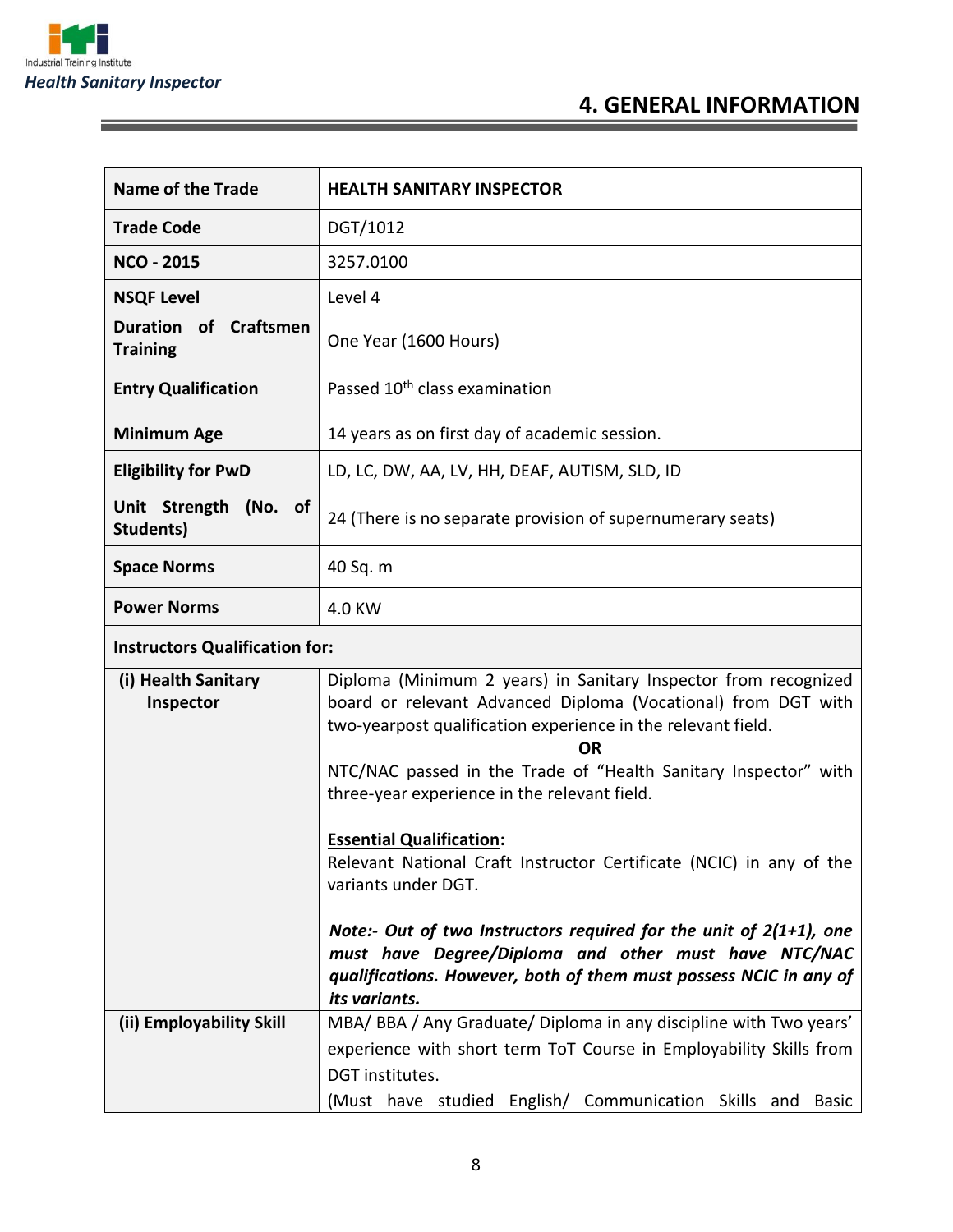

|                                            |                                                             | Computer at 12th / Diploma level and above)<br>OR                                                                      |                             |  |
|--------------------------------------------|-------------------------------------------------------------|------------------------------------------------------------------------------------------------------------------------|-----------------------------|--|
|                                            |                                                             | Existing Social Studies Instructors in ITIs with short term ToT Course<br>in Employability Skills from DGT institutes. |                             |  |
| (iii) Minimum Age for<br><b>Instructor</b> | 21 Years                                                    |                                                                                                                        |                             |  |
|                                            | Distribution of training on hourly basis: (Indicative only) |                                                                                                                        |                             |  |
| <b>Total Hrs /week</b>                     | <b>Trade Practical</b>                                      | <b>Trade Theory</b>                                                                                                    | <b>Employability Skills</b> |  |
| 40 Hours                                   | 30 Hours                                                    | 6 Hours                                                                                                                | 4 Hours                     |  |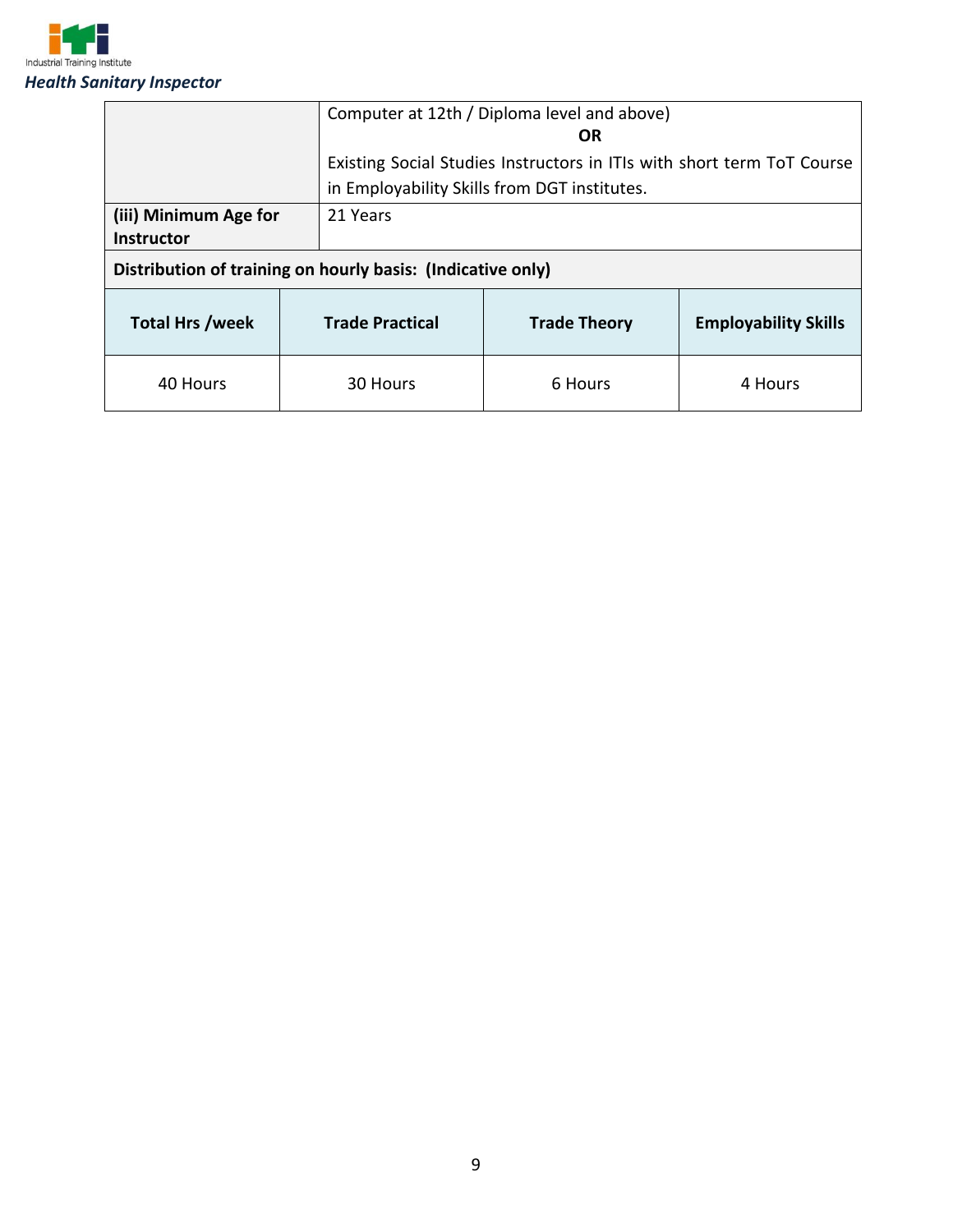

*Learning outcomes are a reflection of total competencies of a trainee and assessment will be carried out as per the assessment criteria.*

# **5.1 LEARNING OUTCOMES (TRADE SPECIFIC)**

- 1. Make a nutritional plan for all age groups under given conditions following safety precautions.
- 2. Design a balanced diet as per the requirement under given conditions.
- 3. Calculate and suggest the calorie and nutritional requirements as per the specific requirements of the person.
- 4. Identify diseases that occur due to various deficiencies.
- 5. Assess disease symptoms.
- 6. Inspect and report various food adulterations.
- 7. Suggest different food preservation techniques for various types of food.
- 8. Identify and understand water and its properties and causes of water pollution. Summarize water supply system with water treatment in the city/ country etc.
- 9. Assemble plumbing system for conservation of water.
- 10. Develop rainwater harvesting technique.
- 11. Identify and understand the water purification process.
- 12. Handle the night soil of a city/ town with protection of environment and human being.
- 13. Plan solid waste management system in an area or a small town.
- 14. Practice Bio Medical and E- waste management system
- 15. Identify air pollution sources and suggest the suitable remedies.
- 16. Interpret the effects of global warming and identify the remedial measures.
- 17. Suggest the measures to minimise the noise pollution.
- 18. Plan and suggest the ventilation requirements of a particular area.
- 19. Illustrate concept of liquid waste and disposal. Know the types of sewers, health hazard due to liquid waste.
- 20. Plan and help in construction and maintenance of sewers, traps, plumbing tools etc.
- 21. Suggest disposal methods for dead animals and humans.
- 22. Identify different types of soil, its importance in relation with public health and reclamation of land.
- 23. Plan and suggest sanitary prescription of medical measures in housing, fairs & festivals.
- 24. Identify occupational health hazards. Follow safety rules. Prevent occupational diseases.
- 25. Prepare and control biological environment and different parts of spraying equipment.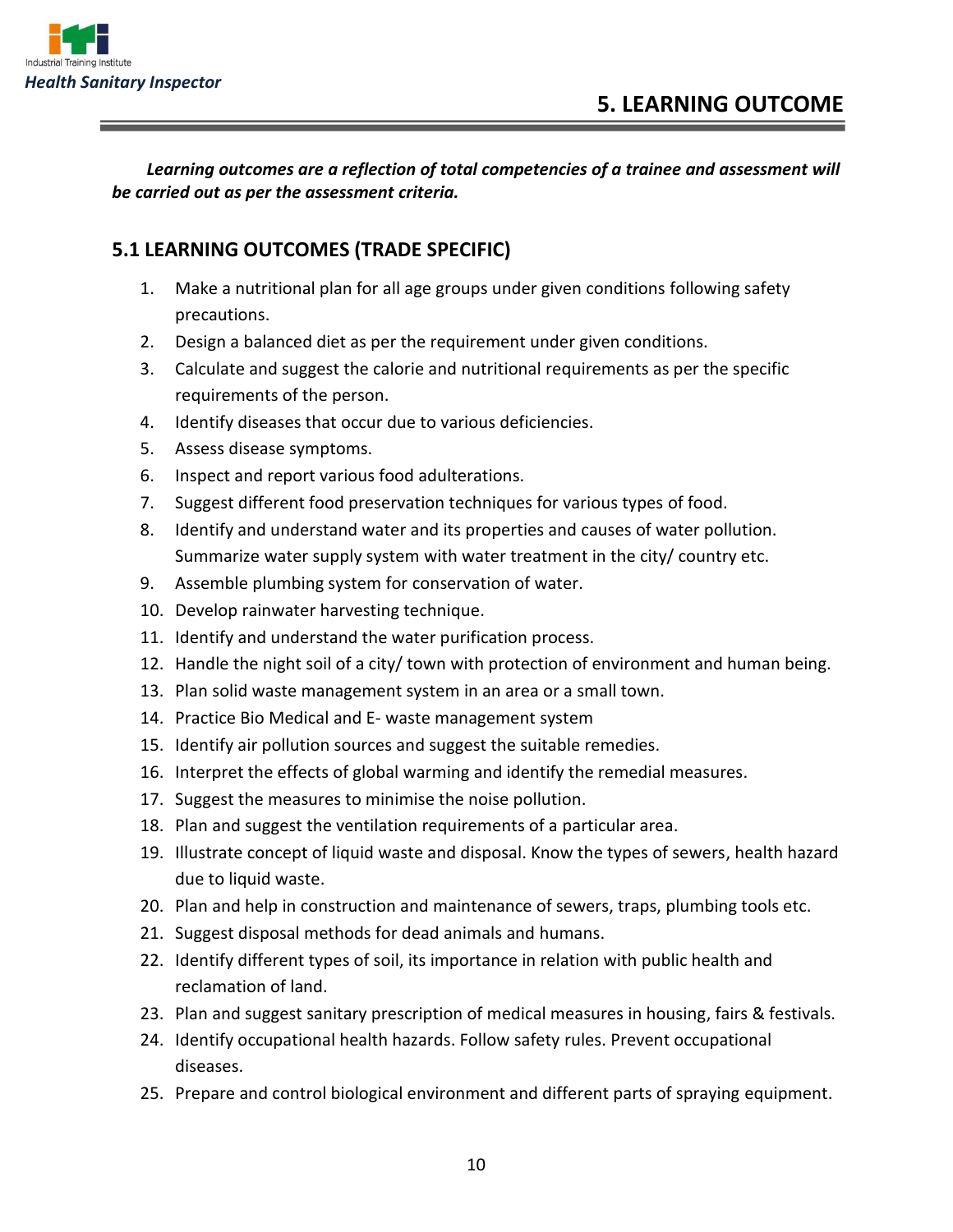

- 26. Generate awareness programmes for masses on health education.
- 27. Illustrate importance of right behaviour and personal hygiene, learn its direct impact on their personal life & society.
- 28. Perform first-aid treatment to tackle medical emergency situation.
- 29. Assess intensity of any disease, recognize the disease and provide first-aid treatment on time to contain the disease.
- 30. Follow the given immunization schedule and understand its importance.
- 31. Identify disinfection and its importance to control diseases. Carry out sterilization.
- 32. Perform basic personal hygiene and interpret its impact on a person's health and personality.
- 33. Recognise various factors like death rate, birth rate, morbidity, MMR, IMR etc. analyse importance of census survey and data collection.
- 34. Categorise health survey.
- 35. Familiarise with vocabulary and terminology of different acts.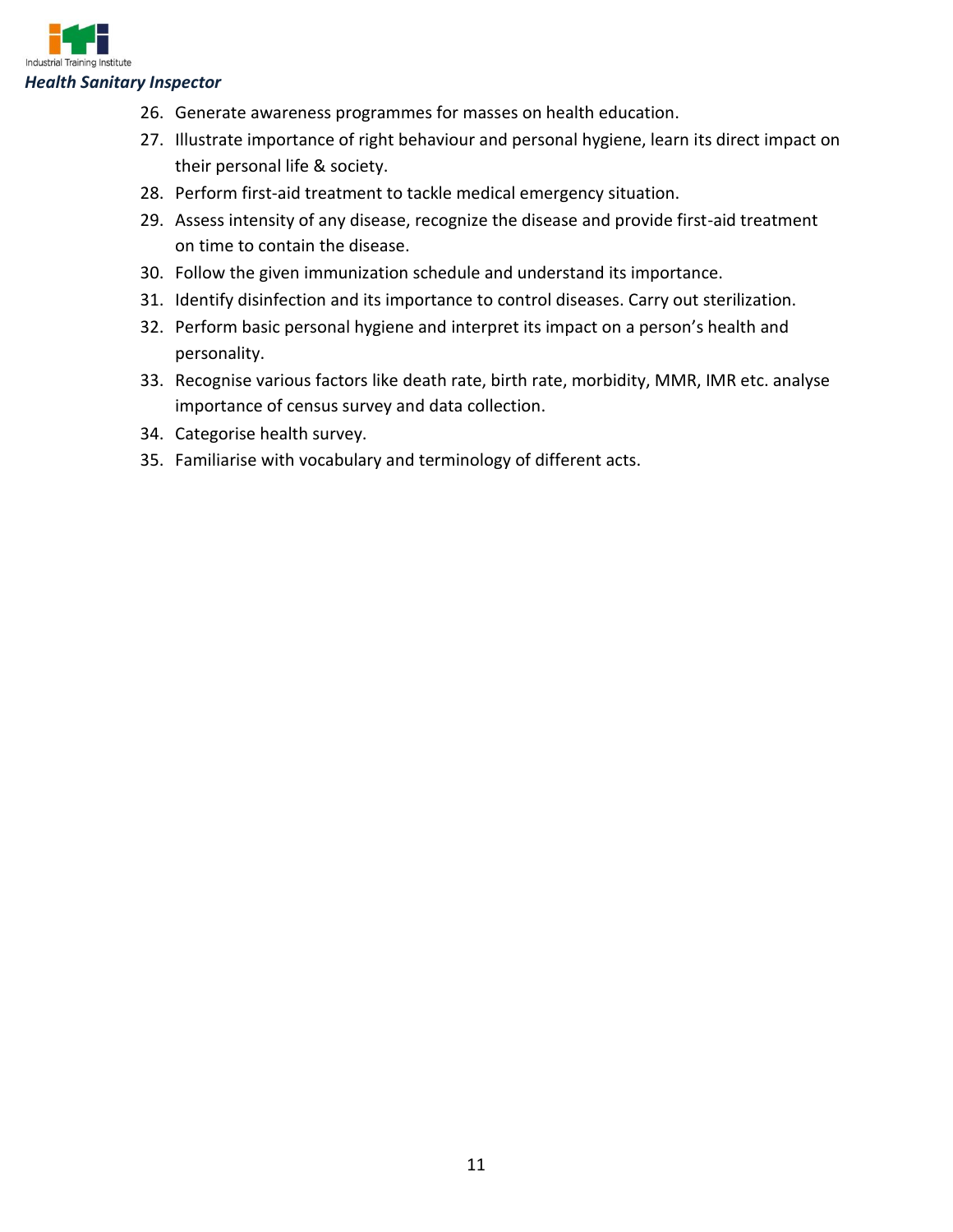

<u> Termin de la provincia de la provincia de la provincia de la provincia de la provincia de la provincia de la p</u>

# **6. ASSESSMENT CRITERIA**

| <b>LEARNING OUTCOMES</b>         | <b>ASSESSMENT CRITERIA</b>                                       |  |
|----------------------------------|------------------------------------------------------------------|--|
| 1. Make a nutritional plan for   | Identify different nutrients.                                    |  |
| all age groups under given       | Identify the requirements of nutrients.                          |  |
| conditions following safety      | Observe the importance.                                          |  |
| precautions.                     | Make a nutritional plan for the given age group.                 |  |
|                                  |                                                                  |  |
| 2. Design a balanced diet as per | Identify components of food and its nutrition factors.           |  |
| the requirement under given      | Identify calories and nutrients for different food items.        |  |
| conditions.                      | Calculate the calories and total nutrients of food items taken.  |  |
|                                  | Make a balanced diet plan using different food items as per the  |  |
|                                  | requirement and given conditions.                                |  |
|                                  |                                                                  |  |
| 3. Calculate and suggest the     | Identify different foods available with their calories and       |  |
| nutritional<br>calorie<br>and    | nutrients.                                                       |  |
| requirements as per the          | Identify the calories and nutrients required for different works |  |
| specific requirements of the     | and conditions.                                                  |  |
| person.                          | Identify the person with his health conditions and nature of the |  |
|                                  | work being done.                                                 |  |
|                                  | Calculate and suggest the calorie and nutrition requirements as  |  |
|                                  | per the given person and conditions.                             |  |
|                                  |                                                                  |  |
| 4. Identify diseases that occur  | Identify various individuals with deficiencies.                  |  |
| due to various deficiencies.     | Identify different deficiency syndromes.                         |  |
|                                  | Identify various nutrition deficiencies.                         |  |
|                                  | Identify different diseases due to nutrition deficiency.         |  |
|                                  | Identify symptoms and suggest the important food nourishment     |  |
|                                  | required.                                                        |  |
|                                  |                                                                  |  |
| 5. Assess disease symptoms.      | Identify various individuals with diseases.                      |  |
|                                  | Identify common diseases due to different conditions of work     |  |
|                                  | and living.                                                      |  |
|                                  | Identify the disease symptoms.                                   |  |
|                                  | Assess the symptoms for various diseases.                        |  |
|                                  |                                                                  |  |
| 6. Inspect and report various    | Identify various foods that are commonly adulterated.            |  |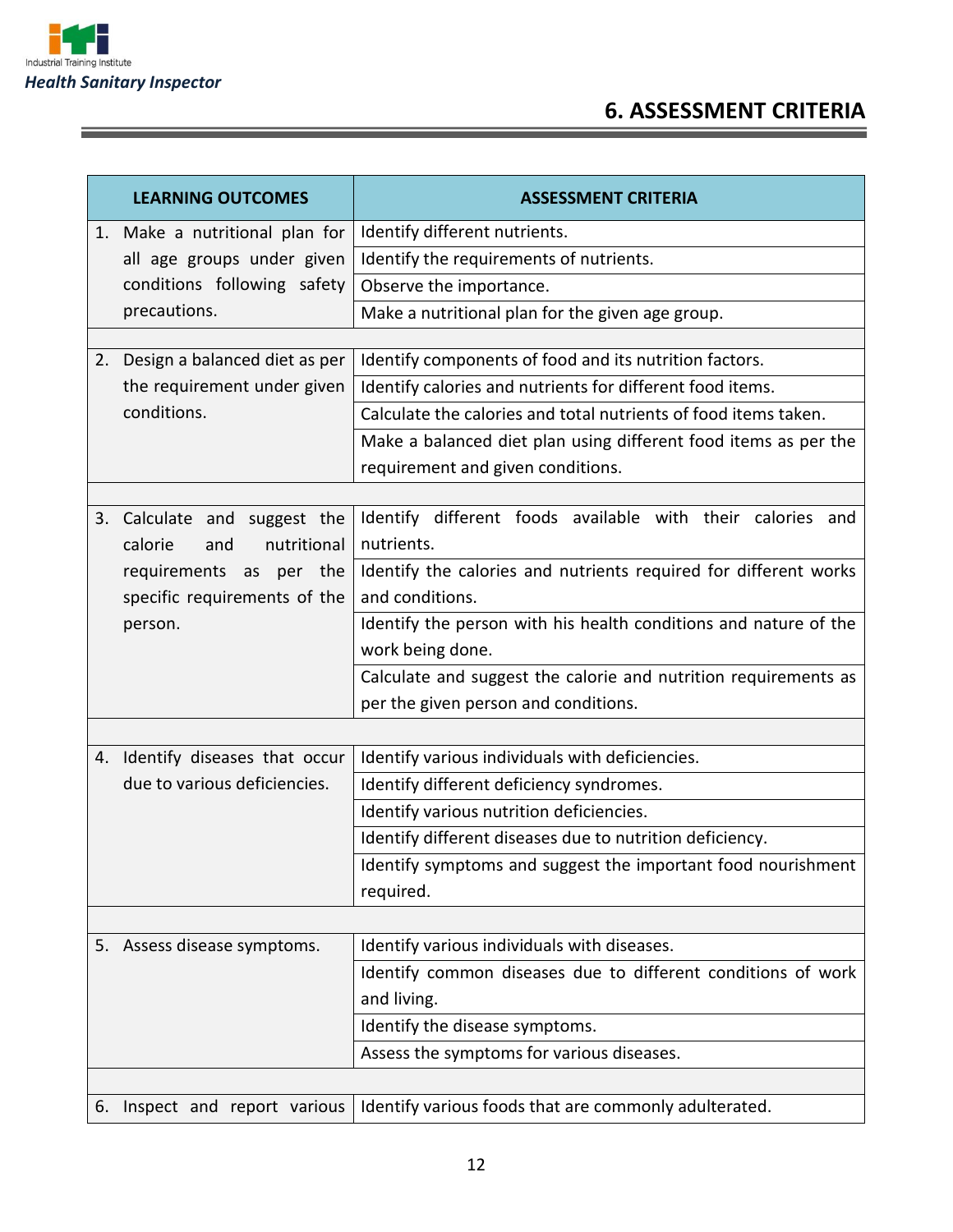

| food adulterations. |                                 | Identify the parameters to be checked for finding food<br>adulteration.               |
|---------------------|---------------------------------|---------------------------------------------------------------------------------------|
|                     |                                 | Note the ideal factors of food available.                                             |
|                     |                                 | Inspect different food for adulterations.                                             |
|                     |                                 | Report food adulteration by doing different tests.                                    |
|                     |                                 |                                                                                       |
|                     | different<br>food<br>7. Suggest | Identify various foods as per their perishability.                                    |
|                     | preservation techniques for     | Apply common food preservation techniques by using salt and                           |
|                     | various types of food.          | sugar.                                                                                |
|                     |                                 | Identify different types of preservation techniques. Follow                           |
|                     |                                 | refrigeration techniques for food preservation.                                       |
|                     |                                 | Identify the preservation systems in use.                                             |
|                     |                                 | Take above factors into consideration and suggest food                                |
|                     |                                 |                                                                                       |
|                     |                                 | preservation techniques for various types of food.                                    |
|                     |                                 |                                                                                       |
| 8.                  | understand<br>Identify<br>and   | Identify the resources of water.                                                      |
|                     | water and its properties and    | Recognize the various resources of water pollution.                                   |
|                     | causes of water pollution.      | Understand the water borne diseases, causes, effects and                              |
|                     | Summarize<br>water<br>supply    | symptoms.                                                                             |
|                     | system with water treatment     | Identify different type of water quality with various parameters                      |
|                     | in the city/ country etc.       | of water in physical, chemical and bacteriological aspects.                           |
|                     |                                 | Understand different water treatment techniques ranging from                          |
|                     |                                 | traditional to the modern.                                                            |
|                     | 9. Assemble plumbing system     |                                                                                       |
|                     | for conservation of water.      | Identify water conservation technique at household<br>and<br>commercial level.        |
|                     |                                 |                                                                                       |
|                     |                                 | Identify the water supply system in different areas such as rural<br>and urban areas. |
|                     |                                 |                                                                                       |
|                     |                                 | Identify and recognize the control measures for water pollution.                      |
|                     |                                 | Assemble<br>plumbing<br>system<br>involving water conservation                        |
|                     |                                 | techniques.                                                                           |
|                     |                                 |                                                                                       |
|                     | 10. Develop<br>rainwater        | Understand the rain water harvesting process.                                         |
|                     | harvesting technique.           | Classify different rainwater harvesting technique.                                    |
|                     |                                 | Implement the rain water harvesting pits in given locality.                           |
|                     |                                 |                                                                                       |
|                     | 11. Identify and understand the | Understand the various types of water purification in rural and                       |
|                     | water purification process.     | urban areas. Disinfection process of water resources and                              |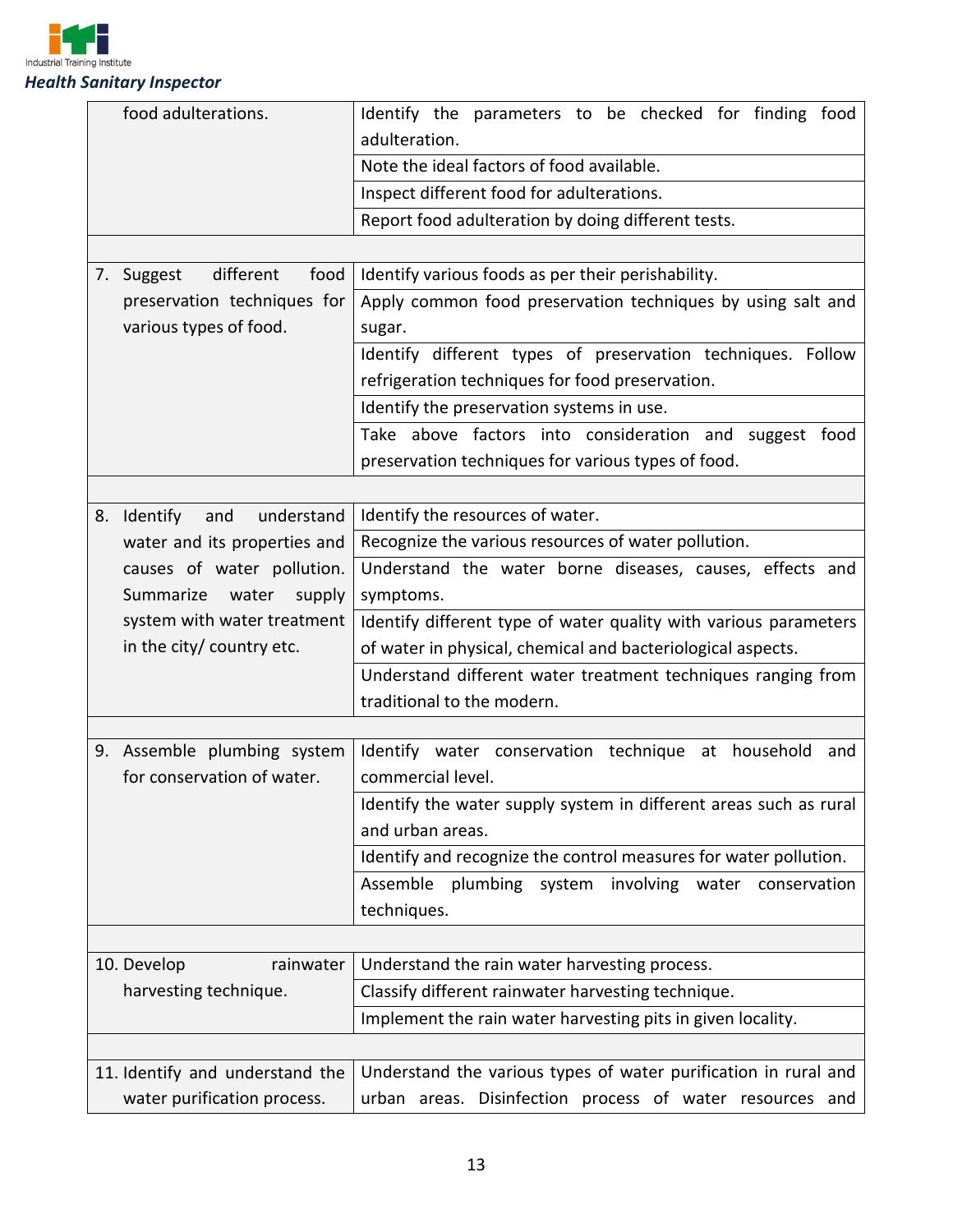

|                                                            | drinking water.                                                                       |
|------------------------------------------------------------|---------------------------------------------------------------------------------------|
|                                                            | Identify the water supply system in different areas such as rural                     |
|                                                            | and urban areas.                                                                      |
|                                                            | Identify and recognize the control measures for water pollution.                      |
|                                                            | Identify the water treatment plant and the process.                                   |
|                                                            |                                                                                       |
| 12. Handle the night soil of a                             | Identify the difference between brackish water, sewage effluent                       |
| city/ town with protection of                              | and night soil.                                                                       |
| environment<br>and<br>human                                | Recognize the various impact of night soil on the soil, water                         |
| being.                                                     | resources, atmosphere etc.                                                            |
|                                                            | Understand the different types of faecal borne diseases due to                        |
|                                                            | unsanitary disposal of night soil.                                                    |
|                                                            | Identify the various types of latrines and their construction.                        |
|                                                            | Identify the sewage treatment plant and understand the process                        |
|                                                            | diagram.                                                                              |
|                                                            |                                                                                       |
| 13. Plan<br>solid<br>waste                                 | Recognize various waste materials.                                                    |
| management system in an                                    | Recognise resources that increase solid waste.                                        |
| area or a small town.                                      | Classify & collect waste.                                                             |
|                                                            | Apply segregation techniques and segregate the waste.                                 |
|                                                            | Apply suitable disposal techniques for waste disposal.                                |
|                                                            | Identify the working of biogas plant.                                                 |
|                                                            | Apply principles of recycling.                                                        |
|                                                            |                                                                                       |
| 14. Practice Bio Medical and E-<br>waste management system | Apply Techniques of segregation, packaging, storage, transport of<br>infectious waste |
|                                                            | Demonstrate different treatment method for Bio Medical Waste                          |
|                                                            | Exhibit process of accumulation, storage and disposal of                              |
|                                                            | hazardous waste                                                                       |
|                                                            |                                                                                       |
| 15. Identify air pollution sources                         | Identify sources of air pollution.                                                    |
| and suggest the suitable                                   | Identify severity of air pollution.                                                   |
| remedies.                                                  | Suggest preventive measures to abort air pollution.                                   |
|                                                            |                                                                                       |
| effects<br>16. Interpret<br>the<br>of                      | Know the global warming and its effects.                                              |
| global warming and identify                                | Measure the atmospheric temperature using thermometer.                                |
| the remedial measures.                                     | Identify need of ventilation.                                                         |
|                                                            |                                                                                       |
| 17. Suggest the<br>measures<br>to                          | Understand impacts of noise pollution.                                                |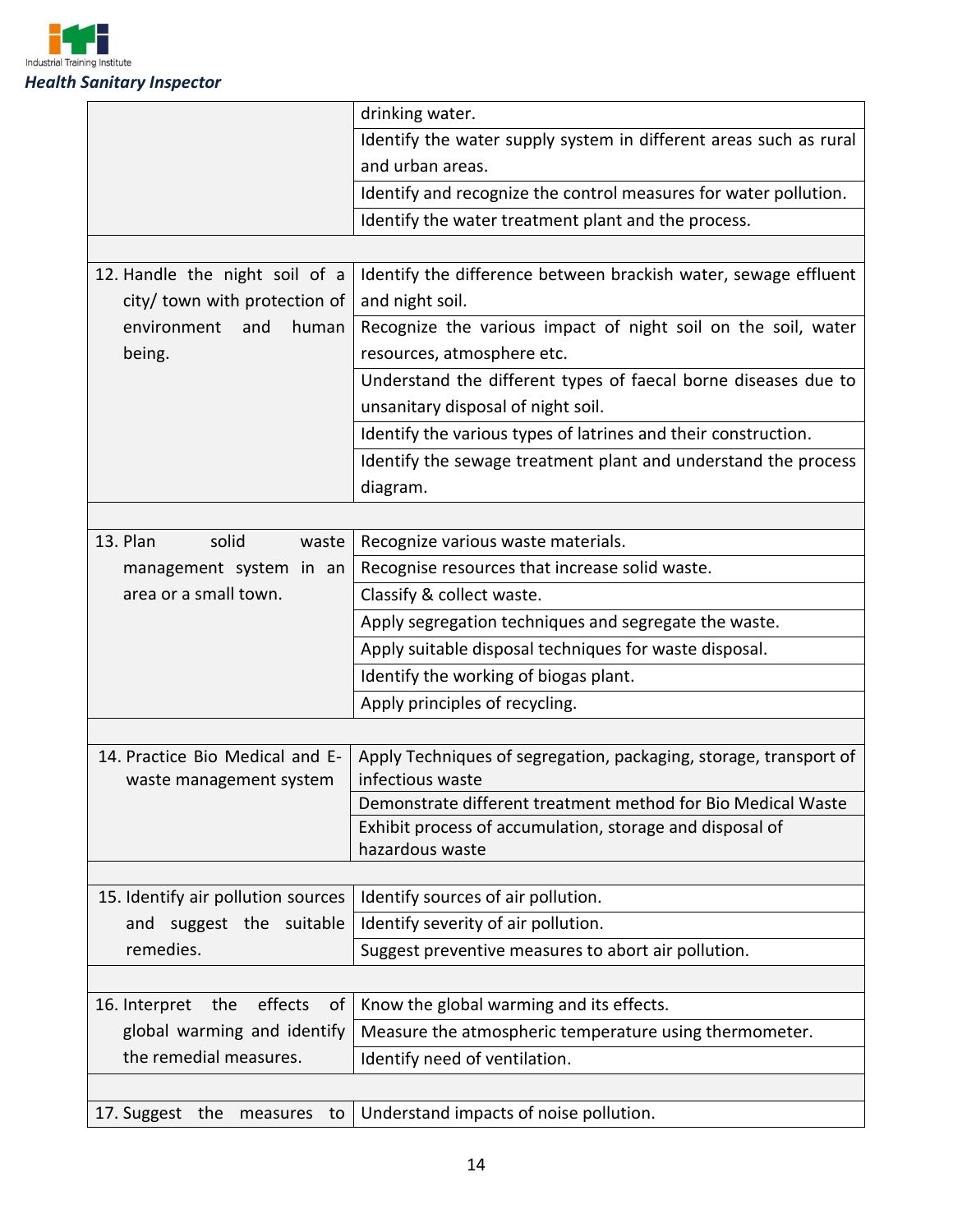

| <b>Health Sanitary Inspector</b> |  |
|----------------------------------|--|
|----------------------------------|--|

| minimise the noise pollution.      | Measure the noise pollution.                                     |
|------------------------------------|------------------------------------------------------------------|
|                                    | Identify the causes of noise pollution.                          |
|                                    | Suggest the measures to be taken to minimize the noise           |
|                                    | pollution.                                                       |
|                                    |                                                                  |
| 18. Plan<br>and<br>the<br>suggest  | Understand the concept of ventilation.                           |
| ventilation requirements of a      | Illustrate the types of ventilation.                             |
| particular area.                   | Identify the need of ventilation.                                |
|                                    | Suggest ventilation requirements of a particular area.           |
|                                    |                                                                  |
| 19. Illustrate concept of liquid   | Observe various sources of liquid waste.                         |
| waste and disposal. Know           | Understand human waste management system.                        |
| the types of sewers, health        | Identify health hazards due to liquid waste.                     |
| hazard due to liquid waste.        |                                                                  |
|                                    |                                                                  |
| 20. Plan and help in construction  | Understand types of sewerage system and their working.           |
| and maintenance of sewers,         | Identify various types of traps.                                 |
| traps, plumbing tools etc.         | Understand uses and working of traps.                            |
|                                    |                                                                  |
| 21. Suggest disposal methods       | Observe importance for proper disposal of dead body and          |
| dead<br>animals<br>for<br>and      | maintenance of record as per legal provision.                    |
| humans.                            | Illustrate methods for preservation of dead.                     |
|                                    | Identify basic requirements of a burial and cremation ground.    |
|                                    |                                                                  |
|                                    |                                                                  |
| 22. Identify different types<br>of | Identify types of soil and its importance.                       |
| soil,<br>importance<br>its<br>in   | Identify agricultural benefits of soil.                          |
| relation with public health        | Observe moisture level in soil.                                  |
| and reclamation of land.           | Understand concept of land reclamation.                          |
|                                    |                                                                  |
| 23. Plan and suggest sanitary      | Understand concept of a healthy housing.                         |
| medical<br>prescription<br>οf      | Identify sanitary requirement of a house.                        |
| measures in housing and            | Explain importance of housing and its good health impacts.       |
| fairs & festivals.                 | Identify requirements of sanitation in a fair.                   |
|                                    | Estimate number of sanitation facility required for a particular |
|                                    | event.                                                           |
|                                    | Plan emergency sanitation, food, water supply for a large        |
|                                    | gathering.                                                       |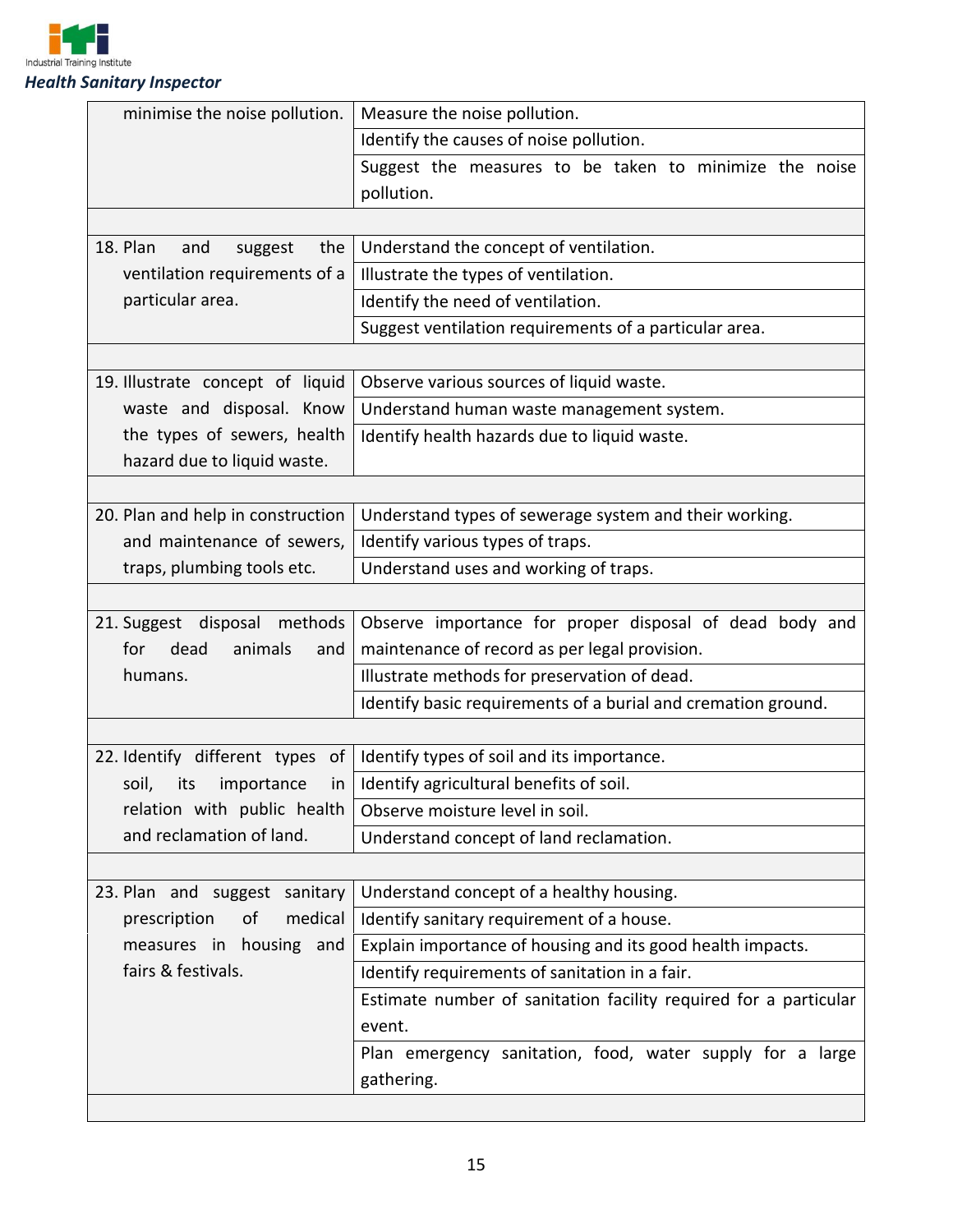

| 24. Identify occupational health     | Identify the occupational hazards to the employees.                |
|--------------------------------------|--------------------------------------------------------------------|
| hazards. Follow safety rules.        | Identify the various safety programs and equipment to control      |
| Prevent<br>occupational              | the occupational hazards.                                          |
| diseases.                            | Implement measures for health protection of workers.               |
|                                      |                                                                    |
| of<br>25. Prepare<br>and<br>control  | Identify and use insect circles and disinfections.                 |
| biological environment and           | Distinguish technique of sterilization and disinfection of various |
| different parts of spraying          | articles.                                                          |
| equipment.                           | Identify different parts of spraying equipment.                    |
|                                      | Identify operation and maintenance of spraying equipment.          |
|                                      | Identify larvaecidals.                                             |
|                                      | Identify rodenticides.                                             |
|                                      |                                                                    |
| 26. Generate<br>awareness            | Understand importance of health education.                         |
| programmes for masses on             | Identify working opportunities for a health inspector.             |
| health education.                    | Plan health education awareness programme.                         |
|                                      | Contribute in health education awareness.                          |
|                                      |                                                                    |
| 27. Illustrate importance of right   | Learn importance of behaviour.                                     |
| behaviour<br>personal<br>and         | Impact of behaviour on personal hygiene.                           |
| direct<br>hygiene, learn<br>its      | Identify behavioural changes as per age groups.                    |
| impact on their personal life        | Understand concept of defence mechanism.                           |
| & society.                           |                                                                    |
|                                      |                                                                    |
| 28. Perform first-aid treatment      | Perform CPR.                                                       |
| to tackle medical emergency          | Make first-aid box.                                                |
| situation.                           | Identify types of bandages.                                        |
|                                      | Perform dressing when needed.                                      |
|                                      | Treat causalities properly.                                        |
|                                      | Transportation and care of victims can be done.                    |
|                                      | Perform first-aid procedures in various conditions.                |
|                                      |                                                                    |
| 29. Assess<br>intensity<br>of<br>any | Identify symptoms of diseases.                                     |
| disease,<br>recognize<br>the         | Identify types of disease weather it is communicable or non-       |
| disease and provide first-aid        | communicable.                                                      |
| treatment on time to contain         | Guide precautions undertaken in any disease.                       |
| the disease.                         | Implement preventive measure to contain any disease.               |
|                                      |                                                                    |

 $\mathbf{I}$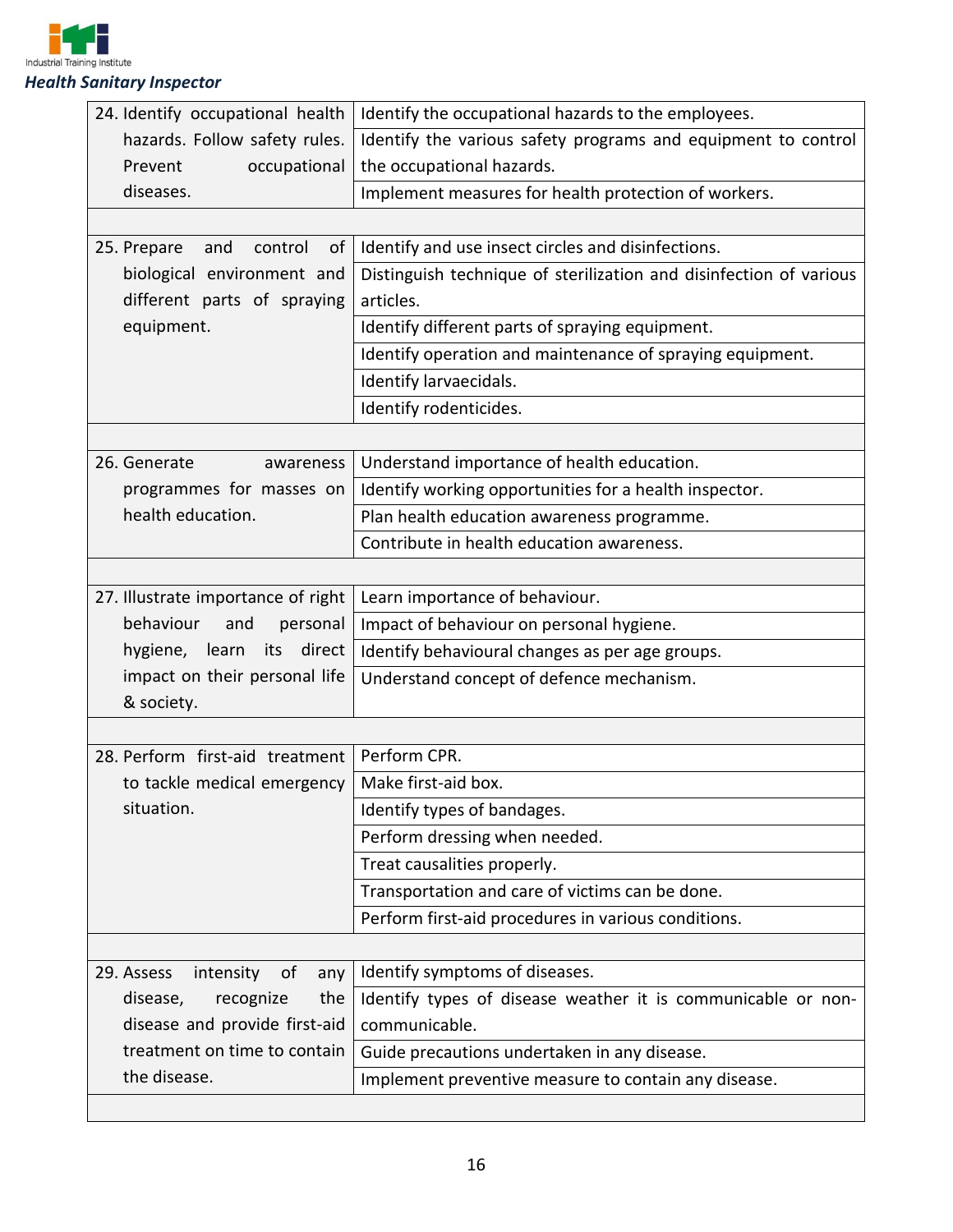

| 30. Follow<br>given<br>the        | Identify age group for various immunizations.                  |  |  |
|-----------------------------------|----------------------------------------------------------------|--|--|
| immunization schedule and         | Understand natural immunization schedule.                      |  |  |
| understand its importance.        | Understand importance of immunization.                         |  |  |
|                                   |                                                                |  |  |
| 31. Identify disinfection and its | Understand requirement of disinfection and sterilization.      |  |  |
| importance<br>control<br>to       | Identify disinfection and sterilization process in hospitals.  |  |  |
| diseases.<br>Carry<br>out         | Identify various disinfection agents.                          |  |  |
| sterilization.                    | Use disinfectants effectively.                                 |  |  |
|                                   | Carry out sterilization procedure.                             |  |  |
|                                   |                                                                |  |  |
| 32. Perform<br>basic<br>personal  | Understand importance of personal hygiene habits.              |  |  |
| hygiene and interpret its         | Do proper care of their own nails and hands cleaning etc.      |  |  |
| impact on a person's health       | Do care of dental care procedures.                             |  |  |
| and personality.                  | Develops regular hand washing habits.                          |  |  |
|                                   | Develops healthy food habit.                                   |  |  |
|                                   | Develops regular exercise and improves personal hygiene habits |  |  |
|                                   | results in a better personality.                               |  |  |
|                                   |                                                                |  |  |
| 33. Recognise<br>various factors  | Understand demography.                                         |  |  |
| like death rate, birth rate,      | Identify death rate, birth rate, MMR, IMR etc.                 |  |  |
| morbidity, MMR, IMR etc.          | Understand importance of census.                               |  |  |
| analyse<br>importance<br>of       |                                                                |  |  |
| and<br>data<br>census<br>survey   |                                                                |  |  |
| collection.                       |                                                                |  |  |
|                                   |                                                                |  |  |
| 34. Categorise health survey.     | Perform survey.                                                |  |  |
|                                   | Fill survey forms.                                             |  |  |
|                                   | Perform data collection.                                       |  |  |
|                                   | Classify health surveys.                                       |  |  |
|                                   |                                                                |  |  |
| 35. Familiarise with vocabulary   | Understands importance of acts.                                |  |  |
| and terminology of different      | Identify epidemic and endemic situations at a given area.      |  |  |
| acts.                             | Understand air and water pollution control acts.               |  |  |
|                                   | Fill birth and death registration forms.                       |  |  |
|                                   | MTP acts.                                                      |  |  |
|                                   | Identify various acts and their importance.                    |  |  |
|                                   |                                                                |  |  |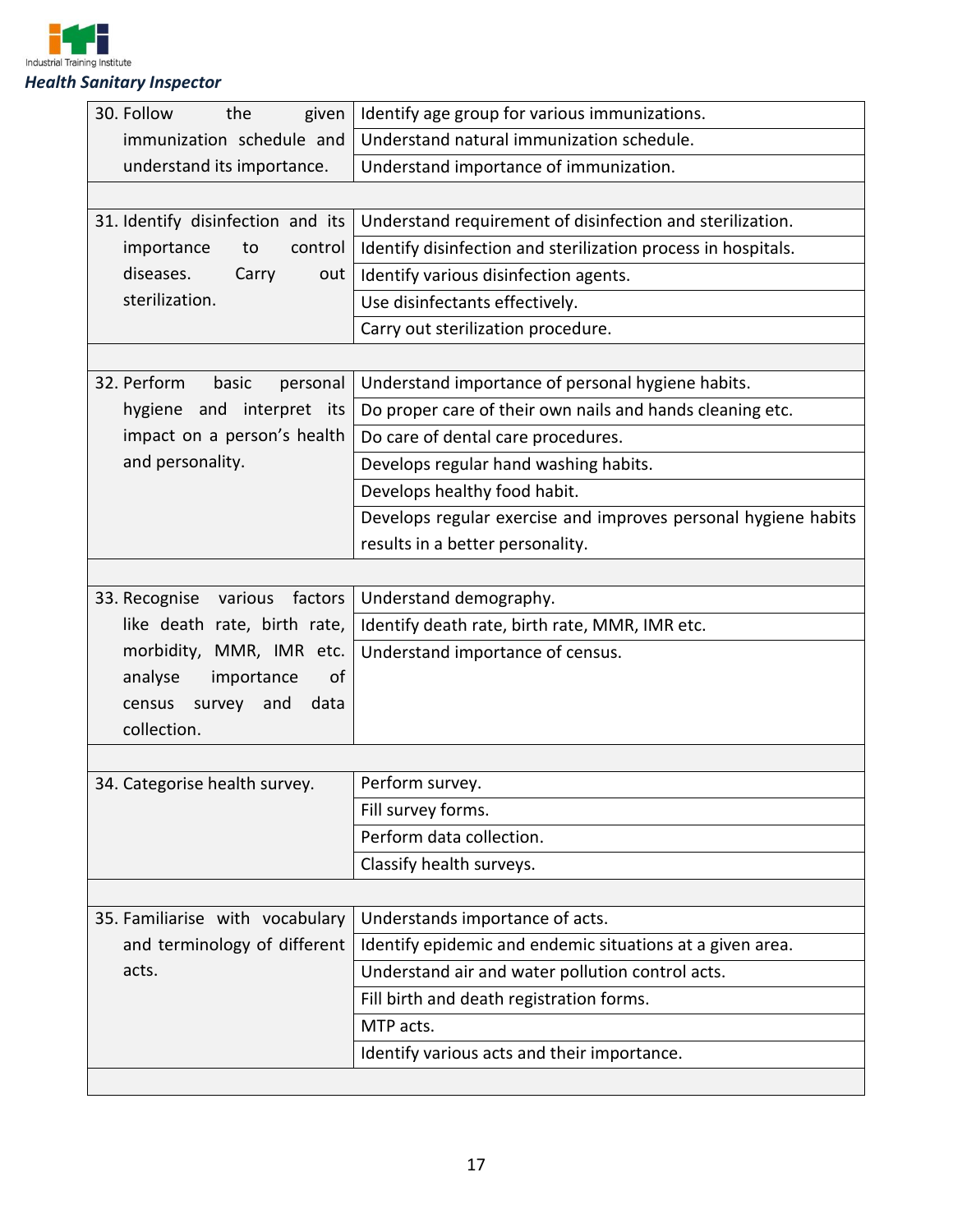

# **7.TRADE SYLLABUS**

| <b>SYLLABUS FOR HEALTH SANITARY INSPECTOR TRADE</b>                 |                                                                                                                                                                                                                                                                                                                                                                                                                                                                       |                                                    |                                                                                                                                                                                                                                                                                                                                                                                                                                                                                                                                                                                                                                                                                          |                                                                                                                                                                                                                                                                                                                                                                                                                                                                                                                                                                                                                                                                                          |  |  |
|---------------------------------------------------------------------|-----------------------------------------------------------------------------------------------------------------------------------------------------------------------------------------------------------------------------------------------------------------------------------------------------------------------------------------------------------------------------------------------------------------------------------------------------------------------|----------------------------------------------------|------------------------------------------------------------------------------------------------------------------------------------------------------------------------------------------------------------------------------------------------------------------------------------------------------------------------------------------------------------------------------------------------------------------------------------------------------------------------------------------------------------------------------------------------------------------------------------------------------------------------------------------------------------------------------------------|------------------------------------------------------------------------------------------------------------------------------------------------------------------------------------------------------------------------------------------------------------------------------------------------------------------------------------------------------------------------------------------------------------------------------------------------------------------------------------------------------------------------------------------------------------------------------------------------------------------------------------------------------------------------------------------|--|--|
|                                                                     |                                                                                                                                                                                                                                                                                                                                                                                                                                                                       |                                                    | <b>DURATION: ONE YEAR</b>                                                                                                                                                                                                                                                                                                                                                                                                                                                                                                                                                                                                                                                                |                                                                                                                                                                                                                                                                                                                                                                                                                                                                                                                                                                                                                                                                                          |  |  |
| <b>Duration</b>                                                     | <b>Reference Learning</b><br><b>Outcome</b>                                                                                                                                                                                                                                                                                                                                                                                                                           |                                                    | <b>Professional Skills</b><br>(Trade Practical)<br><b>With Indicative Hours</b>                                                                                                                                                                                                                                                                                                                                                                                                                                                                                                                                                                                                          | <b>Professional Knowledge</b><br>(Trade Theory)                                                                                                                                                                                                                                                                                                                                                                                                                                                                                                                                                                                                                                          |  |  |
| Professional<br>Skill 90Hrs;<br>Professional<br>Knowledge<br>24 Hrs | Make a nutrition<br>plan for all age<br>groups under given<br>conditions following<br>safety precautions.<br>Design a balanced<br>diet as per the<br>requirement under<br>given conditions.<br>Calculate and<br>suggest the calorie<br>and nutrition<br>requirements as per<br>the specific<br>requirements of the<br>person.<br>Identify diseases<br>that occur due to<br>various deficiencies.<br>Assess disease<br>symptoms.<br>Inspect and report<br>various food | 1.<br>2.<br>3.<br>4.<br>5.<br>6.<br>7.<br>8.<br>9. | Identify the foul stuff.<br>(04 hrs)<br>Point out the<br>requirement of nutrition.<br>(04 hrs)<br>Demonstrate on charts<br>of various deficiency<br>diseases. (04 hrs)<br>Visit various families for<br>nutrition status. (04 hrs)<br>Nutrient requirement of<br>infant, wearing<br>pregnancy, location,<br>preschool child, school<br>going child. (04 hrs)<br>Survey of nutrition<br>education & its<br>importance. (04 hrs)<br>Preparation of diet menu<br>for hypertensive,<br>diabetic nephritis &<br>heart patients. (04 hrs)<br>Head circumference with<br>inch tape. (04 hrs)<br>Images of patients<br>suffering from diseases.<br>(04 hrs)<br>10. Audio-video aids. (04<br>hrs) | Food (definition) & function of<br>food & introduction of<br>nutrition & nutrients.<br>Classification of food, their<br>sources, nutrient diets<br>proteins, fat, vitamins &<br>minerals - sources, function,<br>deficiency excess & daily<br>requirement.<br>Balanced diet-definition &<br>importance<br>Factors to be considered<br>$\qquad \qquad -$<br>on planning meals.<br>Nutrient requirement of<br>$\overline{\phantom{m}}$<br>different age group<br>Diet survey<br>-<br>Family assessment - clinical<br>examination of all members -<br>height & weight BMI [Body<br>mass index], Head<br>circumference, -Blood test for<br>Hb.<br>Nutrition education<br>malnutrition-causes |  |  |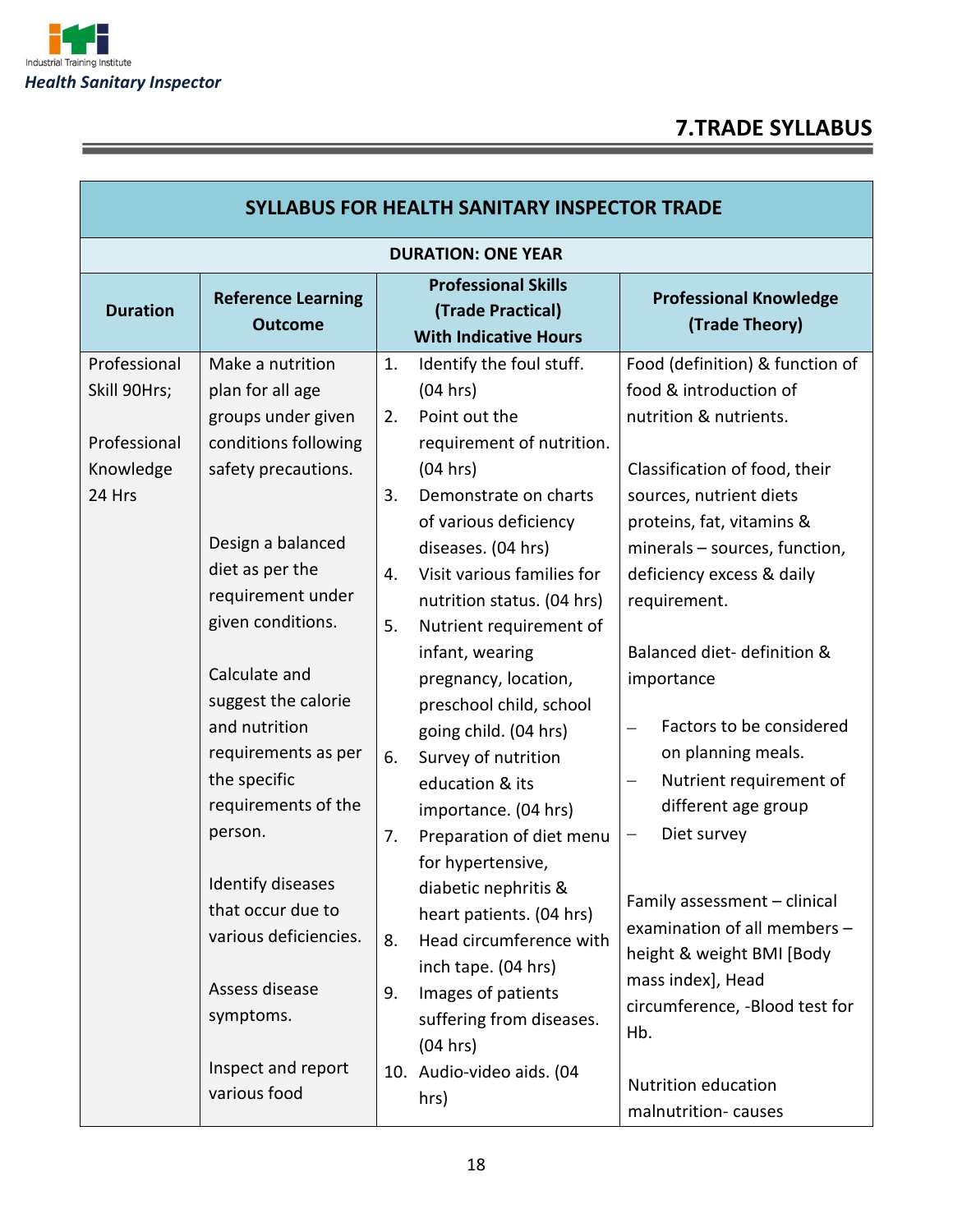

| adulterations.    |     | 11. Tabular differentiation of |     | prevention, low birth weight                  |
|-------------------|-----|--------------------------------|-----|-----------------------------------------------|
|                   |     | types of malnutrition.         |     | (LBW), causes of LBW,                         |
| Suggest different |     | (04 hrs)                       |     | prevention of LBW, special                    |
| food preservation | 12. | Importance of health           |     | care to be given to                           |
| techniques for    |     | education to overcome          |     | malnourished children.                        |
| various types of  |     | the problem of                 |     |                                               |
| food.             |     | malnutrition. (04 hrs)         |     | Therapeutic Diet: Introduction                |
|                   |     | 13. Display videos (Audio-     |     | for balanced diet, weight                     |
|                   |     | video) on malnutrition.        |     | reducing diet- low fat diet,                  |
|                   |     | (04 hrs)                       |     | bland diet, cirrhosis of liver,               |
|                   |     | 14. Demonstration of           |     | renal stone                                   |
|                   |     | sources of Hb by pictorial     |     |                                               |
|                   |     | chart. (04 hrs)                |     | Food Preservation: definition                 |
|                   |     | 15. Demonstration of           |     | & methods, household &                        |
|                   |     | spoilage of some food          |     | industrial method of                          |
|                   |     | items. (04 hrs)                |     | preservation, self-line,                      |
|                   |     | 16. Application of common      |     | Pasteurization: methods, types                |
|                   |     | salt & sugar to increase       |     | &importance.                                  |
|                   |     | shelf life of many food        |     |                                               |
|                   |     | items. (04 hrs)                |     | Refrigeration: Prevents                       |
|                   |     | 17. Visit to milk plants to    |     | spoilage.                                     |
|                   |     | observe & understand           |     | 1. Food Hygiene and                           |
|                   |     | the process of                 |     | <b>Cleanliness of Kitchen</b>                 |
|                   |     | pasteurization. (06 hrs)       |     | equipment and cooking                         |
|                   |     | 18. How to increase shelf life |     | utensils                                      |
|                   |     | by killing micro-              |     | (a) Concepts of Food Hygiene                  |
|                   |     | organism. (04 hrs)             |     | and Cleanliness of Kitchen                    |
|                   |     | 19. Cleanliness of Kitchen     |     | equipment and cooking                         |
|                   |     | equipment and cooking          |     | utensils and their effects                    |
|                   |     | utensils (04 hrs.)             |     | on various health issues                      |
|                   |     | 20. Operation and Usage        |     | (b) Food Service and                          |
|                   |     | procedures of storage          |     | <b>Exposure to various</b>                    |
|                   |     | Equipment like                 |     | Kitchen Equipment,                            |
|                   |     | Refrigerators (04 hrs.)        |     | operation procedures,                         |
|                   |     | 21. Practices for Handling     | (c) | service areas, etc.<br><b>Related Storage</b> |
|                   |     | preparation, Processing        |     | Equipment, Types,                             |
|                   |     | Non-Vegetarian Products        |     | <b>Operation and Usage</b>                    |
|                   |     | (04 hrs.)                      |     | procedures                                    |
|                   |     |                                |     | (d) Cleaning Methods of                       |
|                   |     |                                |     |                                               |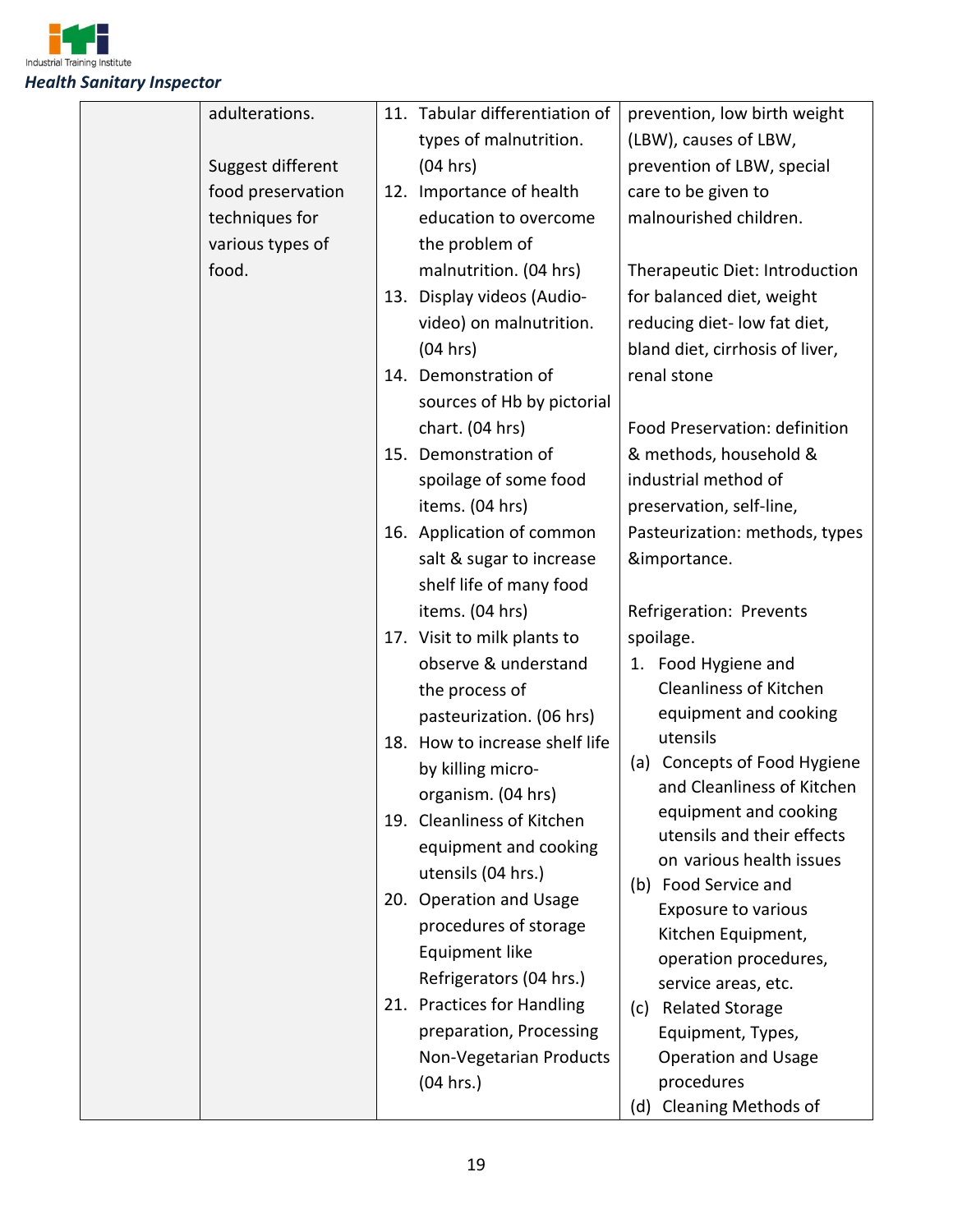

|                               |                                  |                                                        | storage Equipment like<br>Refrigerators.<br>Non-Vegetarian Products<br>2.<br><b>Preparation Handling</b><br>Methods<br><b>FASSI Regulations</b><br>(a) |
|-------------------------------|----------------------------------|--------------------------------------------------------|--------------------------------------------------------------------------------------------------------------------------------------------------------|
| Professional<br>Skill 82 Hrs; | Identify and<br>understand water | 22. Draw a chart sowing<br>various environmental       | WHO's definition for<br>environmental sanitation.                                                                                                      |
|                               | and its properties               | factors. (05 hrs)                                      | Safe and whole some water.                                                                                                                             |
| Professional                  | and causes of water              | 23. Tabulate various types of                          | Sources of water. Various uses                                                                                                                         |
| Knowledge                     | pollution.                       | water with their                                       | of water and its needs.                                                                                                                                |
| 12 Hrs                        | Summarize water                  | properties. (04 hrs)                                   |                                                                                                                                                        |
|                               | supply system with               | 24. Classify water resources                           | Water borne diseases.                                                                                                                                  |
|                               | water treatment in               | (surface water and                                     | Conservation sources of water.                                                                                                                         |
|                               | the city/ country etc.           | ground water). (08 hrs)                                | Quality of water.                                                                                                                                      |
|                               |                                  | 25. Prepare a pie chart of                             | Physical, chemical and                                                                                                                                 |
|                               |                                  | total availability of water                            | biological standard for                                                                                                                                |
|                               | Assemble plumbing                | on the earth (Fresh                                    | portable water.                                                                                                                                        |
| system for                    | water, saltwater, potable        | Public health aspect of very                           |                                                                                                                                                        |
|                               | Conservation of                  | water etc.) (02 hrs)                                   | hard water.                                                                                                                                            |
|                               | water.                           | 26. Tabulate the per capital                           | Steps of disinfection of well.                                                                                                                         |
|                               |                                  | water demand for                                       | Sources and nature of                                                                                                                                  |
|                               |                                  | domestic purpose. (02                                  | pollution of water.                                                                                                                                    |
|                               | Develop rain water               | hrs)                                                   | Purification of water:                                                                                                                                 |
|                               | harvesting                       | 27. Prepare a chart of water<br>demand in different    |                                                                                                                                                        |
|                               | technique.                       |                                                        | i) Large Scale                                                                                                                                         |
|                               |                                  | areas such as hospitals,                               | ii) Small Scale                                                                                                                                        |
|                               |                                  | hotels, industries,                                    |                                                                                                                                                        |
|                               | Identify and                     | schools etc. (02 hrs)<br>28. Illustrate the importance |                                                                                                                                                        |
|                               | understand the                   | of water earth and its                                 |                                                                                                                                                        |
|                               | water purification               | uses in different area.                                |                                                                                                                                                        |
|                               | process.                         | (02 hrs)                                               |                                                                                                                                                        |
|                               |                                  | 29. Tabulate the coater                                |                                                                                                                                                        |
|                               |                                  | borne diseases with                                    |                                                                                                                                                        |
|                               |                                  | different causes &                                     |                                                                                                                                                        |
|                               |                                  | symptoms (Make the                                     |                                                                                                                                                        |
|                               |                                  | diagrams of bacteria,                                  |                                                                                                                                                        |
|                               |                                  | virus, fungi, protein etc.                             |                                                                                                                                                        |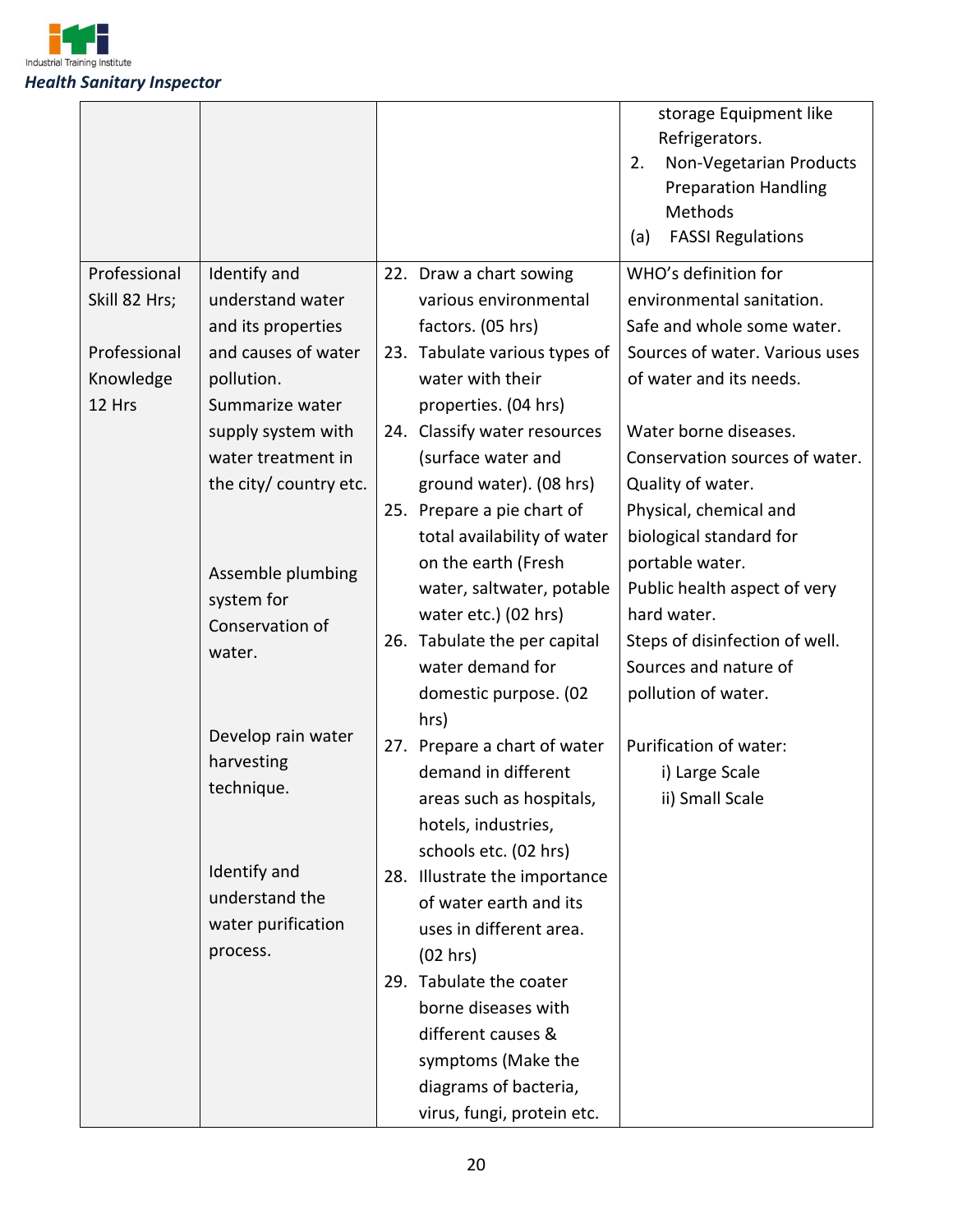

|  | (04 hrs)                     |  |
|--|------------------------------|--|
|  | 30. Prepare a chart for      |  |
|  | impact of polluted water     |  |
|  | on human health,             |  |
|  | animals, plants etc. (04     |  |
|  | hrs)                         |  |
|  | 31. Tabulate the different   |  |
|  | methods for                  |  |
|  | conservation of water in     |  |
|  | different areas. (04 hrs)    |  |
|  | 32. Draw and sketch a        |  |
|  | picture of rainwater         |  |
|  | harvesting. (02 hrs)         |  |
|  | 33. Identify the difference  |  |
|  | between portable water,      |  |
|  | safe and whole some          |  |
|  |                              |  |
|  | water. (04 hrs)              |  |
|  | 34. Prepare a chart for      |  |
|  | physical, chemical and       |  |
|  | bacteriological quality of   |  |
|  | water. (04 hrs)              |  |
|  | 35. Tabulate the difference  |  |
|  | b/w soft and hard water.     |  |
|  | (03 hrs)                     |  |
|  | 36. Make a chart for impact  |  |
|  | of hard water on human       |  |
|  | health and other areas       |  |
|  | such as-on plants on         |  |
|  | industrial equipment.        |  |
|  | (02 hrs)                     |  |
|  | 37. Explain the disinfection |  |
|  | with various disinfectant    |  |
|  | for well disinfection (02    |  |
|  | hrs)                         |  |
|  | 38. Construct a diagram for  |  |
|  | disinfection process of      |  |
|  | well.<br>(02 hrs)            |  |
|  | 39. Prepare the list of      |  |
|  | sources of water             |  |
|  |                              |  |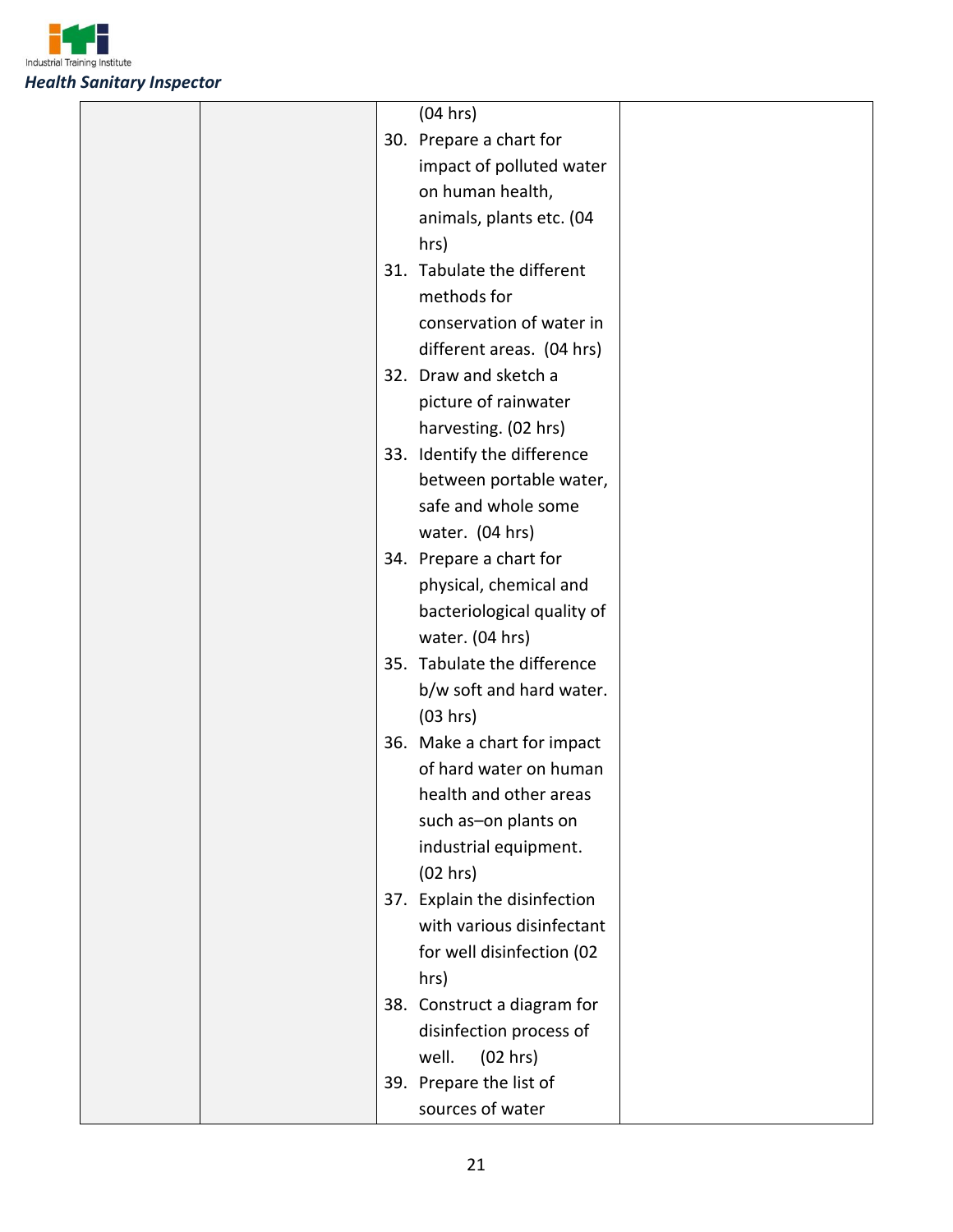

|  | pollution with their          |  |
|--|-------------------------------|--|
|  | different characteristics.    |  |
|  | (02 hrs)                      |  |
|  | 40. Visit to a water          |  |
|  | treatment plant. (02 hrs)     |  |
|  | 41. Make a diagram of water   |  |
|  | treatment plant with          |  |
|  | different process of          |  |
|  | water purification. (04       |  |
|  | hrs)                          |  |
|  | 42. Comparison of rapid and   |  |
|  | slow sand filters. (04 hrs)   |  |
|  | 43. Collection and dispatch   |  |
|  | of water sample for           |  |
|  | chemical and                  |  |
|  | bacteriological               |  |
|  | examination. (02 hrs)         |  |
|  | 44. Prepare and construct a   |  |
|  | purification system in        |  |
|  | the rural areas. (02 hrs)     |  |
|  | 45. Calculate the chlorine    |  |
|  | demand and prepare the        |  |
|  | graph also for residual       |  |
|  | chlorine in water. (01        |  |
|  | hrs)                          |  |
|  | 46. Visit to a swimming pool  |  |
|  | for sanitation and            |  |
|  | personal hygiene              |  |
|  | measures. (02 hrs)            |  |
|  | 47. Collect the water sample  |  |
|  | from the domestic taps,       |  |
|  | surface and ground            |  |
|  | water resources. (02 hrs)     |  |
|  | 48. Perform the practical for |  |
|  | physical and chemical         |  |
|  | parameters of given           |  |
|  | water sample in testing       |  |
|  | labs                          |  |
|  | - pH                          |  |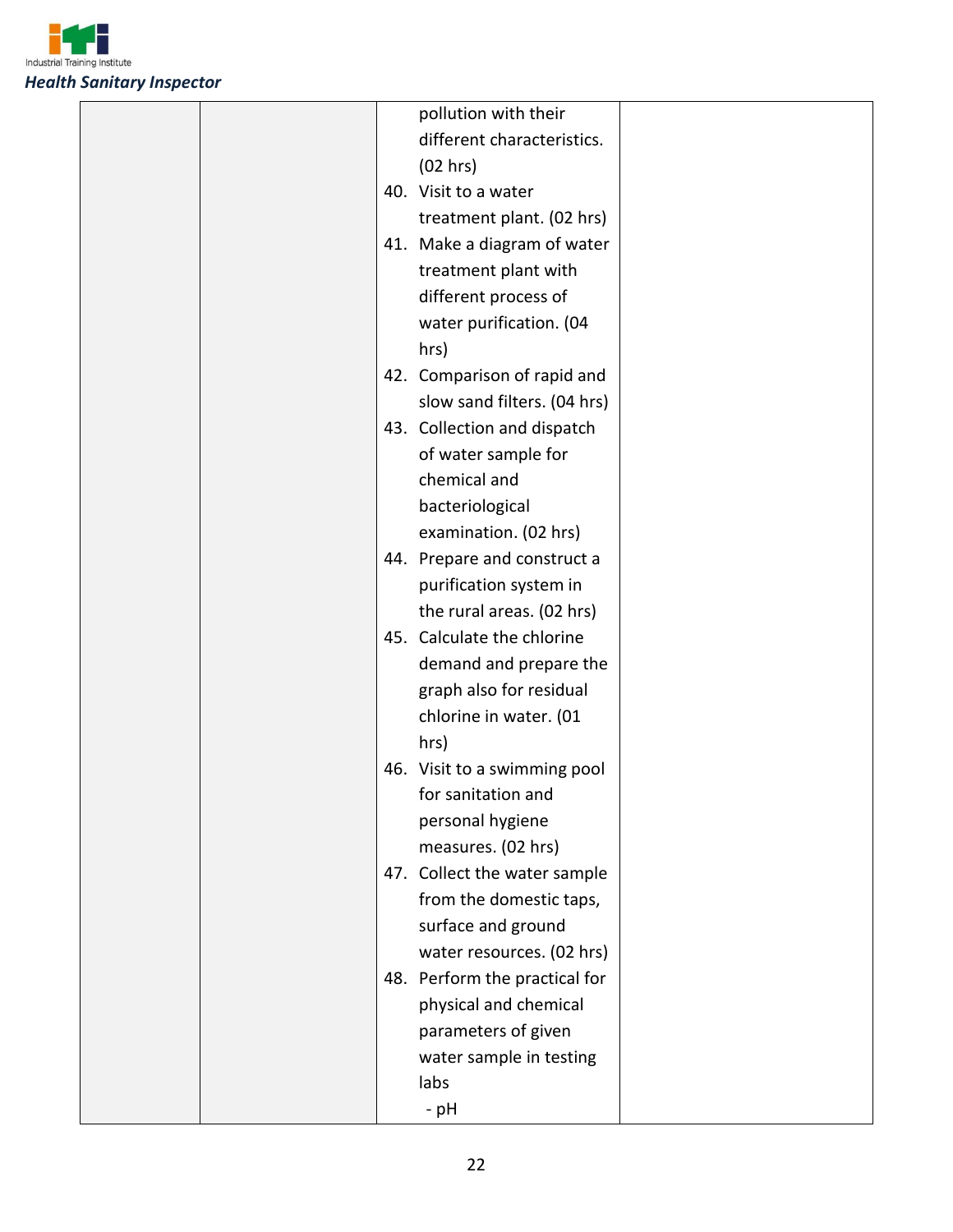

| - Chlorine<br>- Hardness<br>- TDS<br>- Acidity<br>- Alkalinity etc. (05 hrs)<br>49. Show the difference<br>Handle the night soil<br>Professional<br>Night soil disposal<br>of a city/ town with<br>Sewage in liquid waste<br>Skill 60Hrs;<br>between water and<br>protection of<br>containing human excreta.<br>sewage with given<br>Professional<br>environment and<br>samples in the bottles in<br>Knowledge<br>human being.<br>the testing labs. (02 hrs)<br>Numerous impacts of night soil<br>12Hrs<br>on the environmental factors.<br>50. Categorises the<br>numerous impacts of<br>night soil on the water<br>Faucal borne disease due to<br>unsanitary disposal of night<br>bodies, atmosphere, soil<br>etc. (08 hrs)<br>soil.<br>51. Tabulate numerous<br>impacts of food chain<br>Different types of latrines in<br>use principal of construction of<br>and impact of food |
|--------------------------------------------------------------------------------------------------------------------------------------------------------------------------------------------------------------------------------------------------------------------------------------------------------------------------------------------------------------------------------------------------------------------------------------------------------------------------------------------------------------------------------------------------------------------------------------------------------------------------------------------------------------------------------------------------------------------------------------------------------------------------------------------------------------------------------------------------------------------------------------|
|                                                                                                                                                                                                                                                                                                                                                                                                                                                                                                                                                                                                                                                                                                                                                                                                                                                                                      |
|                                                                                                                                                                                                                                                                                                                                                                                                                                                                                                                                                                                                                                                                                                                                                                                                                                                                                      |
|                                                                                                                                                                                                                                                                                                                                                                                                                                                                                                                                                                                                                                                                                                                                                                                                                                                                                      |
|                                                                                                                                                                                                                                                                                                                                                                                                                                                                                                                                                                                                                                                                                                                                                                                                                                                                                      |
|                                                                                                                                                                                                                                                                                                                                                                                                                                                                                                                                                                                                                                                                                                                                                                                                                                                                                      |
|                                                                                                                                                                                                                                                                                                                                                                                                                                                                                                                                                                                                                                                                                                                                                                                                                                                                                      |
|                                                                                                                                                                                                                                                                                                                                                                                                                                                                                                                                                                                                                                                                                                                                                                                                                                                                                      |
|                                                                                                                                                                                                                                                                                                                                                                                                                                                                                                                                                                                                                                                                                                                                                                                                                                                                                      |
|                                                                                                                                                                                                                                                                                                                                                                                                                                                                                                                                                                                                                                                                                                                                                                                                                                                                                      |
|                                                                                                                                                                                                                                                                                                                                                                                                                                                                                                                                                                                                                                                                                                                                                                                                                                                                                      |
|                                                                                                                                                                                                                                                                                                                                                                                                                                                                                                                                                                                                                                                                                                                                                                                                                                                                                      |
|                                                                                                                                                                                                                                                                                                                                                                                                                                                                                                                                                                                                                                                                                                                                                                                                                                                                                      |
|                                                                                                                                                                                                                                                                                                                                                                                                                                                                                                                                                                                                                                                                                                                                                                                                                                                                                      |
|                                                                                                                                                                                                                                                                                                                                                                                                                                                                                                                                                                                                                                                                                                                                                                                                                                                                                      |
|                                                                                                                                                                                                                                                                                                                                                                                                                                                                                                                                                                                                                                                                                                                                                                                                                                                                                      |
|                                                                                                                                                                                                                                                                                                                                                                                                                                                                                                                                                                                                                                                                                                                                                                                                                                                                                      |
|                                                                                                                                                                                                                                                                                                                                                                                                                                                                                                                                                                                                                                                                                                                                                                                                                                                                                      |
|                                                                                                                                                                                                                                                                                                                                                                                                                                                                                                                                                                                                                                                                                                                                                                                                                                                                                      |
| sanitary latrines and their uses.<br>contamination on                                                                                                                                                                                                                                                                                                                                                                                                                                                                                                                                                                                                                                                                                                                                                                                                                                |
| human bodies. (04 hrs)<br>i) Bore hole                                                                                                                                                                                                                                                                                                                                                                                                                                                                                                                                                                                                                                                                                                                                                                                                                                               |
| 52. Prepare a chart for<br>ii) Dug well                                                                                                                                                                                                                                                                                                                                                                                                                                                                                                                                                                                                                                                                                                                                                                                                                                              |
| various diseases due to<br>iii)RCA                                                                                                                                                                                                                                                                                                                                                                                                                                                                                                                                                                                                                                                                                                                                                                                                                                                   |
| unsanitary disposal of<br>iv) Septic tank latrines.                                                                                                                                                                                                                                                                                                                                                                                                                                                                                                                                                                                                                                                                                                                                                                                                                                  |
| night soil. (04 hrs)                                                                                                                                                                                                                                                                                                                                                                                                                                                                                                                                                                                                                                                                                                                                                                                                                                                                 |
| 53. Describe the                                                                                                                                                                                                                                                                                                                                                                                                                                                                                                                                                                                                                                                                                                                                                                                                                                                                     |
| construction and                                                                                                                                                                                                                                                                                                                                                                                                                                                                                                                                                                                                                                                                                                                                                                                                                                                                     |
| maintenance of service                                                                                                                                                                                                                                                                                                                                                                                                                                                                                                                                                                                                                                                                                                                                                                                                                                                               |
| and non-service type                                                                                                                                                                                                                                                                                                                                                                                                                                                                                                                                                                                                                                                                                                                                                                                                                                                                 |
| latrines bore hole, dug                                                                                                                                                                                                                                                                                                                                                                                                                                                                                                                                                                                                                                                                                                                                                                                                                                                              |
| well, RCA, septic tank,                                                                                                                                                                                                                                                                                                                                                                                                                                                                                                                                                                                                                                                                                                                                                                                                                                                              |
| sulabh souchalaya.                                                                                                                                                                                                                                                                                                                                                                                                                                                                                                                                                                                                                                                                                                                                                                                                                                                                   |
| (18 hrs)                                                                                                                                                                                                                                                                                                                                                                                                                                                                                                                                                                                                                                                                                                                                                                                                                                                                             |
| 54. Visit to sulabh                                                                                                                                                                                                                                                                                                                                                                                                                                                                                                                                                                                                                                                                                                                                                                                                                                                                  |
| souchalaya.                                                                                                                                                                                                                                                                                                                                                                                                                                                                                                                                                                                                                                                                                                                                                                                                                                                                          |
| (12 hrs)                                                                                                                                                                                                                                                                                                                                                                                                                                                                                                                                                                                                                                                                                                                                                                                                                                                                             |
| 55. Demonstrating the                                                                                                                                                                                                                                                                                                                                                                                                                                                                                                                                                                                                                                                                                                                                                                                                                                                                |
| construction and                                                                                                                                                                                                                                                                                                                                                                                                                                                                                                                                                                                                                                                                                                                                                                                                                                                                     |
| maintenance of                                                                                                                                                                                                                                                                                                                                                                                                                                                                                                                                                                                                                                                                                                                                                                                                                                                                       |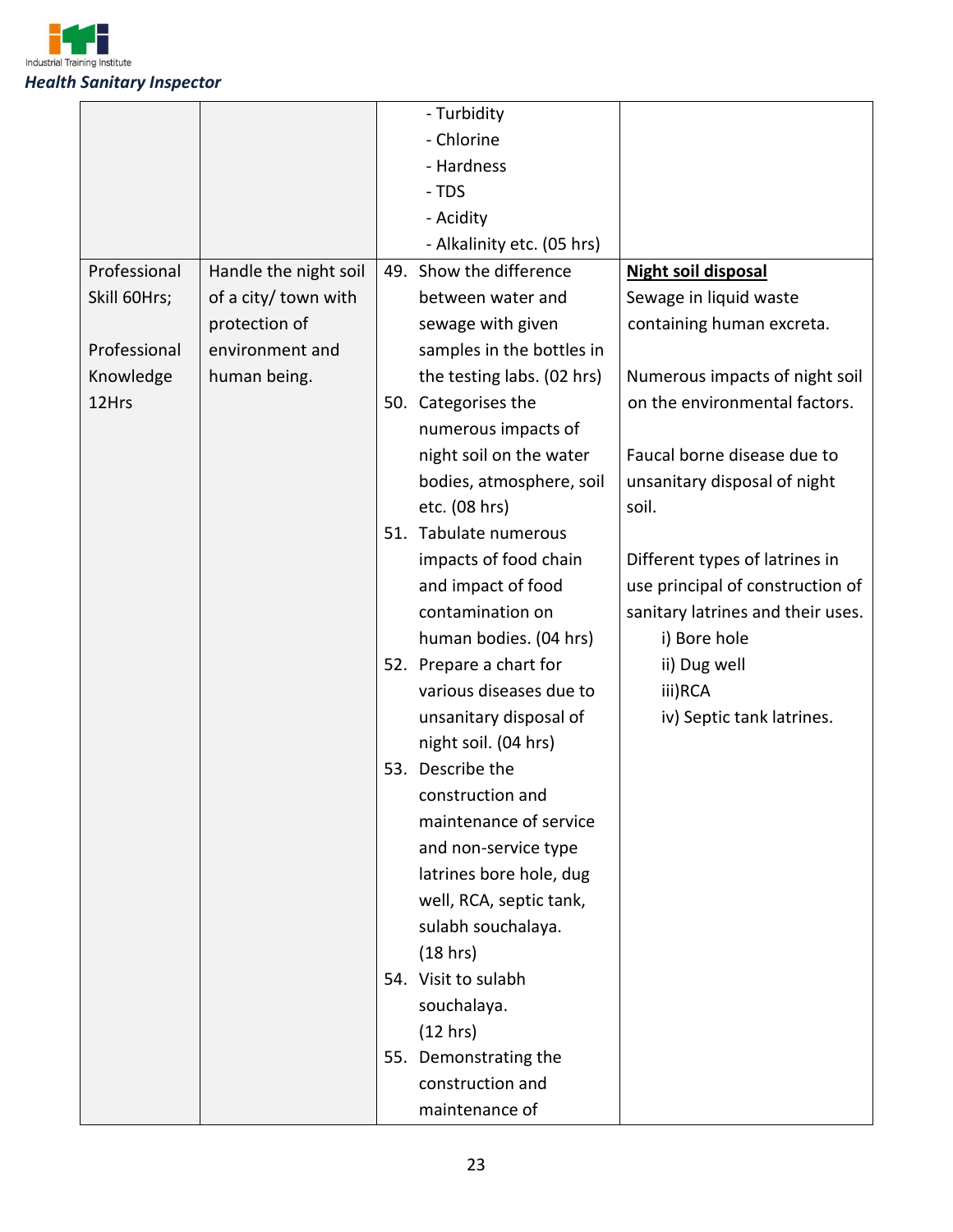

|              |                       | trenching ground.              |                   |                            |
|--------------|-----------------------|--------------------------------|-------------------|----------------------------|
|              |                       | (12 hrs)                       |                   |                            |
| Professional | Plan solid waste      | 56. Identify resources of      |                   | Solid waste disposal       |
| Skill 60Hrs; | management system     | increasing solid waste.        |                   |                            |
|              | in an area or a small | (02 hrs)                       | —                 | Source, generation,        |
| Professional | town.                 | 57. Tabulate the category of   |                   | storage, collection and    |
| Knowledge    |                       | solid waste based on           |                   | disposal methods of solid  |
| 12Hrs        |                       | sources. (02 hrs)              |                   | waste.                     |
|              |                       | 58. Classify solid waste       |                   | Classification of solid    |
|              |                       | according to their             |                   | waste in community.        |
|              |                       | different properties such      | $\qquad \qquad -$ | Polluting effects of       |
|              |                       | as medical, municipal,         |                   | different types of solid   |
|              |                       | commercial,                    |                   | waste.                     |
|              |                       | construction. (02 hrs)         | —                 | System of collection of    |
|              |                       | 59. Demonstration of           |                   | solid waste from the       |
|              |                       | collection methods of          |                   | houses & streets.          |
|              |                       | solid waste. (04 hrs)          | -                 | Sanitary transportation of |
|              |                       | 60. Prepare a plan chart of    |                   | solid waste.               |
|              |                       | solid waste management         | $\qquad \qquad -$ | Sanitary process of        |
|              |                       | in a city. $(02 hrs)$          |                   | disposal of solid waste    |
|              |                       | 61. Prepare pie chart          |                   | such as composting,        |
|              |                       | composition of MSW.            |                   | sanitary land filling,     |
|              |                       | (02 hrs)                       |                   | incineration etc.          |
|              |                       | 62. Explain the disposal       |                   |                            |
|              |                       | methods of solid waste         |                   |                            |
|              |                       | in sanitary methods.           |                   |                            |
|              |                       | (18 hrs)                       |                   |                            |
|              |                       | 63. Illustrate the bad effects |                   |                            |
|              |                       | of solid waste disposal in     |                   |                            |
|              |                       | a chart. (06 hrs)              |                   |                            |
|              |                       | 64. Compare the different      |                   |                            |
|              |                       | methods of collection          |                   |                            |
|              |                       | and transportation of          |                   |                            |
|              |                       | solid waste with               |                   |                            |
|              |                       | diagrams. (02 hrs)             |                   |                            |
|              |                       | 65. Visit disposal site.       |                   |                            |
|              |                       | i. Sanitary landfills          |                   |                            |
|              |                       | ii. Composting                 |                   |                            |
|              |                       | iii. Incineration              |                   |                            |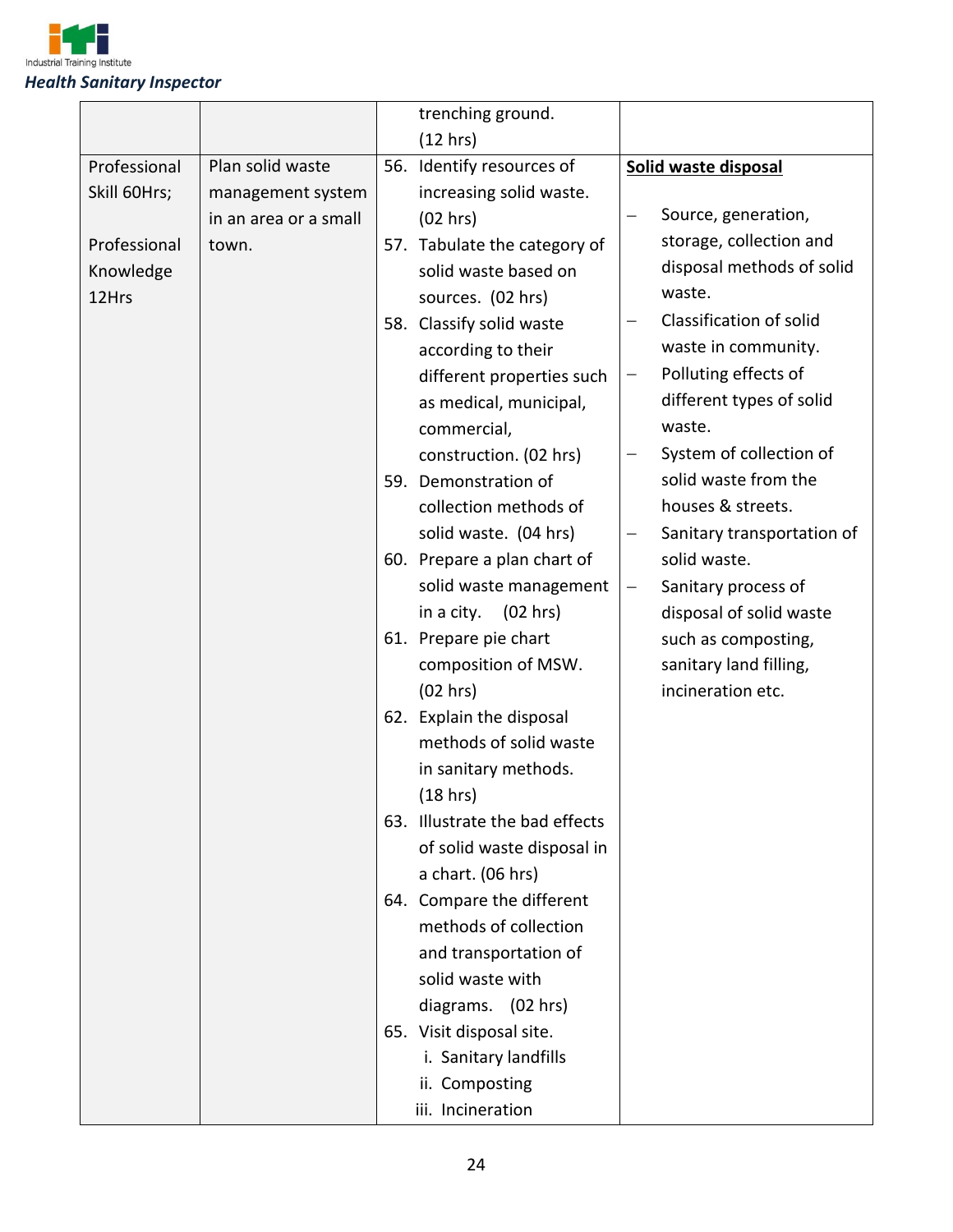

| Professional<br><b>Bio Medical Waste</b><br><b>Bio Medical Waste</b><br><b>Practice Bio Medical</b><br>Skill 100Hrs;<br>and E- waste<br><b>Management</b><br><b>Management</b><br>Definition of Bio Medical<br>management system<br>66. Techniques of<br>Professional<br>Waste<br>Knowledge<br>Sources of Bio Medical<br>segregation, packaging,<br>20 Hrs<br>Waste<br>storage, transport of<br>Waste minimisation<br>infectious waste. (25 hrs.)<br>BMW - segregation,<br>$\blacksquare$<br>67. Techniques of Biomedical<br>collection, transportation,<br>waste management. (15<br>treatment and disposal<br>hrs.)<br>(including color coding)<br>Liquid BMW, Radioactive<br>68. Treatment method-<br>waste,<br>Autoclave, Hydroclave,<br>Metals/Chemicals/Drug<br>Microwave, Chemical<br>waste<br>Disinfection, Solidification<br>BMW management and<br>and stabilization,<br>method of disinfection<br>Bioremediation, (25 hrs.)<br>Modern technology for<br>$\overline{\phantom{0}}$<br>69. Accumulation and<br>handling BMW<br>Use of personal protective<br>storage of hazardous<br>-<br>equipment (PPE)<br>waste, (15 hrs.)<br>Monitoring and controlling<br>$\qquad \qquad -$<br>70. Land disposal of<br>of cross infection<br>hazardous waste, (20<br>(protective devices)<br>hrs.)<br>Identifying the risk of Bio<br>$\overline{\phantom{0}}$<br><b>Medical Waste</b><br>E-waste: Introduction,<br>toxicity due to hazardous<br>substances in e-waste and<br>their impacts, domestic e-<br>waste disposal, e-waste<br>management, technologies<br>for recovery of resource<br>from electronic waste, |
|-----------------------------------------------------------------------------------------------------------------------------------------------------------------------------------------------------------------------------------------------------------------------------------------------------------------------------------------------------------------------------------------------------------------------------------------------------------------------------------------------------------------------------------------------------------------------------------------------------------------------------------------------------------------------------------------------------------------------------------------------------------------------------------------------------------------------------------------------------------------------------------------------------------------------------------------------------------------------------------------------------------------------------------------------------------------------------------------------------------------------------------------------------------------------------------------------------------------------------------------------------------------------------------------------------------------------------------------------------------------------------------------------------------------------------------------------------------------------------------------------------------------------------------------------------------------------------------------------------------------|
|                                                                                                                                                                                                                                                                                                                                                                                                                                                                                                                                                                                                                                                                                                                                                                                                                                                                                                                                                                                                                                                                                                                                                                                                                                                                                                                                                                                                                                                                                                                                                                                                                 |
|                                                                                                                                                                                                                                                                                                                                                                                                                                                                                                                                                                                                                                                                                                                                                                                                                                                                                                                                                                                                                                                                                                                                                                                                                                                                                                                                                                                                                                                                                                                                                                                                                 |
|                                                                                                                                                                                                                                                                                                                                                                                                                                                                                                                                                                                                                                                                                                                                                                                                                                                                                                                                                                                                                                                                                                                                                                                                                                                                                                                                                                                                                                                                                                                                                                                                                 |
|                                                                                                                                                                                                                                                                                                                                                                                                                                                                                                                                                                                                                                                                                                                                                                                                                                                                                                                                                                                                                                                                                                                                                                                                                                                                                                                                                                                                                                                                                                                                                                                                                 |
|                                                                                                                                                                                                                                                                                                                                                                                                                                                                                                                                                                                                                                                                                                                                                                                                                                                                                                                                                                                                                                                                                                                                                                                                                                                                                                                                                                                                                                                                                                                                                                                                                 |
|                                                                                                                                                                                                                                                                                                                                                                                                                                                                                                                                                                                                                                                                                                                                                                                                                                                                                                                                                                                                                                                                                                                                                                                                                                                                                                                                                                                                                                                                                                                                                                                                                 |
|                                                                                                                                                                                                                                                                                                                                                                                                                                                                                                                                                                                                                                                                                                                                                                                                                                                                                                                                                                                                                                                                                                                                                                                                                                                                                                                                                                                                                                                                                                                                                                                                                 |
|                                                                                                                                                                                                                                                                                                                                                                                                                                                                                                                                                                                                                                                                                                                                                                                                                                                                                                                                                                                                                                                                                                                                                                                                                                                                                                                                                                                                                                                                                                                                                                                                                 |
|                                                                                                                                                                                                                                                                                                                                                                                                                                                                                                                                                                                                                                                                                                                                                                                                                                                                                                                                                                                                                                                                                                                                                                                                                                                                                                                                                                                                                                                                                                                                                                                                                 |
|                                                                                                                                                                                                                                                                                                                                                                                                                                                                                                                                                                                                                                                                                                                                                                                                                                                                                                                                                                                                                                                                                                                                                                                                                                                                                                                                                                                                                                                                                                                                                                                                                 |
|                                                                                                                                                                                                                                                                                                                                                                                                                                                                                                                                                                                                                                                                                                                                                                                                                                                                                                                                                                                                                                                                                                                                                                                                                                                                                                                                                                                                                                                                                                                                                                                                                 |
|                                                                                                                                                                                                                                                                                                                                                                                                                                                                                                                                                                                                                                                                                                                                                                                                                                                                                                                                                                                                                                                                                                                                                                                                                                                                                                                                                                                                                                                                                                                                                                                                                 |
|                                                                                                                                                                                                                                                                                                                                                                                                                                                                                                                                                                                                                                                                                                                                                                                                                                                                                                                                                                                                                                                                                                                                                                                                                                                                                                                                                                                                                                                                                                                                                                                                                 |
|                                                                                                                                                                                                                                                                                                                                                                                                                                                                                                                                                                                                                                                                                                                                                                                                                                                                                                                                                                                                                                                                                                                                                                                                                                                                                                                                                                                                                                                                                                                                                                                                                 |
|                                                                                                                                                                                                                                                                                                                                                                                                                                                                                                                                                                                                                                                                                                                                                                                                                                                                                                                                                                                                                                                                                                                                                                                                                                                                                                                                                                                                                                                                                                                                                                                                                 |
|                                                                                                                                                                                                                                                                                                                                                                                                                                                                                                                                                                                                                                                                                                                                                                                                                                                                                                                                                                                                                                                                                                                                                                                                                                                                                                                                                                                                                                                                                                                                                                                                                 |
|                                                                                                                                                                                                                                                                                                                                                                                                                                                                                                                                                                                                                                                                                                                                                                                                                                                                                                                                                                                                                                                                                                                                                                                                                                                                                                                                                                                                                                                                                                                                                                                                                 |
|                                                                                                                                                                                                                                                                                                                                                                                                                                                                                                                                                                                                                                                                                                                                                                                                                                                                                                                                                                                                                                                                                                                                                                                                                                                                                                                                                                                                                                                                                                                                                                                                                 |
|                                                                                                                                                                                                                                                                                                                                                                                                                                                                                                                                                                                                                                                                                                                                                                                                                                                                                                                                                                                                                                                                                                                                                                                                                                                                                                                                                                                                                                                                                                                                                                                                                 |
|                                                                                                                                                                                                                                                                                                                                                                                                                                                                                                                                                                                                                                                                                                                                                                                                                                                                                                                                                                                                                                                                                                                                                                                                                                                                                                                                                                                                                                                                                                                                                                                                                 |
|                                                                                                                                                                                                                                                                                                                                                                                                                                                                                                                                                                                                                                                                                                                                                                                                                                                                                                                                                                                                                                                                                                                                                                                                                                                                                                                                                                                                                                                                                                                                                                                                                 |
|                                                                                                                                                                                                                                                                                                                                                                                                                                                                                                                                                                                                                                                                                                                                                                                                                                                                                                                                                                                                                                                                                                                                                                                                                                                                                                                                                                                                                                                                                                                                                                                                                 |
|                                                                                                                                                                                                                                                                                                                                                                                                                                                                                                                                                                                                                                                                                                                                                                                                                                                                                                                                                                                                                                                                                                                                                                                                                                                                                                                                                                                                                                                                                                                                                                                                                 |
|                                                                                                                                                                                                                                                                                                                                                                                                                                                                                                                                                                                                                                                                                                                                                                                                                                                                                                                                                                                                                                                                                                                                                                                                                                                                                                                                                                                                                                                                                                                                                                                                                 |
|                                                                                                                                                                                                                                                                                                                                                                                                                                                                                                                                                                                                                                                                                                                                                                                                                                                                                                                                                                                                                                                                                                                                                                                                                                                                                                                                                                                                                                                                                                                                                                                                                 |
|                                                                                                                                                                                                                                                                                                                                                                                                                                                                                                                                                                                                                                                                                                                                                                                                                                                                                                                                                                                                                                                                                                                                                                                                                                                                                                                                                                                                                                                                                                                                                                                                                 |
|                                                                                                                                                                                                                                                                                                                                                                                                                                                                                                                                                                                                                                                                                                                                                                                                                                                                                                                                                                                                                                                                                                                                                                                                                                                                                                                                                                                                                                                                                                                                                                                                                 |
|                                                                                                                                                                                                                                                                                                                                                                                                                                                                                                                                                                                                                                                                                                                                                                                                                                                                                                                                                                                                                                                                                                                                                                                                                                                                                                                                                                                                                                                                                                                                                                                                                 |
|                                                                                                                                                                                                                                                                                                                                                                                                                                                                                                                                                                                                                                                                                                                                                                                                                                                                                                                                                                                                                                                                                                                                                                                                                                                                                                                                                                                                                                                                                                                                                                                                                 |
|                                                                                                                                                                                                                                                                                                                                                                                                                                                                                                                                                                                                                                                                                                                                                                                                                                                                                                                                                                                                                                                                                                                                                                                                                                                                                                                                                                                                                                                                                                                                                                                                                 |
|                                                                                                                                                                                                                                                                                                                                                                                                                                                                                                                                                                                                                                                                                                                                                                                                                                                                                                                                                                                                                                                                                                                                                                                                                                                                                                                                                                                                                                                                                                                                                                                                                 |
|                                                                                                                                                                                                                                                                                                                                                                                                                                                                                                                                                                                                                                                                                                                                                                                                                                                                                                                                                                                                                                                                                                                                                                                                                                                                                                                                                                                                                                                                                                                                                                                                                 |
| guidelines for                                                                                                                                                                                                                                                                                                                                                                                                                                                                                                                                                                                                                                                                                                                                                                                                                                                                                                                                                                                                                                                                                                                                                                                                                                                                                                                                                                                                                                                                                                                                                                                                  |
| environmentally sound                                                                                                                                                                                                                                                                                                                                                                                                                                                                                                                                                                                                                                                                                                                                                                                                                                                                                                                                                                                                                                                                                                                                                                                                                                                                                                                                                                                                                                                                                                                                                                                           |
| management of e-waste,                                                                                                                                                                                                                                                                                                                                                                                                                                                                                                                                                                                                                                                                                                                                                                                                                                                                                                                                                                                                                                                                                                                                                                                                                                                                                                                                                                                                                                                                                                                                                                                          |
| occupational and                                                                                                                                                                                                                                                                                                                                                                                                                                                                                                                                                                                                                                                                                                                                                                                                                                                                                                                                                                                                                                                                                                                                                                                                                                                                                                                                                                                                                                                                                                                                                                                                |
| environmental health                                                                                                                                                                                                                                                                                                                                                                                                                                                                                                                                                                                                                                                                                                                                                                                                                                                                                                                                                                                                                                                                                                                                                                                                                                                                                                                                                                                                                                                                                                                                                                                            |
| perspectives of recycling e-                                                                                                                                                                                                                                                                                                                                                                                                                                                                                                                                                                                                                                                                                                                                                                                                                                                                                                                                                                                                                                                                                                                                                                                                                                                                                                                                                                                                                                                                                                                                                                                    |
|                                                                                                                                                                                                                                                                                                                                                                                                                                                                                                                                                                                                                                                                                                                                                                                                                                                                                                                                                                                                                                                                                                                                                                                                                                                                                                                                                                                                                                                                                                                                                                                                                 |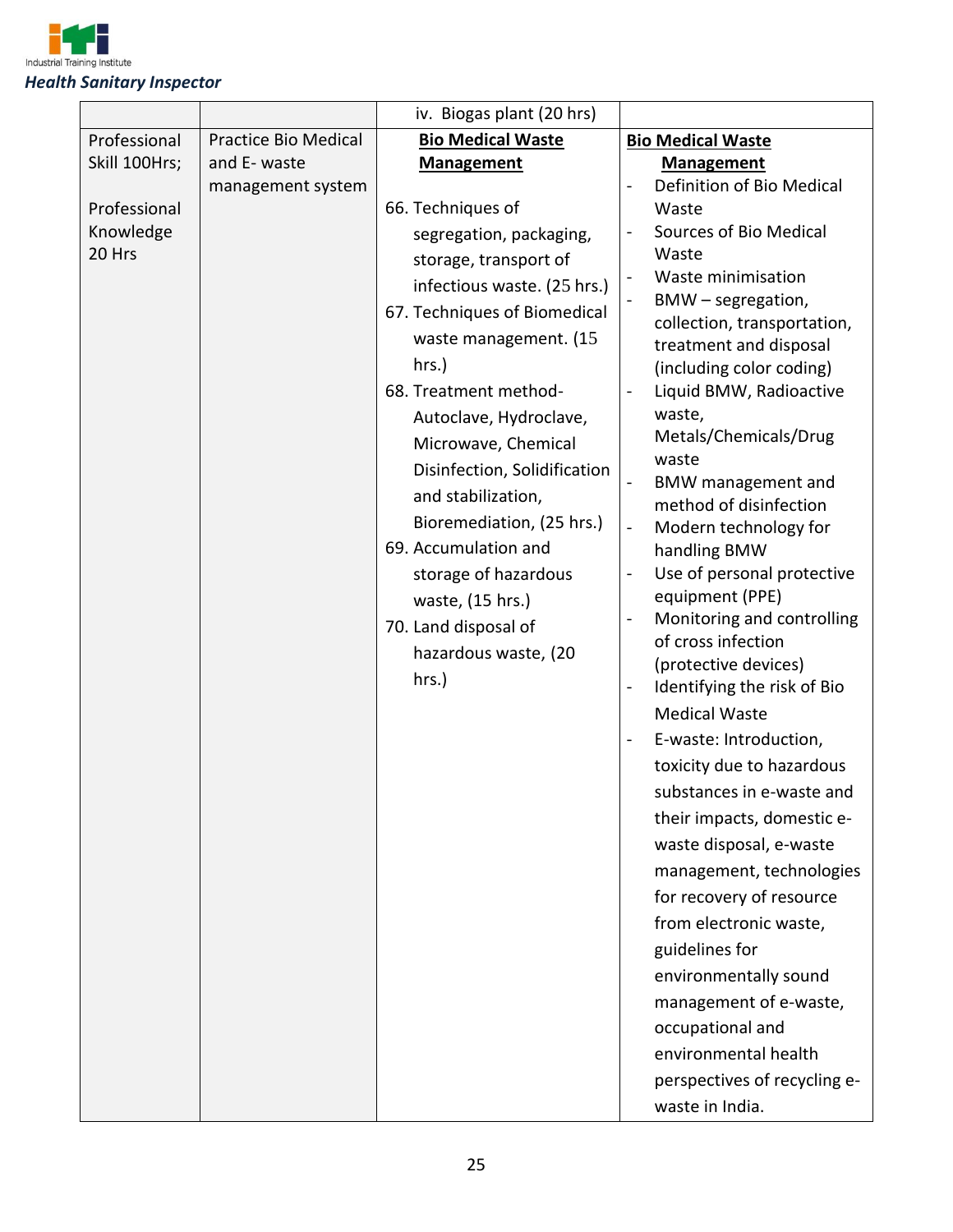

 $\mathsf{r}$ 

| Professional<br>Skill 48Hrs<br>Professional<br>Knowledge<br>14Hrs | Identify air pollution<br>sources and suggest<br>the suitable<br>remedies.<br>Interpret the effects<br>of global warming<br>and identify the<br>remedial measures.<br>Suggest the<br>measures to<br>minimize the noise<br>pollution.<br>Plan and suggest the<br>ventilation<br>requirements of a<br>particular area. | 71. Demonstration of<br>humidity and<br>temperature. (05 hrs)<br>72. Point out sources of air<br>pollution. (04 hrs)<br>73. Prepare charts or posters<br>of Global warming. (04<br>hrs)<br>74. Prepare posture on<br>prevention techniques for<br>Air pollution. (04 hrs)<br>75. Demonstration of an AC<br>plant for thermal<br>comfort. (03 hrs)<br>76. Point out types of<br>ventilation. (04 hrs)<br>77. Measurement of noise<br>level. (06 hrs)<br>78. Process to control noise<br>pollution (18 hrs.) | <b>Air pollution</b><br>Introduction of air<br>$\equiv$<br>pollution.<br>Composition of air.<br>$\overline{\phantom{0}}$<br>Sources and nature of air<br>$\equiv$<br>pollution.<br>Effect of air pollution on<br>$\overline{\phantom{0}}$<br>health.<br>Prevention and controlling<br>-<br>methods for air pollution.<br>Explain global warming<br>$\overline{\phantom{0}}$<br>and its impact.<br>Concept of temperature,<br>$\overline{\phantom{0}}$<br>humidity, radiation,<br>thermal comfort,<br>evaporation etc.<br>Methods of air<br>purification.<br>Air disinfection.<br>—<br>Definition of ventilation.<br>—<br>Concept and importance<br>—<br>of adequate ventilation.<br>Types of ventilation<br><b>Climate Changes:</b><br>Introduction, Green House<br>Gases : an overview, the role<br>of carbon Dioxide, Methen,<br>co2 emissions, carbon cycling,<br>Global Wraming.<br>Components of climate<br>change<br>Factors effecting climate<br>change<br>Causes for rising<br>emissions<br>How to prevent climate |
|-------------------------------------------------------------------|----------------------------------------------------------------------------------------------------------------------------------------------------------------------------------------------------------------------------------------------------------------------------------------------------------------------|------------------------------------------------------------------------------------------------------------------------------------------------------------------------------------------------------------------------------------------------------------------------------------------------------------------------------------------------------------------------------------------------------------------------------------------------------------------------------------------------------------|----------------------------------------------------------------------------------------------------------------------------------------------------------------------------------------------------------------------------------------------------------------------------------------------------------------------------------------------------------------------------------------------------------------------------------------------------------------------------------------------------------------------------------------------------------------------------------------------------------------------------------------------------------------------------------------------------------------------------------------------------------------------------------------------------------------------------------------------------------------------------------------------------------------------------------------------------------------------------------------------------------------------------|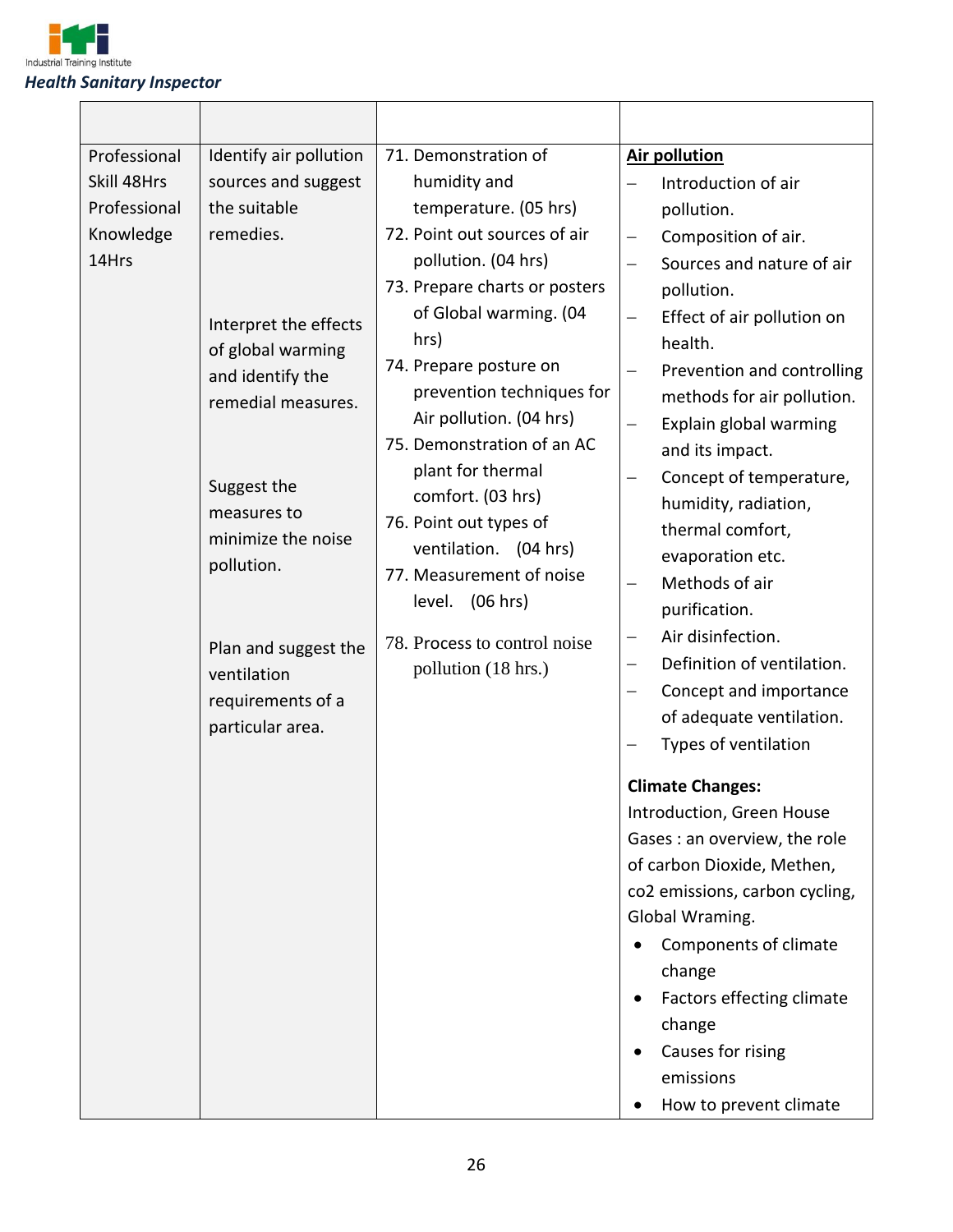

|                                                                     |                                                                                                                                                                                                                                |                                                                                                                                                                                                                                                                                                                                                                                                                                                                                                                                                                                                                                           | change<br>Harmful impact of climate<br>change<br>Ways to help environment<br><b>Noise pollution</b><br>Introduction and Its<br>causes,<br>types, Sources.<br>—<br>Health Impacts.<br>Preventive measures for<br>controlling Noise<br>pollution.                                                                                                                                                                                                                                                                                                                                                                                                                                                                                             |
|---------------------------------------------------------------------|--------------------------------------------------------------------------------------------------------------------------------------------------------------------------------------------------------------------------------|-------------------------------------------------------------------------------------------------------------------------------------------------------------------------------------------------------------------------------------------------------------------------------------------------------------------------------------------------------------------------------------------------------------------------------------------------------------------------------------------------------------------------------------------------------------------------------------------------------------------------------------------|---------------------------------------------------------------------------------------------------------------------------------------------------------------------------------------------------------------------------------------------------------------------------------------------------------------------------------------------------------------------------------------------------------------------------------------------------------------------------------------------------------------------------------------------------------------------------------------------------------------------------------------------------------------------------------------------------------------------------------------------|
| Professional<br>Skill 60Hrs;<br>Professional<br>Knowledge<br>14 Hrs | Illustrate concept of<br>liquid waste and<br>disposal. Know the<br>types of sewer<br>Health hazards due<br>to liquid waste.<br>Plan and help in<br>construction and<br>maintenance of<br>sewers, traps,<br>plumbing tools etc. | 79. Point out the sewage<br>treatment plant. (05 hrs)<br>80. Inspection of flushing<br>tank, manholes etc.<br>(05hrs)<br>81. Demonstration of<br>various traps 'p' trap, 's'<br>trap, 'q' trap etc. (15 hrs)<br>82. Demonstration of<br>manholes by video calls.<br>(15 hrs)<br>83. Demonstration of<br>various plumbing tools<br>like hacksaw, pipe<br>cutter, pipe vice, pipe<br>wrench set of spanners<br>etc. (08 hrs)<br>84. Inspection and<br>maintenance of sewage<br>treatment plant. (08 hrs)<br>85. Identify various<br>equipment of sewage<br>disposal. (02hrs)<br>86. Identify pollution of<br>water from sewage. (02<br>hrs) | Liquid waste disposal<br>Definition of liquid waste<br>$\qquad \qquad -$<br>and its sources.<br>Human waste<br>management system.<br>Various methods for liquid<br>waste disposal.<br>Pollution of water due to<br>$\overline{\phantom{0}}$<br>sewage.<br>Health hazard associated<br>$\overline{\phantom{0}}$<br>with liquid waste.<br>Sewers and its types.<br>-<br>Methods of laying sewers.<br>$\overline{\phantom{0}}$<br>Construction and<br>maintenance of sewers.<br>Sewer appurtenances.<br>—<br>Traps introductions.<br>Types of traps.<br>-<br>Definition of plumbing.<br>$\qquad \qquad -$<br>Plumbing tools and<br>—<br>operations.<br>Sewage disposal<br>Definition and types of<br>sewage system.<br>Sewage farming and land |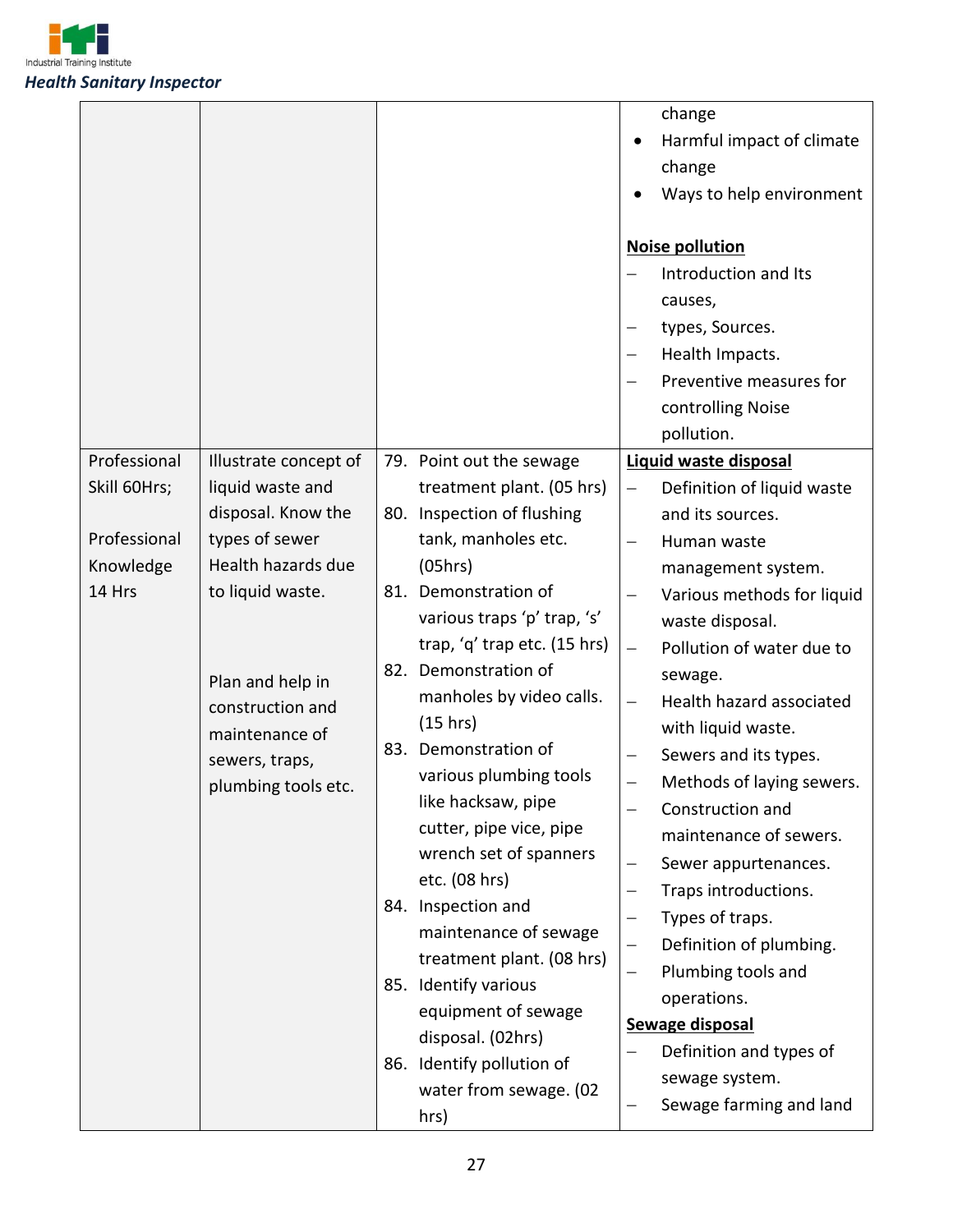

|              |                       |                             |                          | treatment.                    |
|--------------|-----------------------|-----------------------------|--------------------------|-------------------------------|
|              |                       |                             |                          | Sewage disposal by biogas     |
|              |                       |                             |                          | plant.                        |
|              |                       |                             |                          | Methods of disinfecting       |
|              |                       |                             |                          | sewage.                       |
|              |                       |                             |                          | Sewage farming.               |
| Professional | Suggest disposal      | 87. Visit to burial ground, |                          | <b>Burial and Cremation</b>   |
| Skill 60Hrs; | methods for dead      | proper process of           | $\qquad \qquad -$        | Introduction                  |
|              | animals and           | disposal of dead bodies     | $\qquad \qquad -$        | Disposal of dead.             |
| Professional | humans.               | and maintenance of          | $\qquad \qquad -$        | Types of disposal             |
| Knowledge    |                       | records as per legal        |                          | methods.                      |
| 12Hrs        |                       | provisions. (25 hrs)        | $\overline{\phantom{m}}$ | Methods of preservation       |
|              | Identify different    | 88. Identify soil sample    |                          | of dead.                      |
|              | types of soil, its    | equipments. (12 hrs)        |                          | Commonly and less             |
|              | importance in         | 89. Sampling for assessment |                          | commonly used methods         |
|              | relation to public    | of soil pollution. (12 hrs) |                          | for disposal of dead.         |
|              | health and            | 90. Treatment of soil after | $\qquad \qquad -$        | <b>Basic requirements for</b> |
|              | reclamation of land.  | the PH and disinfection.    |                          | burial and cremation          |
|              |                       | (11hrs)                     |                          | grounds.                      |
|              |                       |                             |                          | Health hazards associated     |
|              |                       |                             |                          | with unsanitary disposal      |
|              |                       |                             |                          | of dead bodies.               |
|              |                       |                             |                          | Soil sanitation               |
|              |                       |                             |                          | Introduction and              |
|              |                       |                             |                          | importance of soil.           |
|              |                       |                             |                          | Classification of soil.       |
|              |                       |                             |                          | Classification from the       |
|              |                       |                             |                          | view point of importance      |
|              |                       |                             |                          | in public health.             |
|              |                       |                             |                          | Reason of excessive           |
|              |                       |                             |                          | moisture in the soil.         |
|              |                       |                             | $\qquad \qquad -$        | Reclamation of land.          |
|              |                       |                             | $\overline{\phantom{0}}$ | Soil health.                  |
| Professional | Plan and suggest      | 91. Visit of housing for    |                          | <b>Housing</b>                |
| Skill 60Hrs; | sanitary prescription | assessing sanitary          | $\qquad \qquad -$        | General principle of          |
|              | of medical measures   | standards and               |                          | healthy housing.              |
| Professional | in housing and fairs  | prescription of remedial    | $\overline{\phantom{m}}$ | Home sanitation.              |
| Knowledge    | & festivals.          | measures. (25 hrs)          | $\overline{\phantom{m}}$ | Utility services of house.    |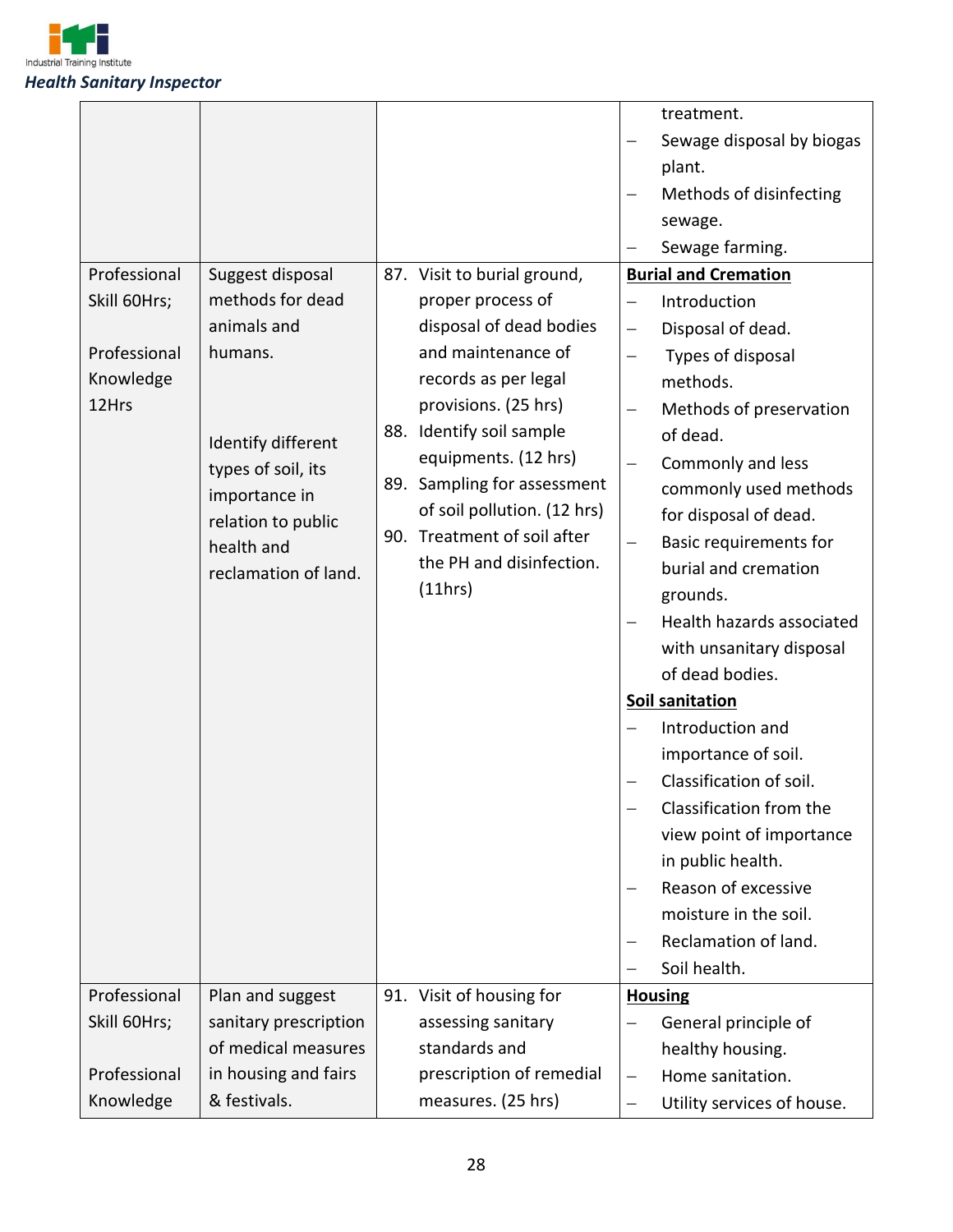

| 12Hrs                                              |                                                                                                          | 93. | 92. Classify the<br>overcrowding. (05 hrs)<br>Inspection and<br>preparation of fairs and<br>festivals. (18 hrs)<br>94. Preparation of sanitary<br>arrangements associated<br>with natural calamities.<br>(12 hrs)                                                                                                                                                                          | -<br>—<br>$\overline{\phantom{0}}$<br>—<br>— | Sanitary standards for<br>construction of house.<br>Food hygiene at home.<br>Specification for healthy<br>housing.<br><b>Sanitation in fairs and</b><br>festivals<br>Sanitation management at<br>fairs and festivals.<br>Sanitary problems<br>associated with human<br>gatherings and temporary<br>settlements.<br>Alternative emergency<br>sanitary provisions to<br>prevent sanitation crisis<br>for food, housing, water<br>supply, lighting.<br>Disposal of community<br>waste and prevention of<br>outbreak of epidemics. |
|----------------------------------------------------|----------------------------------------------------------------------------------------------------------|-----|--------------------------------------------------------------------------------------------------------------------------------------------------------------------------------------------------------------------------------------------------------------------------------------------------------------------------------------------------------------------------------------------|----------------------------------------------|--------------------------------------------------------------------------------------------------------------------------------------------------------------------------------------------------------------------------------------------------------------------------------------------------------------------------------------------------------------------------------------------------------------------------------------------------------------------------------------------------------------------------------|
| Professional                                       |                                                                                                          |     |                                                                                                                                                                                                                                                                                                                                                                                            |                                              |                                                                                                                                                                                                                                                                                                                                                                                                                                                                                                                                |
| Skill 60Hrs;<br>Professional<br>Knowledge<br>12Hrs | Identify<br>occupational health<br>hazards. Follow<br>safety rules. Prevent<br>occupational<br>diseases. |     | 95. Visit various trade<br>premises (diary, bakery<br>etc.) (12 hrs)<br>96. Visit to a factory for<br>survey of sanitation<br>problems of workplace.<br>(18 hrs)<br>97. Identification of danger<br>zones and adequacy of<br>safety arrangements. (12<br>hrs)<br>98. Health and sanitation<br>survey of the vicinity of<br>the industrial<br>establishment for<br>identification of health | —<br>—<br>—<br>—                             | <b>Occupational health</b><br>Introduction<br>Occupational<br>environment measures.<br>Occupational diseases.<br>State the importance of<br>safety and health at work<br>place.<br>State the role of<br>employer, trade union<br>and employees for health<br>and safety program.<br>Measures for health<br>protection workers.<br>Prevention of<br>occupational diseases.                                                                                                                                                      |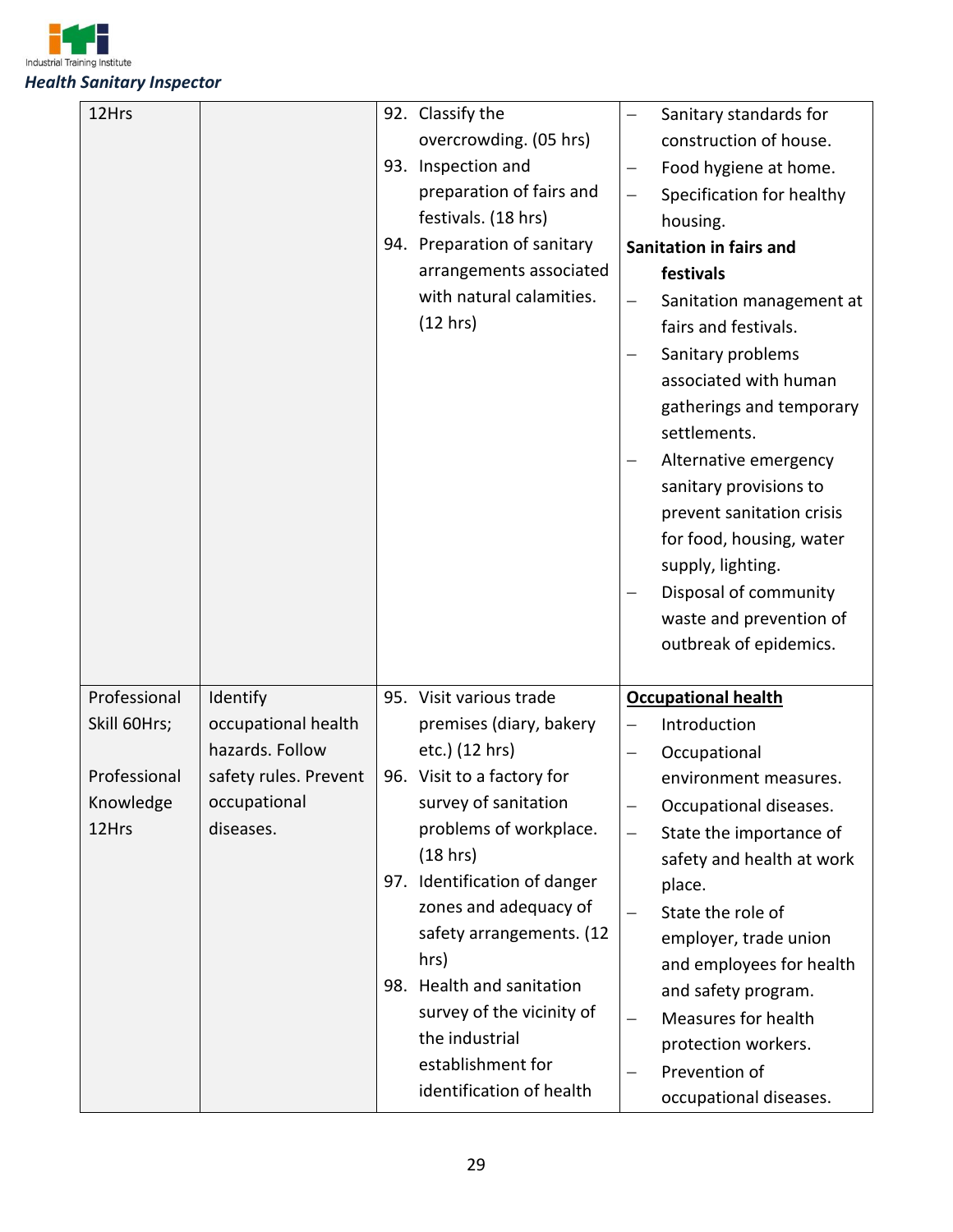

|              |                     | problems emerging from           | Provision- benefit to<br>$\qquad \qquad -$       |
|--------------|---------------------|----------------------------------|--------------------------------------------------|
|              |                     | industrial pollution. (18        | employees.                                       |
|              |                     | hrs)                             | Occupational health in                           |
|              |                     |                                  | India.                                           |
|              |                     |                                  | <b>Public Health and</b>                         |
|              |                     |                                  | <b>Emergency situation</b>                       |
|              |                     |                                  | Management - Basic                               |
|              |                     |                                  | Introduction to Incident                         |
|              |                     |                                  | Control Systems in public                        |
|              |                     |                                  | health emergency                                 |
|              |                     |                                  | situations                                       |
| Professional | Prepare and control | 99. Identification and use of    | <b>Control of biological</b>                     |
| Skill 30Hrs; | of biological       | insecticides, pesticides         | environment                                      |
|              | environment and     | and disinfectants. (02           |                                                  |
| Professional | different parts of  | hrs)                             | Introduction<br>$\qquad \qquad -$                |
| Knowledge    | spraying equipment. | 100. Application of              | Study on insecticides,                           |
| 06Hrs        |                     | techniques of                    | pesticides and                                   |
|              |                     | sterilisation and                | disinfections.                                   |
|              |                     | disinfection of various          | Sterilisation and<br>$\qquad \qquad -$           |
|              |                     | articles. (04 hrs)               | disinfection of different                        |
|              |                     | 101. Identification of different | articles.                                        |
|              |                     | part of spraying                 | Various spraying                                 |
|              |                     | equipment. (06 hrs)              | equipment.                                       |
|              |                     | 102. Identify and use of         | Uses of rodenticides and<br>$\qquad \qquad -$    |
|              |                     | larvicides. (06 hrs)             | larvaecidals.                                    |
|              |                     | 103. Operation and               | Principal of arthropod                           |
|              |                     | maintenance of spraying          | control.                                         |
|              |                     | equipment. (06 hrs)              |                                                  |
|              |                     | 104. Identify and use of         |                                                  |
|              |                     | rodenticides. (06 hrs)           |                                                  |
| Professional | Generate awareness  | 105. Designing of posters on     | Definition of health<br>$\overline{\phantom{0}}$ |
| Skill 90Hrs; | programmes for      | Malaria. (15 hrs)                | Content of health<br>$\overline{\phantom{m}}$    |
|              | masses on health    | 106. Designing of posters on     | education.                                       |
| Professional | education.          | roles and                        | Principal of health<br>$\overline{\phantom{0}}$  |
| Knowledge    |                     | responsibilities of a            | education.                                       |
| 16 Hrs       |                     | health inspector. (15            | <b>Health education</b>                          |
|              |                     | hrs)                             | opportunities for health                         |
|              |                     | 107. Demonstration of            | inspector in his work place.                     |
|              |                     | health awareness                 |                                                  |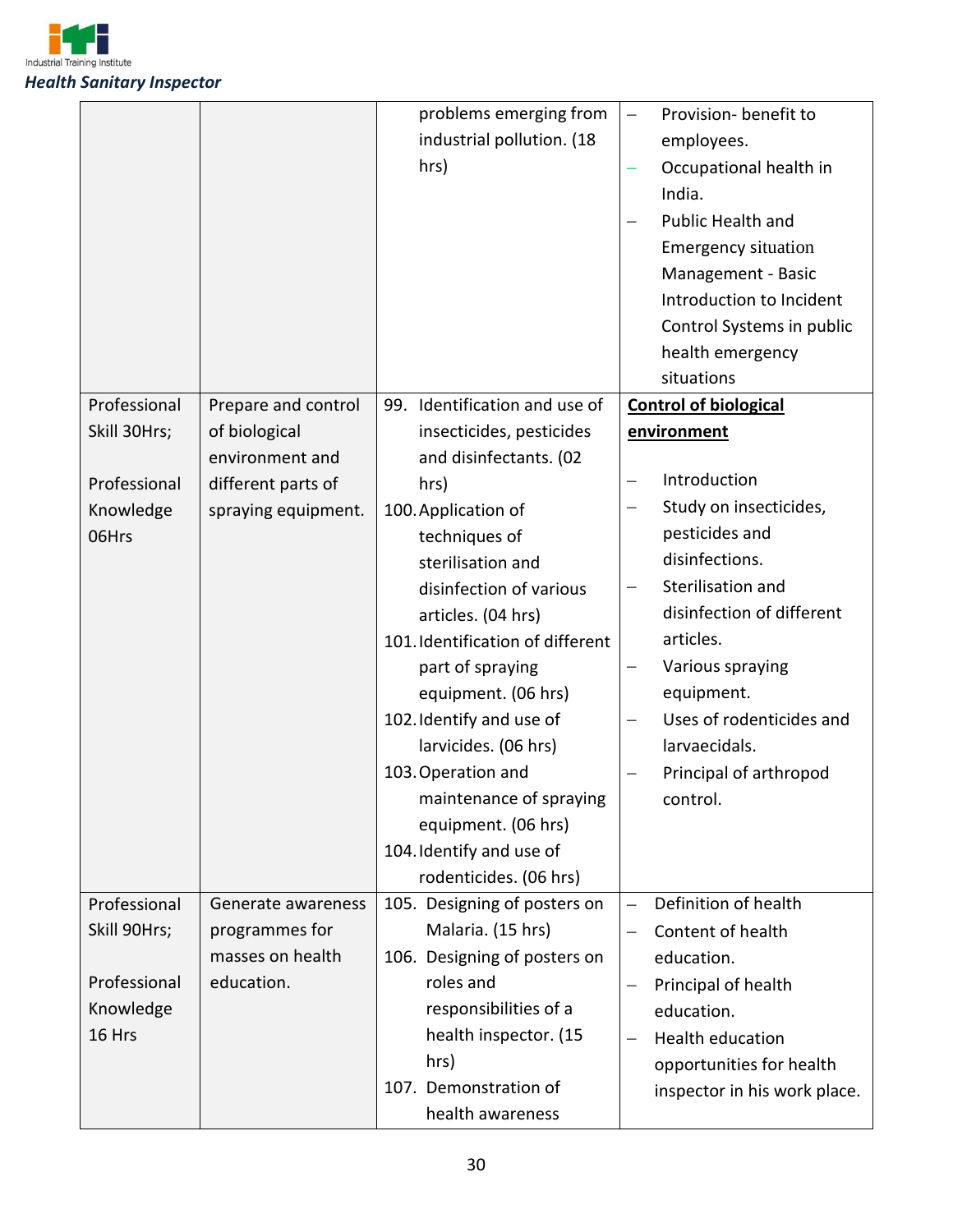

|                                                                    |                                                                                                                                               | program as a class<br>activity. (08 hrs)<br>108. Designing<br>environmental<br>sanitation posters. (10<br>hrs)<br>109. Designing posters on<br>balanced diet. (10 hrs)<br>110. Designing poster on<br>basic hygiene practices.<br>(07 hrs)<br>111. Preparing power point<br>presentation on health<br>awareness. (15 hrs)<br>112. Demonstration of<br>preparation of ORS. (10<br>hrs) | —                                                                     | Use of audio-visual aids<br>and media.<br>Health education<br>approach.<br>Planning health education<br>activities, education in<br>relation to environmental<br>sanitation.<br>Awareness on need of<br>sanitation amenities.<br>Health education material.<br>Contribution of public<br>health centres in health<br>education.<br>Utilising community<br>resources for health<br>education.<br>Benefits of personal<br>contract group meetings to<br>provide health education. |
|--------------------------------------------------------------------|-----------------------------------------------------------------------------------------------------------------------------------------------|---------------------------------------------------------------------------------------------------------------------------------------------------------------------------------------------------------------------------------------------------------------------------------------------------------------------------------------------------------------------------------------|-----------------------------------------------------------------------|---------------------------------------------------------------------------------------------------------------------------------------------------------------------------------------------------------------------------------------------------------------------------------------------------------------------------------------------------------------------------------------------------------------------------------------------------------------------------------|
|                                                                    |                                                                                                                                               |                                                                                                                                                                                                                                                                                                                                                                                       |                                                                       |                                                                                                                                                                                                                                                                                                                                                                                                                                                                                 |
| Professional<br>Skill 90Hrs;<br>Professional<br>Knowledge<br>16Hrs | Illustrate<br>importance of right<br>behaviour and<br>personal hygiene,<br>learn its direct<br>impact on their<br>personal life &<br>society. | 113. Preparing charts on<br>personal hygiene habits.<br>(35 hrs)<br>114. Designing posters on<br>Do's and Don'ts in a<br>social behaviour. (20<br>hrs)<br>115. Demonstration of hand<br>washing and caring. (20<br>hrs)<br>116. Demonstration on oral<br>hygiene. (15 hrs)                                                                                                            | $\qquad \qquad -$<br>$\qquad \qquad -$<br>$\qquad \qquad -$<br>—<br>- | <b>Behavioral Science</b><br>Definition of behavioural<br>science.<br>Importance of behavioural<br>science.<br>Impact of behaviour on<br>personal hygiene.<br>Basic hygiene practices.<br>Habits and customs<br>affecting personal hygiene.<br>Caring sense organs.<br>Oral hygiene.<br>Factors influencing human<br>behaviour, change of<br>behavioural pattern in<br>different age groups.<br>Interpersonal relations and<br>defence mechanism. (                             |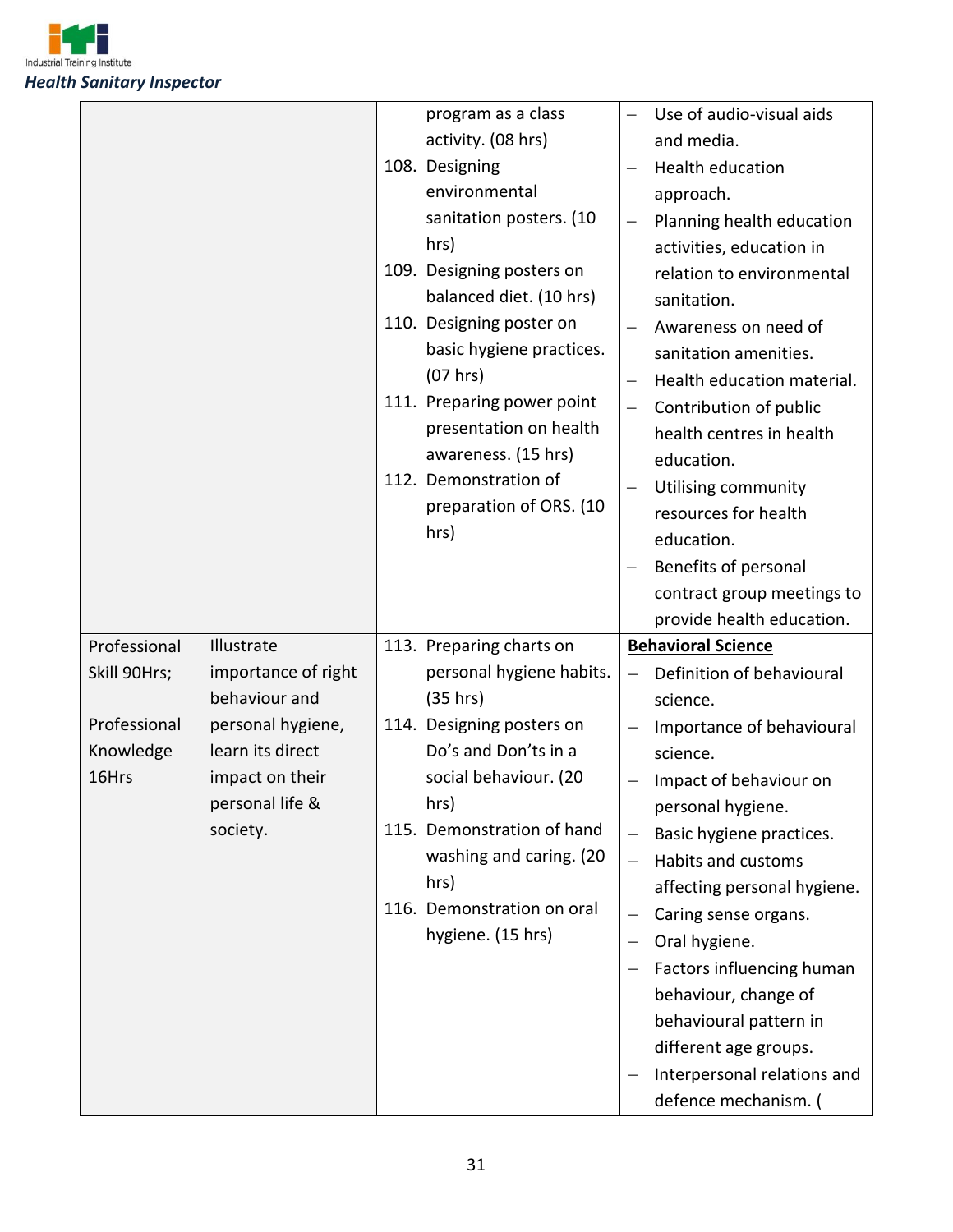

| Professional   | Perform first-aid                | 117. Dressing of wounds,    |                   | First-Aid                                  |
|----------------|----------------------------------|-----------------------------|-------------------|--------------------------------------------|
| Skill 120 Hrs; | treatment to tackle              | bandages. (10 hrs)          |                   | Aim of first-aid.                          |
|                | medical emergency                | 118. Management of bone     | —                 | Principles and practice of                 |
| Professional   | situation.                       | injuries with splints,      |                   | first-aid.                                 |
| Knowledge      |                                  | slings. (10 hrs)            |                   | Contents of a basic first-aid              |
| 16 Hrs         |                                  | 119. Transportation of      |                   | box.                                       |
|                |                                  | injured and unconscious     | $\equiv$          | <b>CPR</b>                                 |
|                |                                  | cases and their             |                   | Types of dressing and                      |
|                |                                  | management. (10 hrs)        |                   | bandages.                                  |
|                |                                  | 120. Diagnosis and          |                   | Types of wounds.                           |
|                |                                  | treatment of minor          |                   | Miscellaneous conditions.                  |
|                |                                  | ailments, cough, fever,     |                   | Approach to a casualty.                    |
|                |                                  | bleeding, toothache etc.    | —                 | Psychological first-aid.                   |
|                |                                  | (20 hrs)                    |                   | Handling multiple                          |
|                |                                  | 121. Poisoning case         |                   | casualties.                                |
|                |                                  | managements (10 hrs)        |                   | Types of injuries like road                |
|                |                                  | 122. Management in case of  |                   |                                            |
|                |                                  | heat attack, sun stroke,    |                   | accidents, factories                       |
|                |                                  | haemorrhage, burns,         |                   | accidents and disaster                     |
|                |                                  | electrical injuries etc.    |                   | injuries.                                  |
|                |                                  | (20 hrs)                    | —                 | Transportation of victims                  |
|                |                                  | 123. Training on artificial |                   | and proper care provided.                  |
|                |                                  | respiration. (20 hrs)       |                   | Disaster management<br>floods, earthquake, |
|                |                                  | 124. Arranging first-aid    |                   | cyclone, and slides, role of               |
|                |                                  | treatment in various        |                   | individuals.                               |
|                |                                  | emergency cases. (20        |                   |                                            |
|                |                                  | hrs)                        |                   |                                            |
| Professional   | Assess intensity of              | 125. Demonstration on       |                   | <b>Communicable diseases</b>               |
| Skill 100 Hrs; | any disease,                     | communicable and non-       |                   | Definition and introduction                |
|                | recognize the                    | communicable diseases       |                   | on communicable disease.                   |
| Professional   | disease and provide              | symptoms and their          |                   | Air-borne and transmission                 |
| Knowledge      | first-aid treatment              | control measures. (30       |                   | of diseases through                        |
| 20 Hrs         | on time to contain               | hrs)                        |                   | contact.                                   |
|                | the disease.                     | 126. Preparation of         |                   | Symptoms of diseases.                      |
|                |                                  | immunisation                | $\qquad \qquad -$ | Explain in detail various                  |
|                |                                  | programme (20 hrs)          |                   | communicable diseases                      |
|                |                                  | 127. Conducting health and  |                   | like Swine Flu, T.B., AIDS,                |
|                | Follow the given<br>immunization | general survey and          |                   | Diphtheria, Polio, measles,                |
|                |                                  | report making. (30 hrs)     |                   | diarrhoea etc.                             |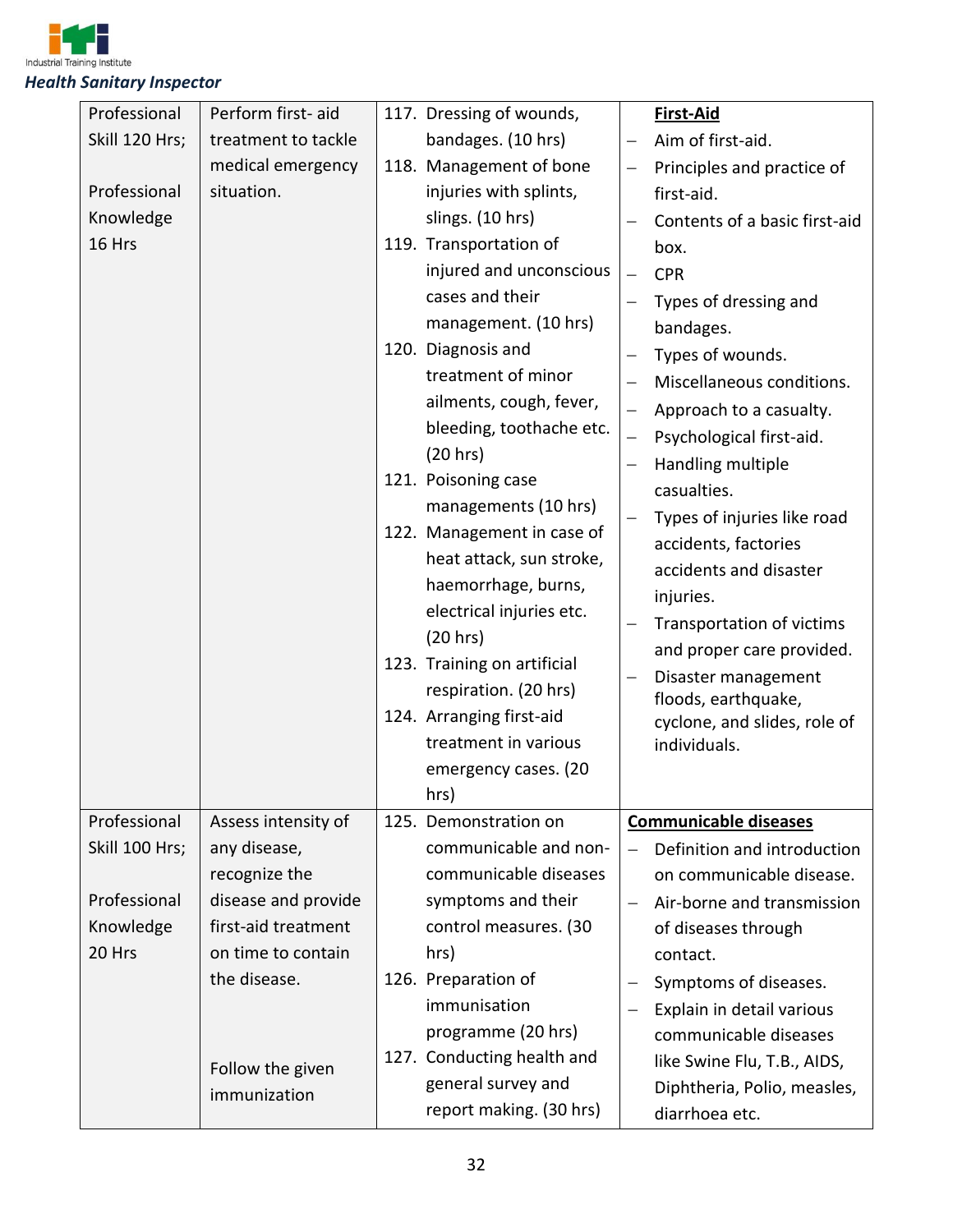

| schedule and          | 128. Videos on disinfection |                          | General measures for         |
|-----------------------|-----------------------------|--------------------------|------------------------------|
| understand its        | and sterilisation           |                          | prevention and control of    |
| importance.           | techniques.                 |                          | communicable diseases.       |
|                       | (10 hrs)                    | $\overline{\phantom{m}}$ | Hand Hygiene                 |
|                       | 129. Various chemicals uses | $\overline{\phantom{m}}$ | Use of personal protective   |
| Identify disinfection | with safety for             |                          | equipment (e.g. gloves,      |
| and its importance    | disinfection through        |                          | gowns, masks)                |
| to control diseases.  | videos. (10 hrs)            |                          | Safe injection practices     |
| Carry out             |                             | $\overline{\phantom{m}}$ | Safe handling of potentially |
| sterilization.        |                             |                          | contaminated equipment       |
|                       |                             |                          | or surfaces in the patient   |
|                       |                             |                          | environment                  |
|                       |                             |                          | Respiratory hygiene /        |
|                       |                             |                          | cough etiquette              |
|                       |                             |                          | Non-communicable             |
|                       |                             |                          | diseases                     |
|                       |                             |                          | Introduction of non-         |
|                       |                             |                          | communicable disease.        |
|                       |                             |                          | Explain in detail diseases   |
|                       |                             |                          | like cancer, hypertension,   |
|                       |                             |                          | cardiac disease, diabetes    |
|                       |                             |                          | etc.                         |
|                       |                             |                          | In detail symptoms,          |
|                       |                             |                          | prevention and control of    |
|                       |                             |                          | non-communicable             |
|                       |                             |                          | diseases.                    |
|                       |                             |                          | <b>Immunity and</b>          |
|                       |                             |                          | immunisation                 |
|                       |                             |                          | Importance of immunity       |
|                       |                             |                          | and immunisation             |
|                       |                             |                          | Types, purpose and effect    |
|                       |                             |                          | of immunisation.             |
|                       |                             |                          | National immunisation        |
|                       |                             |                          | schedule.                    |
|                       |                             |                          | Measles, typhoid vaccines    |
|                       |                             |                          | and pentavalent vaccine.     |
|                       |                             |                          | <b>Disinfection and</b>      |
|                       |                             |                          | sterilisation                |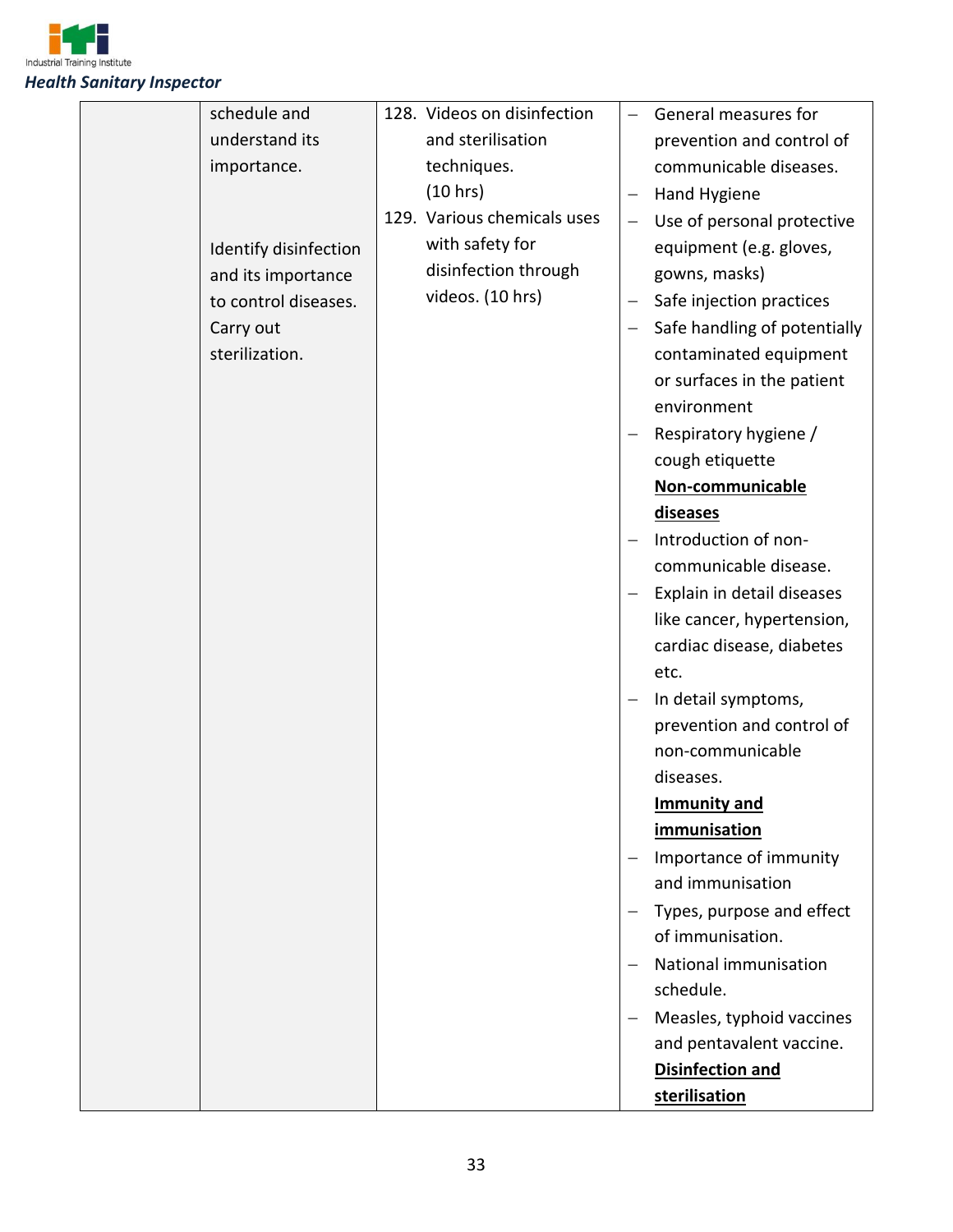

|                                                           |                                                                                              |                                                                                                                                                                                                                                                                                             | Need of disinfection and<br>sterilisation.<br>Importance of disinfection<br>and sterilisation in<br>hospitals.<br>Guidelines (NABH and JCI)<br>for hospital infection<br>control<br>Introduction and uses of<br>various disinfection agents<br>like Halogen,<br>KMnO2solution, solid and<br>liquid agents.<br>Effective disinfectants like<br>formaldehyde, sulphur,<br>chlorine gases etc.<br>Use of UV radiation and<br>ozone as disinfectant. |
|-----------------------------------------------------------|----------------------------------------------------------------------------------------------|---------------------------------------------------------------------------------------------------------------------------------------------------------------------------------------------------------------------------------------------------------------------------------------------|--------------------------------------------------------------------------------------------------------------------------------------------------------------------------------------------------------------------------------------------------------------------------------------------------------------------------------------------------------------------------------------------------------------------------------------------------|
| Professional<br>Skill 30Hrs;<br>Professional<br>Knowledge | Perform basic<br>personal hygiene<br>and interpret its<br>impact on a person's<br>health and | 130. Making posters on<br>dental care. (06 hrs)<br>131. Making posters on skin<br>and hair hygiene. (04<br>hrs)                                                                                                                                                                             | Personal hygiene<br>Need and importance of<br>personal hygiene in daily<br>life.<br>Factors influencing health                                                                                                                                                                                                                                                                                                                                   |
| 10 Hrs                                                    | personality.                                                                                 | 132. Making posters on basic<br>hygiene habits. (04 hrs)<br>133. Demonstration on right<br>method for hand<br>washing. (04 hrs)<br>134. Demonstration on oral<br>health. (04 hrs)<br>135. Related field exposure<br>on Menstrual Hygiene<br>Management and<br>Waste Management (08<br>hrs.) | and hygiene habits.<br>Maintaining basic hygiene<br>habits of skin, hair, oral,<br>nails etc.<br>Developing dental care,<br>care of hands, washing etc.<br>Importance of regular<br>$\overline{\phantom{m}}$<br>exercise and nutritious<br>food.<br><b>Menstrual Hygiene</b><br>2.<br><b>Management and Waste</b><br>Management<br><b>Basic Introduction</b><br>(a)<br>Health Impact on<br>(b)<br>vulnerability with                             |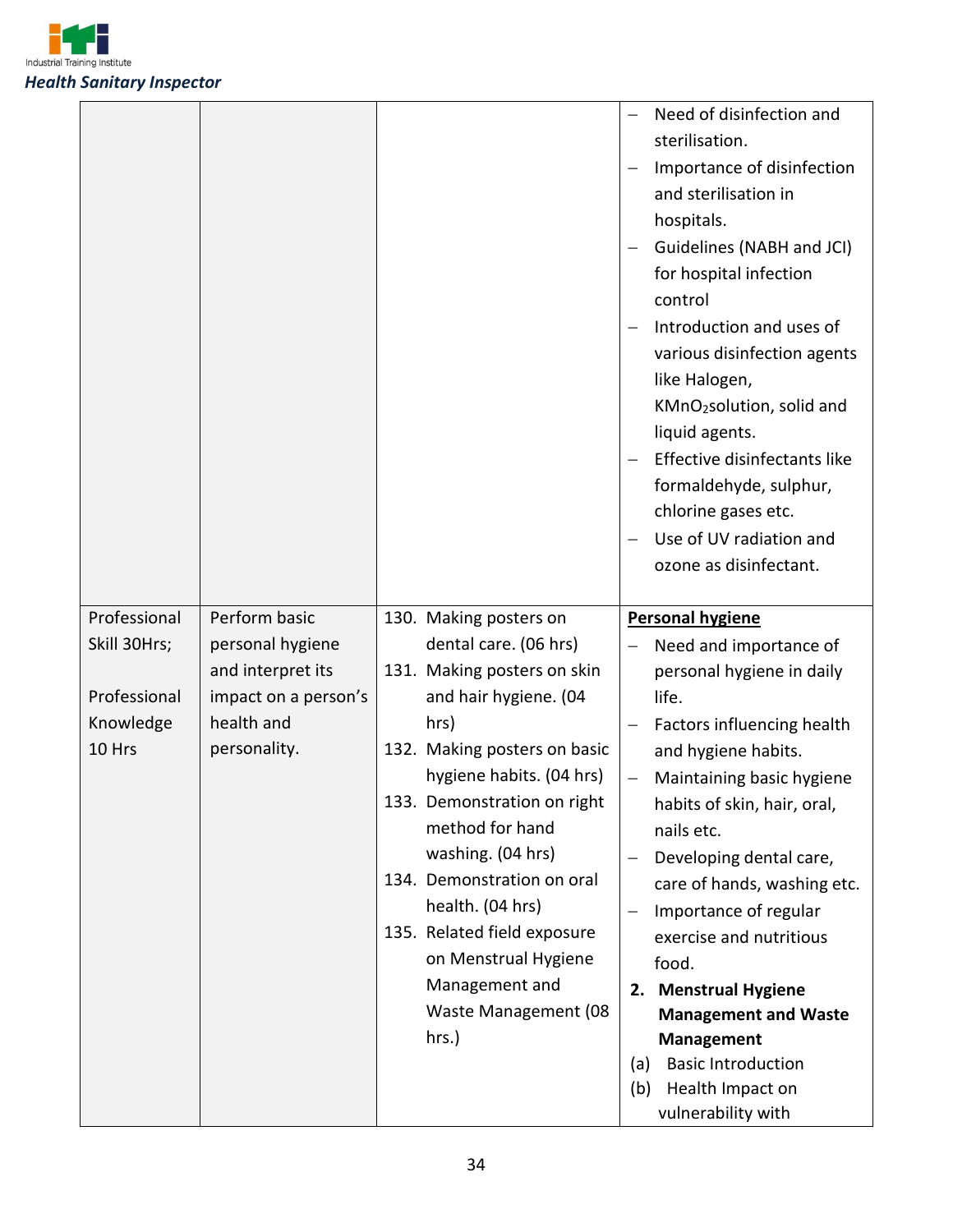

|              |                    |                                             | reference to Reproductive<br>Tract Infections,<br>complications,<br>Transmission to others etc<br>(c) Related Waste<br>Management,<br>Environmental issues and<br><b>Related Methods for</b><br>prevention of Diseases etc |
|--------------|--------------------|---------------------------------------------|----------------------------------------------------------------------------------------------------------------------------------------------------------------------------------------------------------------------------|
|              |                    |                                             | For Practical filed exposure                                                                                                                                                                                               |
|              |                    |                                             | should be implemented                                                                                                                                                                                                      |
| Professional | Recognize various  | 136. Data collection from                   | (10 hrs.)<br>Demography and health                                                                                                                                                                                         |
| Skill 60Hrs; | factors like death | hospitals for Malaria                       | survey                                                                                                                                                                                                                     |
|              | rate, birth rate,  | cases. (05 hrs)                             |                                                                                                                                                                                                                            |
| Professional | morbidity, MMR,    | 137. Data collection from                   | Definition and introduction                                                                                                                                                                                                |
| Knowledge    | IMR etc., analyze  | hospitals for Dengue                        | of demography.                                                                                                                                                                                                             |
| 12Hrs        | importance of      | cases. (05 hrs)                             | Factors of demography.                                                                                                                                                                                                     |
|              | census survey and  | 138. Health survey of people                | Various stage of demo.                                                                                                                                                                                                     |
|              | data collection.   | of a locality. (05 hrs)                     | 1. High stationary                                                                                                                                                                                                         |
|              |                    | 139. Vaccination survey in a                | Early expending<br>2.                                                                                                                                                                                                      |
|              |                    | locality. (05 hrs)                          | 3. Late expending                                                                                                                                                                                                          |
|              | Categorize health  | 140. Design and prepare                     | 4. Low stationary                                                                                                                                                                                                          |
|              | survey.            | population control                          | Health survey includes                                                                                                                                                                                                     |
|              |                    | measures on chart.(05                       | birth rate, death rate,                                                                                                                                                                                                    |
|              |                    | hrs)                                        | morbidity, IMR, MMR etc.                                                                                                                                                                                                   |
|              | Familiarize with   | 141. Collection and dispatch                | Population control<br>—                                                                                                                                                                                                    |
|              | vocabulary and     | of food samples for                         | measures.                                                                                                                                                                                                                  |
|              | terminology of     | analysis preparation of                     | <b>Public Health Act</b>                                                                                                                                                                                                   |
|              | different acts.    | papers for legal                            | Definition, introduction                                                                                                                                                                                                   |
|              |                    | proceeding. (06 hrs)                        | and importance of acts.                                                                                                                                                                                                    |
|              |                    | 142. Performance of simple                  | Indian Epidemic Disease                                                                                                                                                                                                    |
|              |                    | household tests to                          | Act.                                                                                                                                                                                                                       |
|              |                    | identify adulteration in                    | Explain endemic, pandemic                                                                                                                                                                                                  |
|              |                    | milk, ghee, oil, sugar,                     | with examples.                                                                                                                                                                                                             |
|              |                    | tea etc. (07 hrs)<br>143. Acquaintance with | Define epidemiology.<br>-                                                                                                                                                                                                  |
|              |                    | registration of acts. (06                   | Air and Water Pollution                                                                                                                                                                                                    |
|              |                    | hrs)                                        | Control Act.                                                                                                                                                                                                               |
|              |                    |                                             |                                                                                                                                                                                                                            |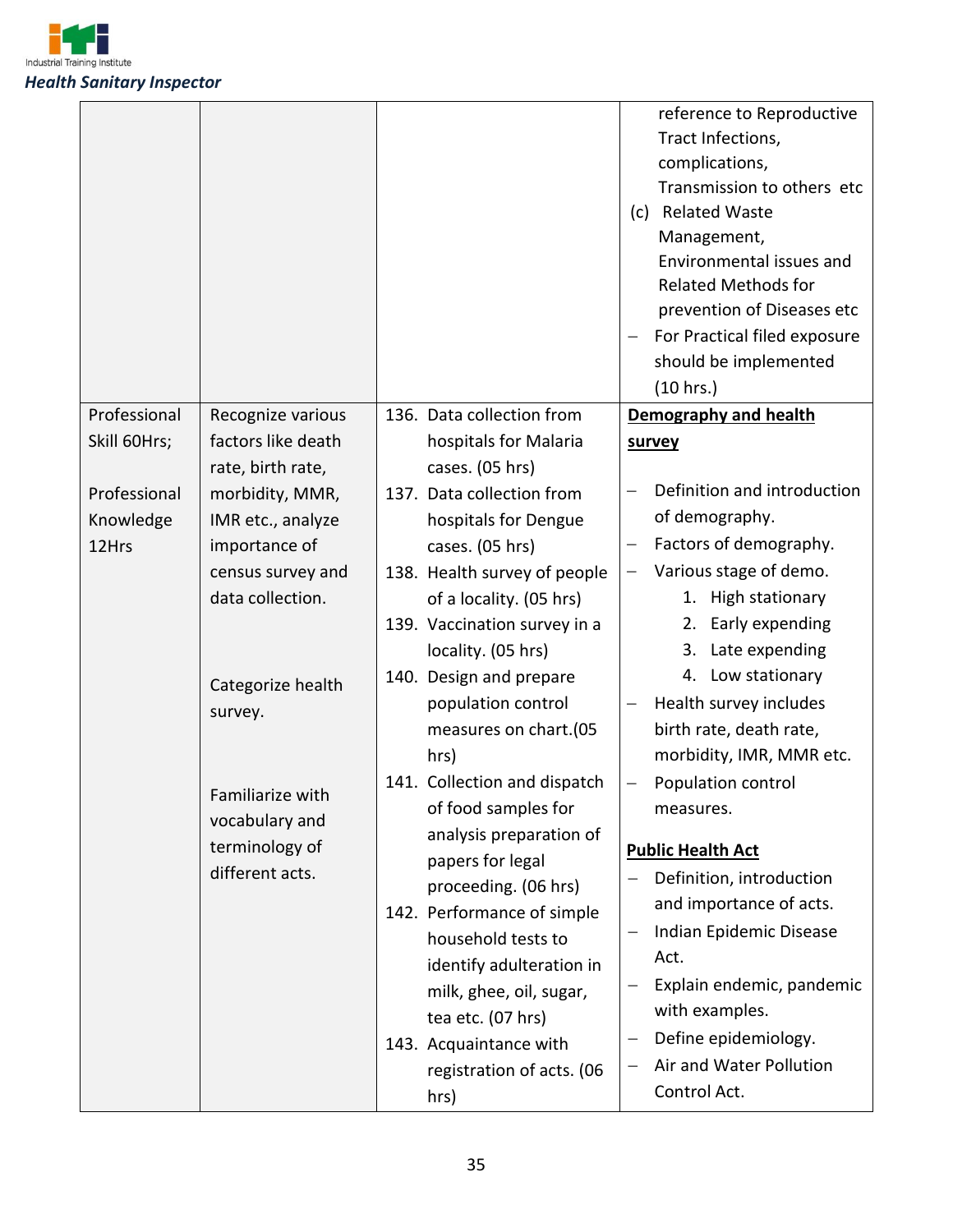

|                             | 144. Prepare reporting of<br>different acts. (06 hrs)<br>145. Documentation process<br>for implementation of<br>different acts. (05 hrs)<br>146. Prepare a chart of<br>pollution levels of<br>toxins of different<br>industries in an area.<br>(05 hrs) | <b>Prevention of Food</b><br><b>Adulteration Act.</b><br><b>Birth and Death</b><br>Registration Act.<br>M.T.P. Act.<br>Suppression of Immoral<br>Traffic Act (SITA).<br>Municipal and Local Body<br>Acts related to Housing<br>Sanitation Act.<br>Factory Act and ESI Acts.<br><b>National Programmes Acts</b><br>and Legislations -<br>(a) Food Safety<br>(b) National Health<br>Programme Acts |
|-----------------------------|---------------------------------------------------------------------------------------------------------------------------------------------------------------------------------------------------------------------------------------------------------|--------------------------------------------------------------------------------------------------------------------------------------------------------------------------------------------------------------------------------------------------------------------------------------------------------------------------------------------------------------------------------------------------|
|                             |                                                                                                                                                                                                                                                         | (c) Waste Management Rules<br>etc                                                                                                                                                                                                                                                                                                                                                                |
| Project work/Hospital visit |                                                                                                                                                                                                                                                         |                                                                                                                                                                                                                                                                                                                                                                                                  |

#### **Broad Areas:**

- a) Arranging first-aid treatment in various emergency cases.
- b) Design and prepare population control measures on chart.
- c) Various chemical uses with safety for disinfection through video.
- d) Preparing charts on personal hygiene habits.
- e) Data collection from hospitals for malaria cases.
- f) Prepare a chart of pollution levels of toxins of different industries in an area.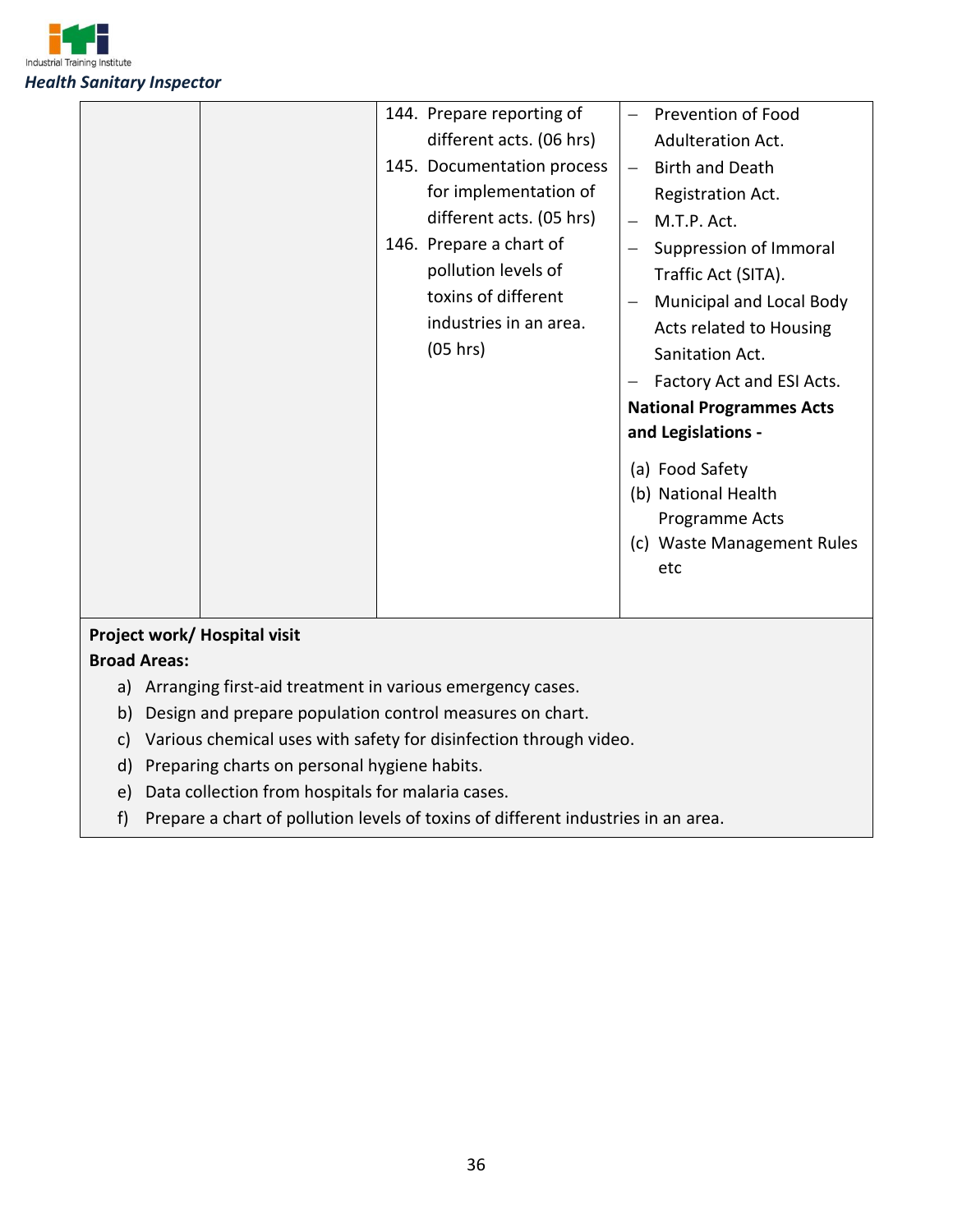

# **SYLLABUS FOR CORE SKILLS**

1. Employability Skills (Common for all CTS trades) (160 Hrs)

Learning outcomes, assessment criteria, syllabus and Tool List of Core Skills subjects which is common for a group of trades, provided separately in [www.bharatskills.gov.in](http://www.bharatskills.gov.in/)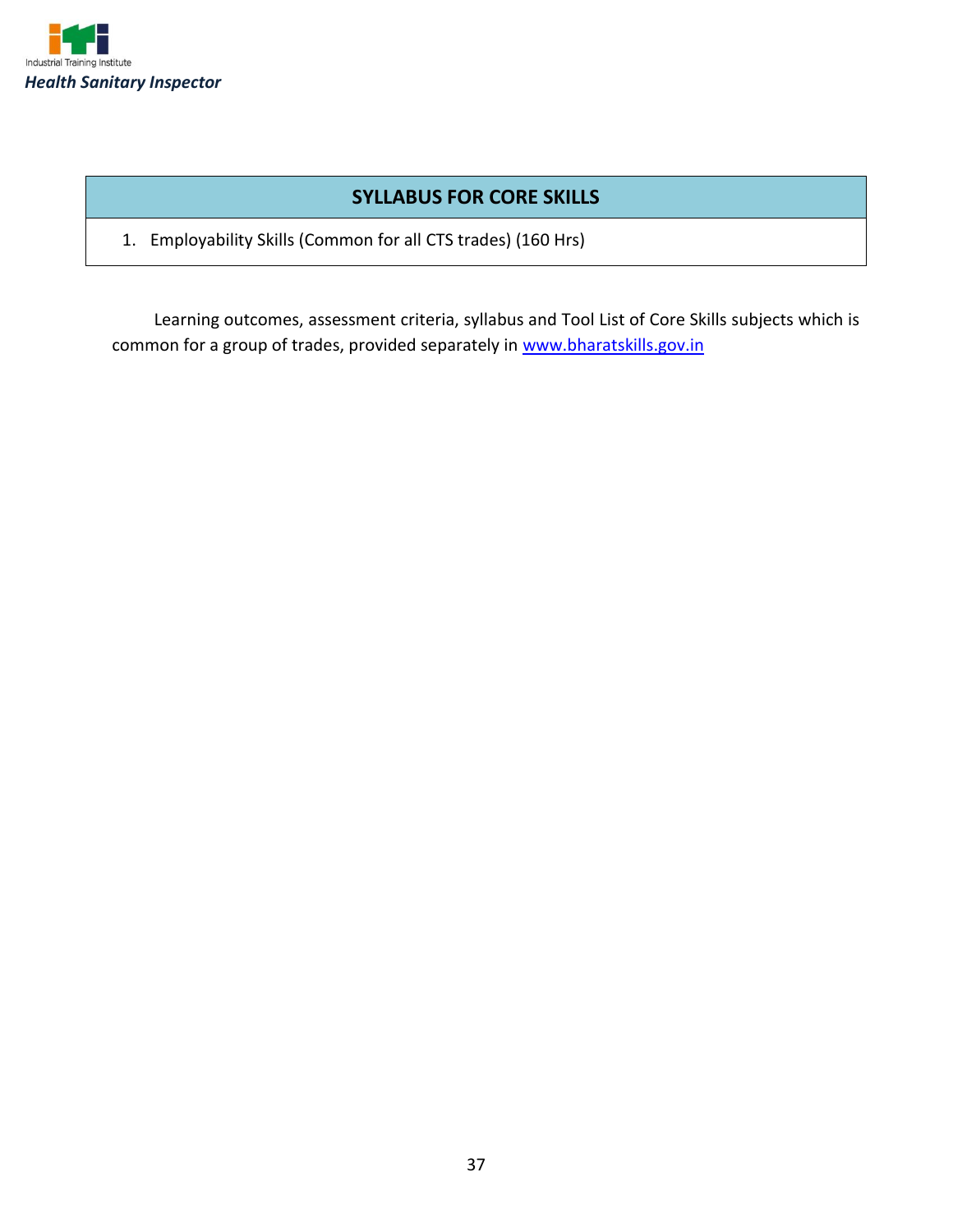

Ξ

|       | <b>LIST OF TOOLS &amp; EQUIPMENT</b>                          |                                                                                                                                                                                                                                                                                                                               |             |  |  |  |
|-------|---------------------------------------------------------------|-------------------------------------------------------------------------------------------------------------------------------------------------------------------------------------------------------------------------------------------------------------------------------------------------------------------------------|-------------|--|--|--|
|       | <b>HEALTH SANITARY INSPECTOR (For batch of 24 Candidates)</b> |                                                                                                                                                                                                                                                                                                                               |             |  |  |  |
| S No. | <b>Name of the Tools and</b><br><b>Equipment</b>              | <b>Specification</b>                                                                                                                                                                                                                                                                                                          | Quantity    |  |  |  |
|       | A. TRAINEES TOOL KIT                                          |                                                                                                                                                                                                                                                                                                                               |             |  |  |  |
| 1.    | Gloves                                                        |                                                                                                                                                                                                                                                                                                                               | As required |  |  |  |
| 2.    | Apron                                                         |                                                                                                                                                                                                                                                                                                                               | 24 nos.     |  |  |  |
| 3.    | Disposable Mask                                               |                                                                                                                                                                                                                                                                                                                               | As required |  |  |  |
|       | <b>B. WORKING MODELS</b>                                      |                                                                                                                                                                                                                                                                                                                               |             |  |  |  |
| 4.    | <b>Ventilation System</b>                                     |                                                                                                                                                                                                                                                                                                                               | 01 no.      |  |  |  |
| 5.    | Sewage System and Treatment<br>plant                          |                                                                                                                                                                                                                                                                                                                               | 01 no.      |  |  |  |
| 6.    | <b>Water Purification Plant</b>                               |                                                                                                                                                                                                                                                                                                                               | 01 no.      |  |  |  |
| 7.    | Sanitary Plant                                                |                                                                                                                                                                                                                                                                                                                               | 01 no.      |  |  |  |
| 8.    | Waste Disposal Plant                                          |                                                                                                                                                                                                                                                                                                                               | 01 no.      |  |  |  |
| 9.    | <b>Chemical Disinfection unit</b>                             |                                                                                                                                                                                                                                                                                                                               | 02 nos.     |  |  |  |
|       | <b>C. LIST OF EQUIPMENTS</b>                                  |                                                                                                                                                                                                                                                                                                                               |             |  |  |  |
| 10.   | <b>LCD Projector</b>                                          |                                                                                                                                                                                                                                                                                                                               | 01 no.      |  |  |  |
| 11.   | Desktop computer                                              | CPU: 32/64 Bit i3/i5/i7 or latest<br>processor, Speed: 3 GHz or Higher.<br>RAM: - 4 GB DDR-III or Higher, Wi-Fi<br>Enabled. Network Card: Integrated<br>Gigabit Ethernet, with USB Mouse,<br>USB Keyboard and Monitor (Min. 17<br>Inch. Licensed Operating System and<br>Antivirus compatible with trade<br>related software. | 01 no.      |  |  |  |
| 12.   | Refrigerator                                                  | 165 Ltr                                                                                                                                                                                                                                                                                                                       | 01 no.      |  |  |  |
| 13.   | Autoclave                                                     |                                                                                                                                                                                                                                                                                                                               | 01 no.      |  |  |  |
| 14.   | Sterilizer                                                    |                                                                                                                                                                                                                                                                                                                               | 01 no.      |  |  |  |
| 15.   | <b>Instrument for Noise</b><br>Measurement                    |                                                                                                                                                                                                                                                                                                                               | 04 sets     |  |  |  |
| 16.   | Hydroclave                                                    |                                                                                                                                                                                                                                                                                                                               | 02 nos.     |  |  |  |
| 17.   | Microwave                                                     |                                                                                                                                                                                                                                                                                                                               | 02 nos.     |  |  |  |
| 18.   | <b>TDS Meter</b>                                              |                                                                                                                                                                                                                                                                                                                               | 02 nos.     |  |  |  |
| 19.   | Thermometer                                                   |                                                                                                                                                                                                                                                                                                                               | 04 nos.     |  |  |  |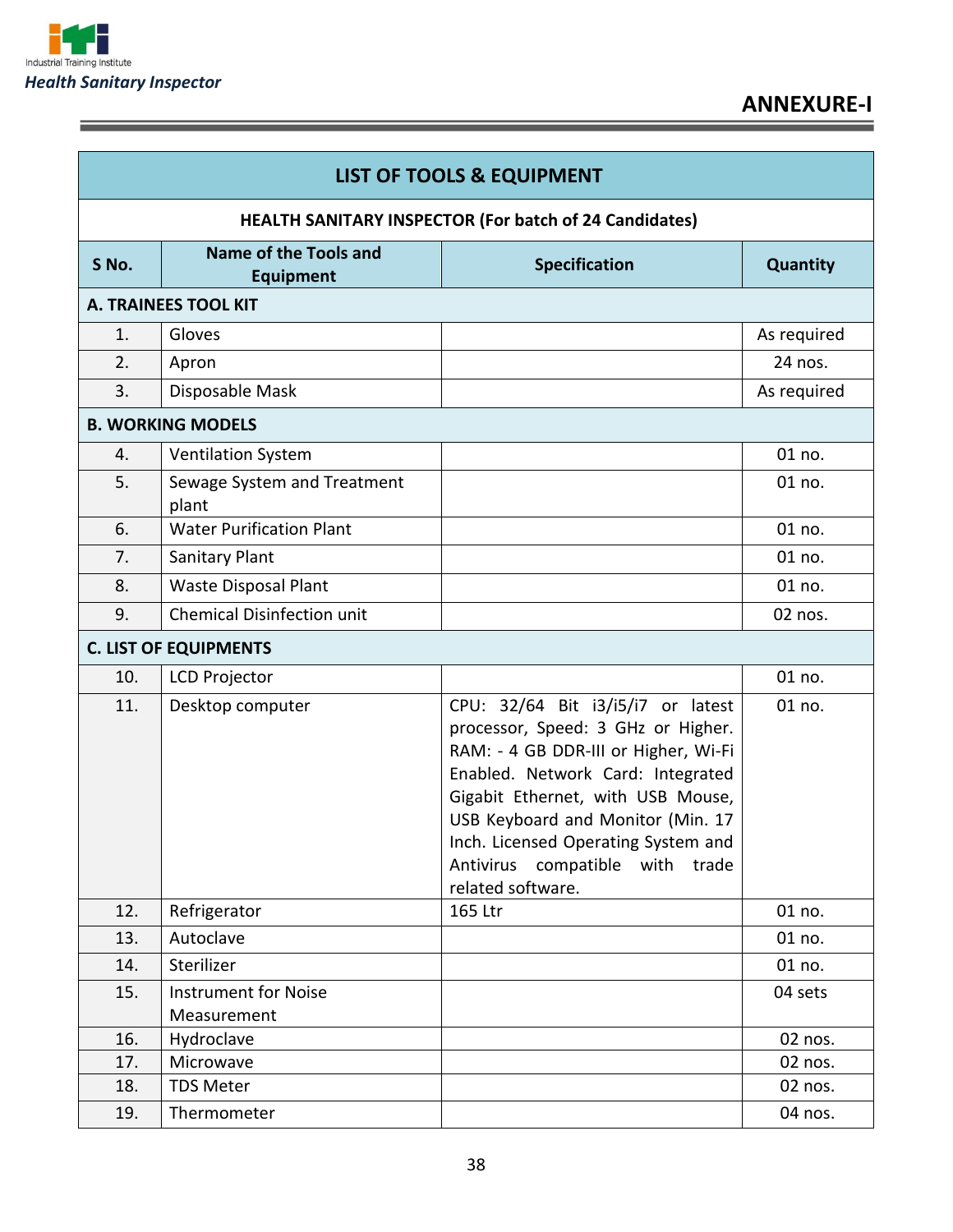

| 20. | <b>BP</b> Instrument  | 01 no.      |
|-----|-----------------------|-------------|
| 21. | Stethoscope           | 04 nos.     |
| 22. | Haemoglobin meter     | 02 nos.     |
| 23. | Laboratory Microscope | 01 no.      |
| 24. | First-Aid Kit         | 02 nos.     |
| 25. | Needles and Syringes  | As per      |
|     |                       | requirement |

*Note: -*

*1. In addition to the Models/systems mentioned at Sl 4 to 9, The Institute should enter into MoU with Facilitators who will provide the Training to Trainees admitted and undergoing training. The Facilitator should have "Plants/ systems mentioned at Sl 4 to 9" for conducting relevant practical training. The same facilities should be made available to trainees at the time of examination. This clause should be part of MoU to be signed. The training provider must be within the range of 15 Km or within city whichever is less. The MoU can be made with different facilitators.*

2. *Internet facility is desired to be provided in the class room.*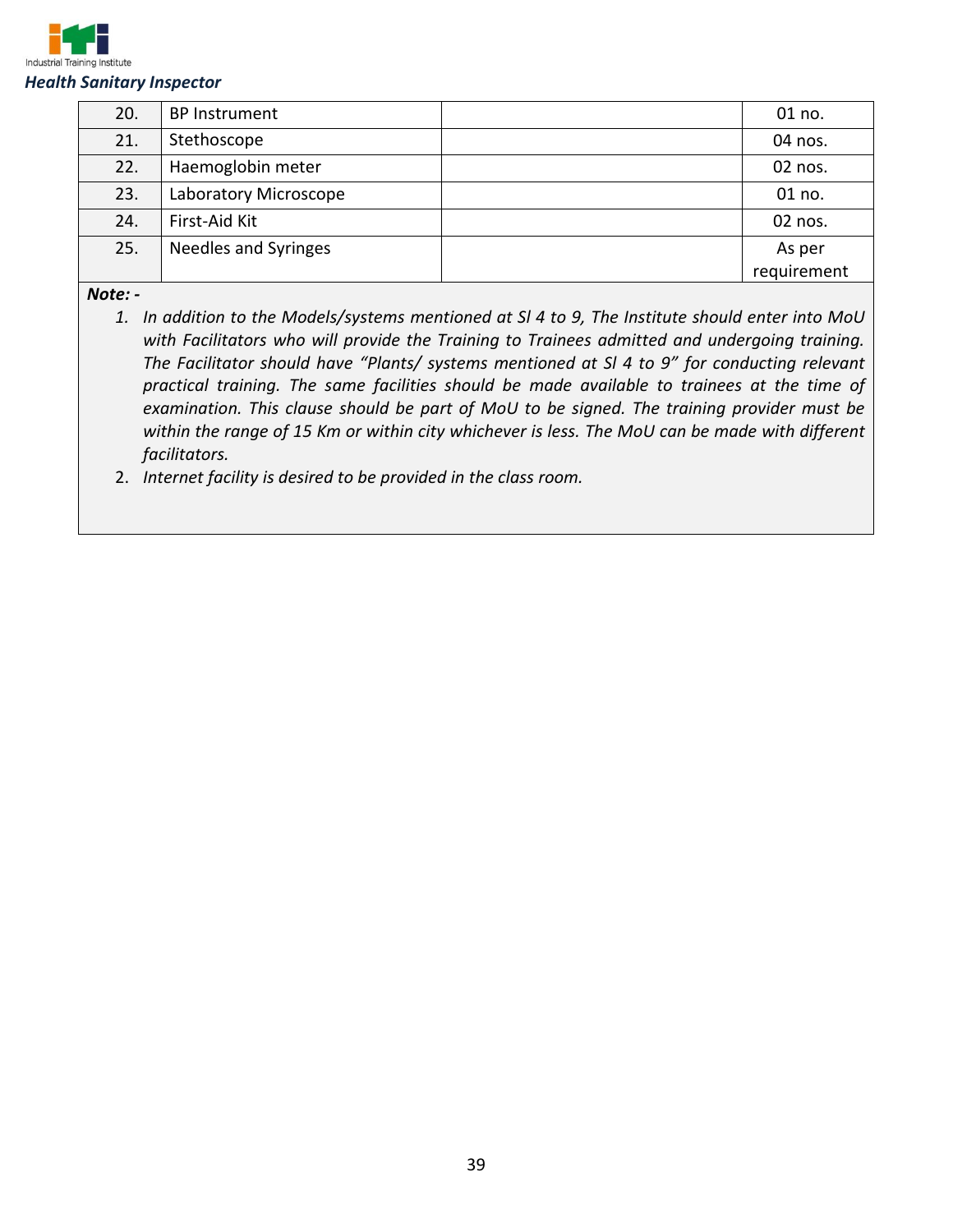

The DGT sincerely acknowledges contributions of the Industries, State Directorates, Trade Experts, Domain Experts, trainers of ITIs, NSTIs, faculties from universities and all others who contributed in revising the curriculum.

Special acknowledgement is extended by DGT to the following expert members who had contributed immensely in this curriculum.

| List of Expert Members participated for finalizing the course curricula of Health Sanitary<br>Inspector. |                                             |                                                               |                        |  |  |
|----------------------------------------------------------------------------------------------------------|---------------------------------------------|---------------------------------------------------------------|------------------------|--|--|
| S No.                                                                                                    | <b>Name &amp; Designation</b><br>Sh/Mr/Ms   | Organization                                                  | <b>Remarks</b>         |  |  |
| 1.                                                                                                       | Dr. Ritesh Garg, M.B.B.S.,<br>D.M.R.D       | Shivam Diagnostics & Cancer<br>Research Institute, Delhi      | Chairman               |  |  |
| 2.                                                                                                       | P.K. Bairagi, T.O.                          | $-Do-$                                                        | Coordinator/<br>Member |  |  |
| 3.                                                                                                       | K.V.S. Narayana, T.O.                       | $-Do-$                                                        | Coordinator/<br>Member |  |  |
| 4.                                                                                                       | C. Shibu, Faculty                           | $-Do-$                                                        | Member                 |  |  |
| 5.                                                                                                       | Dr. Sushil Gupta, M.B.B.S,<br>D.M.R.D.      | $-Do-$                                                        | Member                 |  |  |
| 6.                                                                                                       | Dr. Anil Grover, M.B.B.S, M.D.              | $-DO-$                                                        | Member                 |  |  |
| 7.                                                                                                       | Dr. Rajneesh Agarwal,<br>M.B.B.S., D.M.R.D. | $-Do-$                                                        | Member                 |  |  |
| 8.                                                                                                       | Dr. Gaurav Mathur,<br>Consultant            | $-Do-$                                                        | Member                 |  |  |
| 9.                                                                                                       | Dr. Patwinder Bedi,<br>Consultant           | $-Do-$                                                        | Member                 |  |  |
| 10.                                                                                                      | Dr. Veerpal Nathoo, Surgeon                 | Singh's Dental Hospital (On panel<br>C.G.H.S, Govt. of India) | Member                 |  |  |
| 11.                                                                                                      | Dr. Rachna, BDS, MIDA                       | $-Do-$                                                        | Member                 |  |  |
| 12.                                                                                                      | Dr. Anamika Singh, B.D.S.,<br>M.I.D.A.      | $-Do-$                                                        | Member                 |  |  |
| 13.                                                                                                      | Dr. Ritu, Faculty                           | $-Do-$                                                        | Member                 |  |  |
| 14.                                                                                                      | Dr. Madhavi Raj, Faculty                    | $-Do-$                                                        | Member                 |  |  |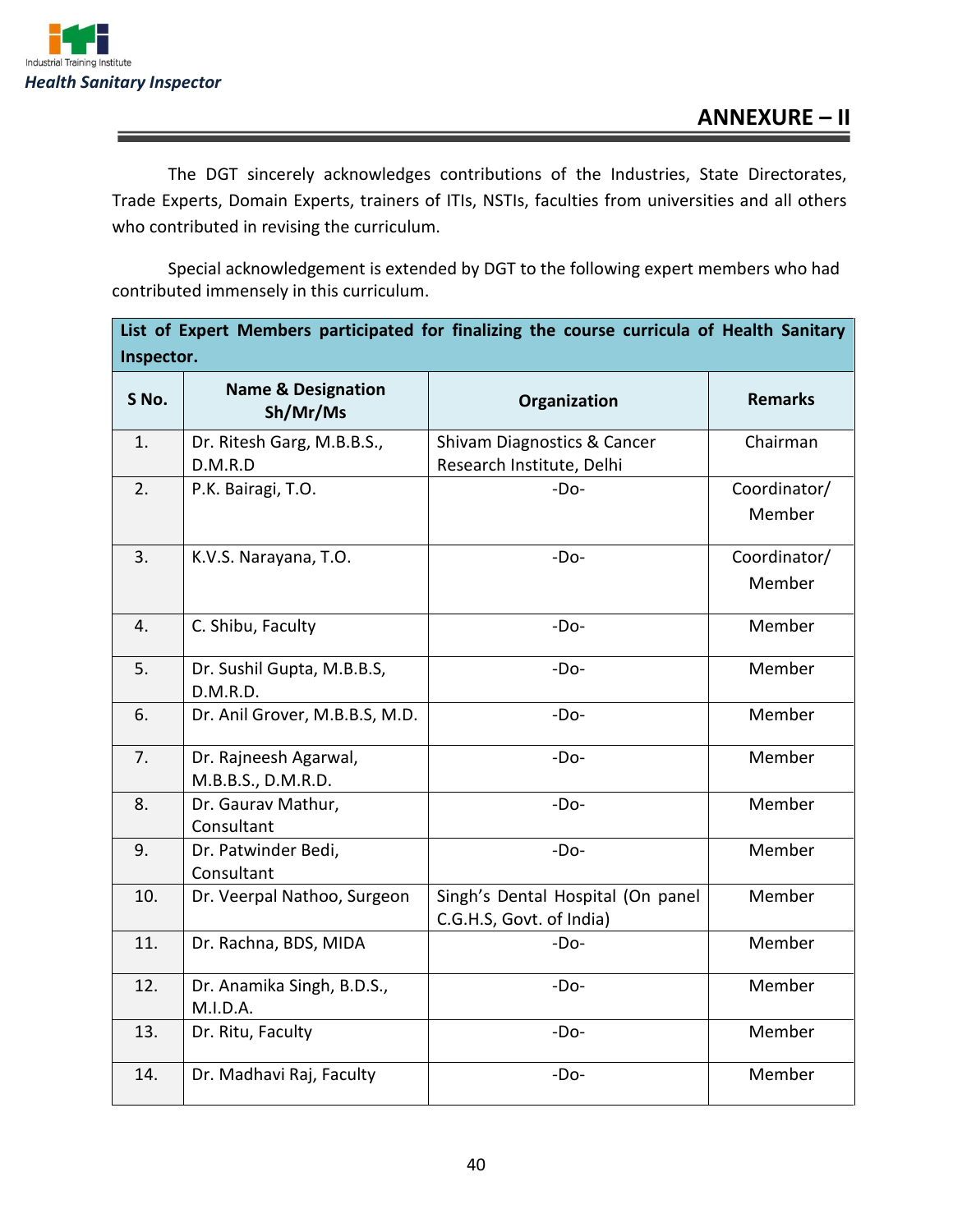

| 15. | Pooja Rana, Faculty                                       | $-Do-$                                                           | Member |
|-----|-----------------------------------------------------------|------------------------------------------------------------------|--------|
| 16. | Dr. Priyanka, Faculty                                     | $-Do-$                                                           | Member |
| 17. | Dr. Nisha Gulia, Faculty                                  | Govt. General Hospital,<br>Bahadurgarh, HR                       | Member |
| 18. | Dr. Sumit Nigam, BPT,<br>Director                         | Dynamic Physiotherapy Services,<br>New Delhi                     | Member |
| 19. | Dr. Sonia, BPT                                            | $-Do-$                                                           | Member |
| 20. | Dr. Rohit, MPT                                            | $-Do-$                                                           | Member |
| 21. | Dr. Rashmi Lohia, BPT                                     | $-Do-$                                                           | Member |
| 22. | Dr. S.K. Yadav, B.P.T., M.P.T.<br>(Ortho), M.I.A.P, D.C.P | $-Do-$                                                           | Member |
| 23. | Dr.SushantaKapoor, B.D.S.                                 | Kapoor Dental Care, Delhi                                        | Member |
| 24. | Kirti Sharma, Faculty                                     | <b>National Industrial Training</b><br>Centre, Dwarka, New Delhi | Member |
| 25. | Mukta Singh, Faculty                                      | $-Do-$                                                           | Member |
| 26. | Geeta Deswal, Faculty                                     | $-Do-$                                                           | Member |
| 27. | Preeti Singh, Faculty                                     | $-Do-$                                                           | Member |
| 28. | Akash Kumar, Faculty                                      | $-Do-$                                                           | Member |
| 29. | Bhawna, Instructor                                        | $-Do-$                                                           | Member |
| 30. | Dr. Urvashi Jain, M.D.                                    | $-Do-$                                                           | Member |
| 31. | Ramesh Kumar Garg, M.B.B.S,<br>M.D.                       | $-Do-$                                                           | Member |
| 32. | Dr. P.K. Anand, Faculty                                   | $-Do-$                                                           | Member |
| 33. | Amit Sethi, Consultant                                    | $-Do-$                                                           | Member |
| 34. | L.K. Mukherjee, DDT                                       | CSTARI, Kolkata                                                  | Member |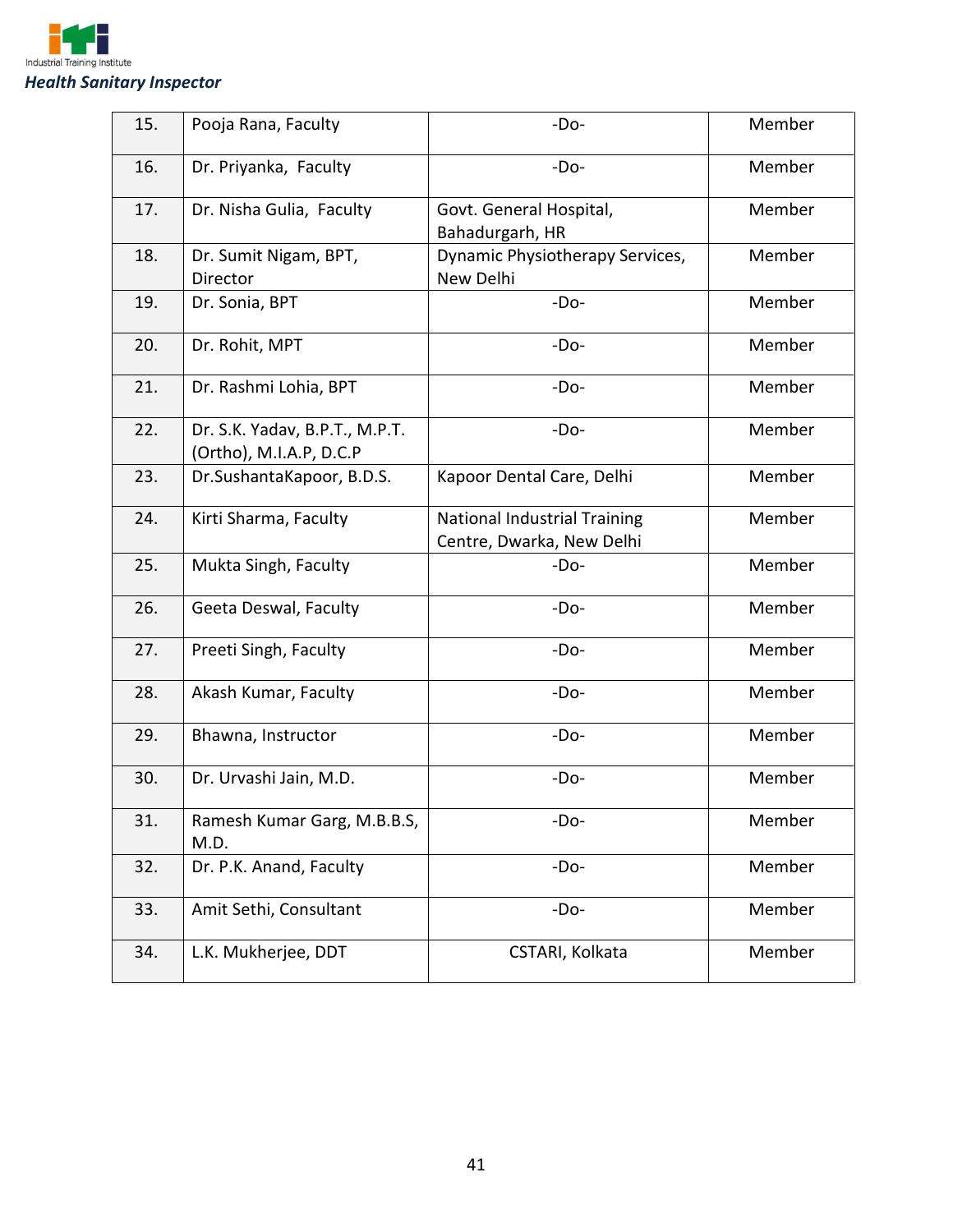

# **ABBREVIATIONS**

| <b>CTS</b>  | <b>Craftsmen Training Scheme</b>                   |
|-------------|----------------------------------------------------|
| <b>ATS</b>  | <b>Apprenticeship Training Scheme</b>              |
| <b>CITS</b> | <b>Craft Instructor Training Scheme</b>            |
| <b>DGT</b>  | <b>Directorate General of Training</b>             |
| <b>MSDE</b> | Ministry of Skill Development and Entrepreneurship |
| <b>NTC</b>  | <b>National Trade Certificate</b>                  |
| <b>NAC</b>  | National Apprenticeship Certificate                |
| <b>NCIC</b> | National Craft Instructor Certificate              |
| LD          | <b>Locomotor Disability</b>                        |
| <b>CP</b>   | <b>Cerebral Palsy</b>                              |
| <b>MD</b>   | <b>Multiple Disabilities</b>                       |
| LV          | <b>Low Vision</b>                                  |
| HH          | <b>Hard of Hearing</b>                             |
| ID          | <b>Intellectual Disabilities</b>                   |
| <b>LC</b>   | Leprosy Cured                                      |
| <b>SLD</b>  | <b>Specific Learning Disabilities</b>              |
| <b>DW</b>   | Dwarfism                                           |
| MI          | <b>Mental Illness</b>                              |
| AA          | <b>Acid Attack</b>                                 |
| PwD         | Person with disabilities                           |